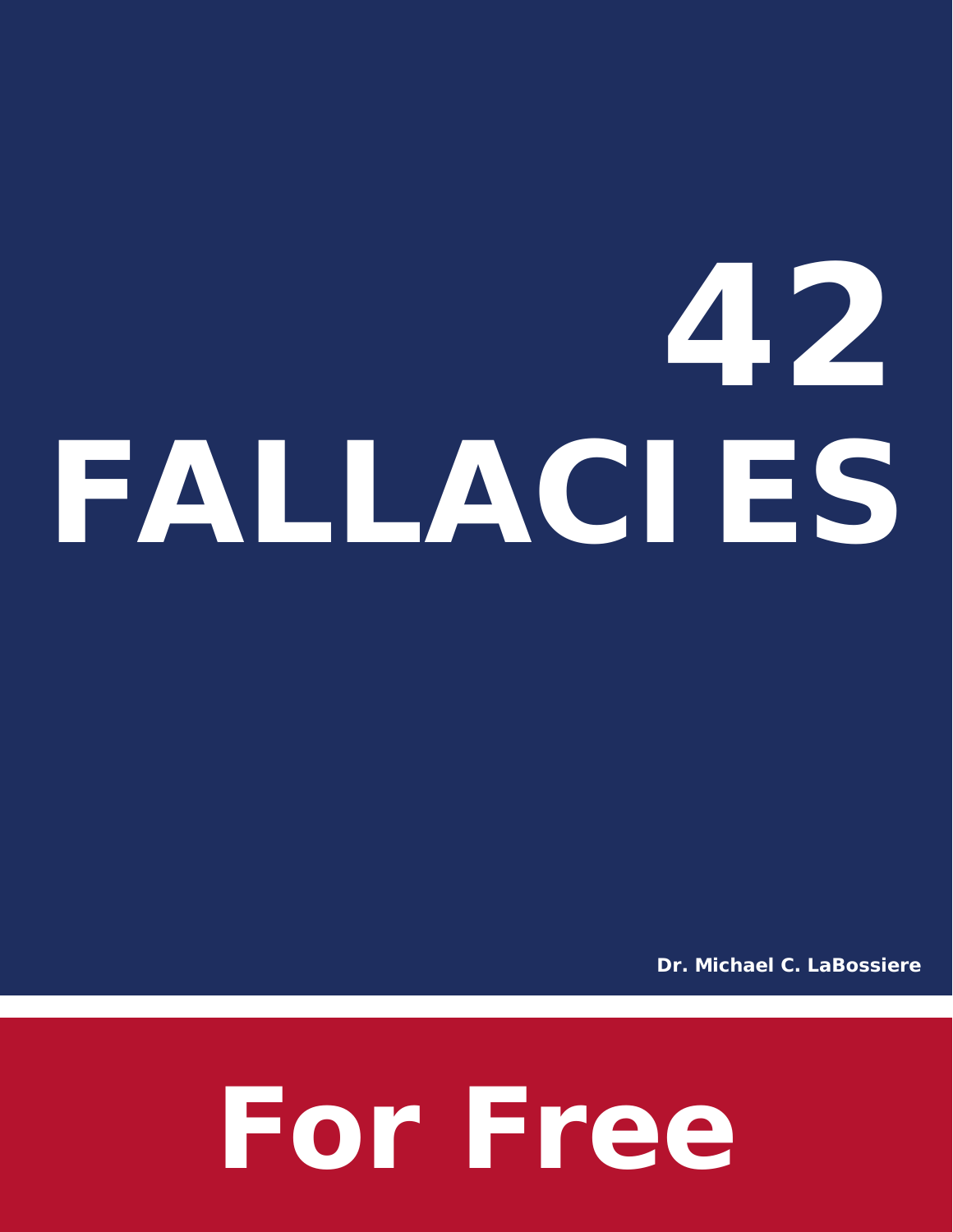# **Forty Two Fallacies (For Free)**

By Dr. Michael C. LaBossiere, ontologist@aol.com

# **Legal Information**

This book is copyright 2002‐2010 by Dr. Michael C. LaBossiere. It may be freely distributed for personal or educational use provided that it is not modified and no fee above the normal cost of distribution is charged for it.

# **Fallacies and Arguments**

In order to understand what a fallacy is, one must understand what an argument is. Very briefly an argument consists of one or more premises and one conclusion. A premise is a statement (a sentence that is either true or false) that is offered in support of the claim being made, which is the conclusion (which is also a sentence that is either true or false).

There are two main types of arguments: deductive and inductive. A deductive argument is an argument such that the premises provide (or appear to provide) complete support for the conclusion. An inductive argument is an argument such that the premises provide (or appear to provide) some degree of support (but less than complete support) for the conclusion. If the premises actually provide the required degree of support for the conclusion, then the argument is a good one. A good deductive argument is known as a valid argument and is such that if all its premises are true, then its conclusion must be true. If all the argument is valid and actually has all true premises, then it is known as a sound argument. If it is invalid or has one or more false premises, it will be unsound. A good inductive argument is known as a strong (or "cogent") inductive argument. It is such that if the premises are true, the conclusion is likely to be true.

A fallacy is, very generally, an error in reasoning. This differs from a factual error, which is simply being wrong about the facts. To be more specific, a fallacy is an "argument" in which the premises given for the conclusion do not provide the needed degree of support. A deductive fallacy is a deductive argument that is invalid (it is such that it could have all true premises and still have a false conclusion). An inductive fallacy is less formal than a deductive fallacy. They are simply "arguments" which appear to be inductive arguments, but the premises do not provided enough support for the conclusion. In such cases, even if the premises were true, the conclusion would not be more likely to be true.

#### **Example of a Deductive Argument**

Premise 1: If Bill is a cat, then Bill is a mammal. Premise 2: Bill is a cat. Conclusion: Bill is a mammal.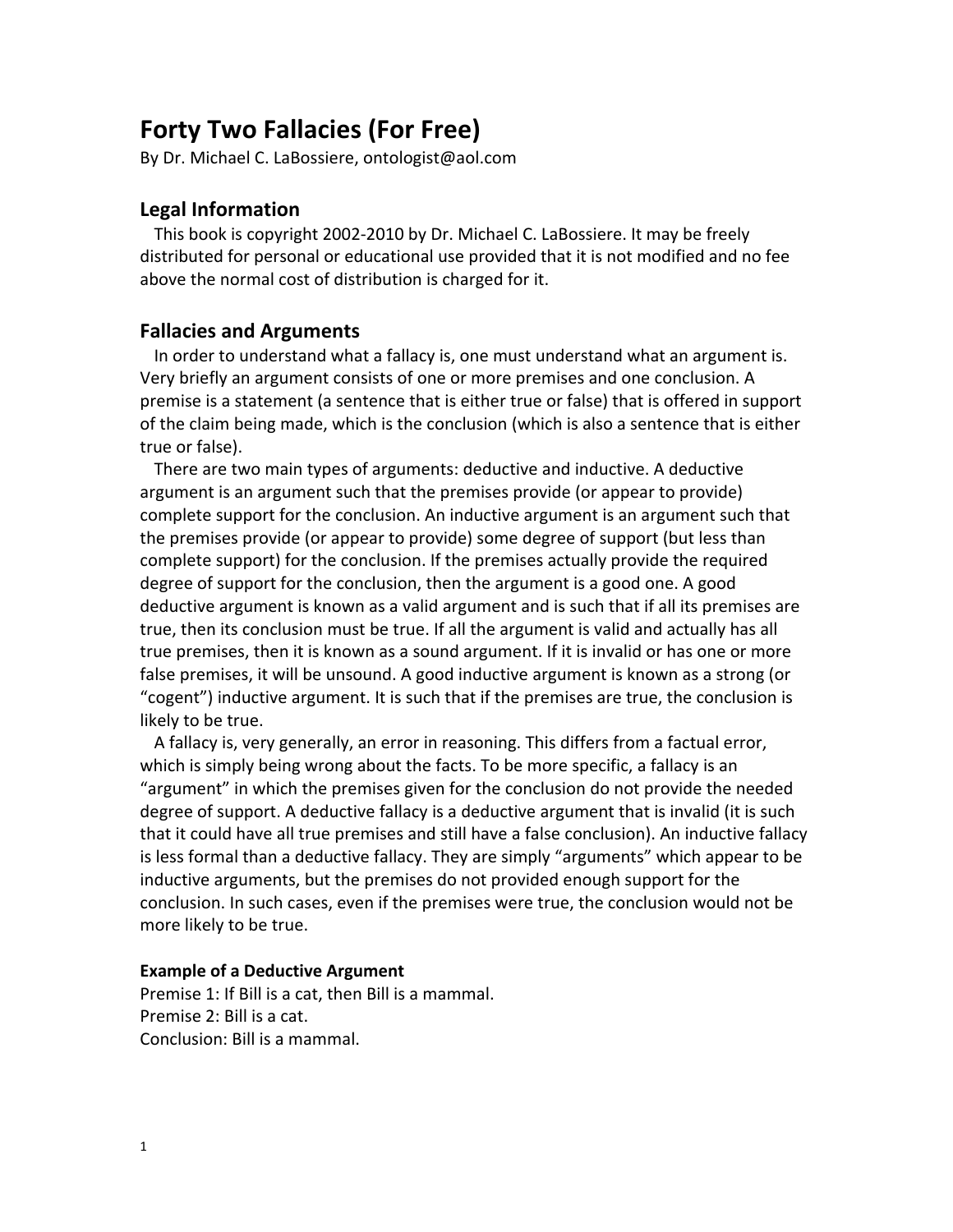#### **Example of an Inductive Argument**

Premise 1: Most American cats are domestic house cats. Premise 2: Bill is an American cat. Conclusion: Bill is domestic house cat.

#### **Example of a Factual Error**

Columbus is the capital of the United States.

#### **Example of a Deductive Fallacy**

Premise 1: If Portland is the capital of Maine, then it is in Maine. Premise 2: Portland is in Maine. Conclusion: Portland is the capital of Maine. (Portland is in Maine, but Augusta is the capital. Portland is the largest city in Maine, though.)

#### **Example of an Inductive Fallacy**

Premise 1: Having just arrived in Ohio, I saw a white squirrel. Conclusion: All Ohio squirrels are white. (While there are many, many squirrels in Ohio, the white ones are very rare).

# **Fallacies**

# **Ad Hominem**

**Also Known as:** Ad Hominem Abusive, Personal Attack **Description:**

Translated from Latin to English, "ad Hominem" means "against the man" or "against the person."

An ad Hominem is a general category of fallacies in which a claim or argument is rejected on the basis of some irrelevant fact about the author of or the person presenting the claim or argument. Typically, this fallacy involves two steps. First, an attack against the character of person making the claim, her circumstances, or her actions is made (or the character, circumstances, or actions of the person reporting the claim). Second, this attack is taken to be evidence against the claim or argument the person in question is making (or presenting). This type of "argument" has the following form:

- 1. Person A makes claim X.
- 2. Person B makes an attack on person A.
- 3. Therefore A's claim is false.

The reason why an ad Hominem (of any kind) is a fallacy is that the character, circumstances, or actions of a person do not (in most cases) have a bearing on the truth or falsity of the claim being made (or the quality of the argument being made).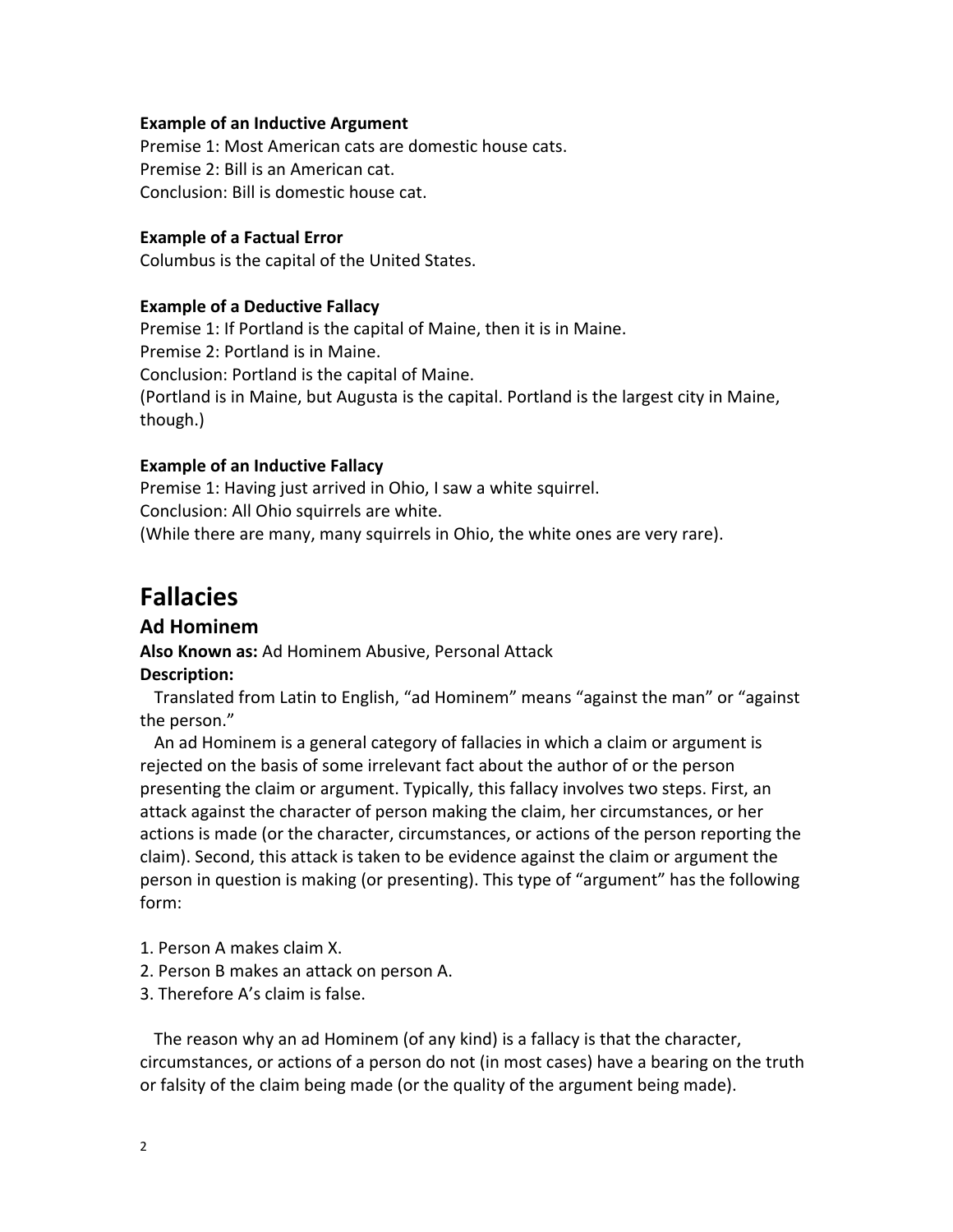Bill: "I believe that abortion is morally wrong." Dave: "Of course you would say that, you're a priest." Bill: "What about the arguments I gave to support my position?" Dave: "Those don't count. Like I said, you're a priest, so you have to say that abortion is wrong. Further, you are just a lackey to the Pope, so I can't believe what you say."

# **Example#2:**

John: "Sally was saying that people shouldn't hunt animals or kill them for food or clothing. She also…"

Wanda: "Well, Sally is a sissy crybaby who loves animals way too much." John: "So?"

Wanda: "That means she is wrong about that animal stuff. Also, if we weren't supposed to eat 'em, they wouldn't be made of meat."

# **Ad Hominem Tu Quoque**

**Also Known as:** "You Too Fallacy"

Description:

This fallacy is committed when it is concluded that a person's claim is false because 1) it is inconsistent with something else a person has said or 2) what a person says is inconsistent with her actions. This type of "argument" has the following form:

1. Person A makes claim X.

2. Person B asserts that A's actions or past claims are inconsistent with the truth of claim X.

3. Therefore X is false.

The fact that a person makes inconsistent claims does not make any particular claim he makes false (although of any pair of inconsistent claims only one can be true—but both can be false). Also, the fact that a person's claims are not consistent with his actions might indicate that the person is a hypocrite but this does not prove his claims are false.

# **Example #1:**

Bill: "Smoking is very unhealthy and leads to all sorts of problems. So take my advice and never start."

Jill: "Well, I certainly don't want to get cancer."

Bill: "I'm going to get a smoke. Want to join me Dave?"

Jill: "Well, I guess smoking can't be that bad. After all, Bill smokes."

# **Example #2:**

Jill: "I think the gun control bill shouldn't be supported because it won't be effective and will waste money."

Bill: "Well, just last month you supported the bill. So I guess you're wrong now."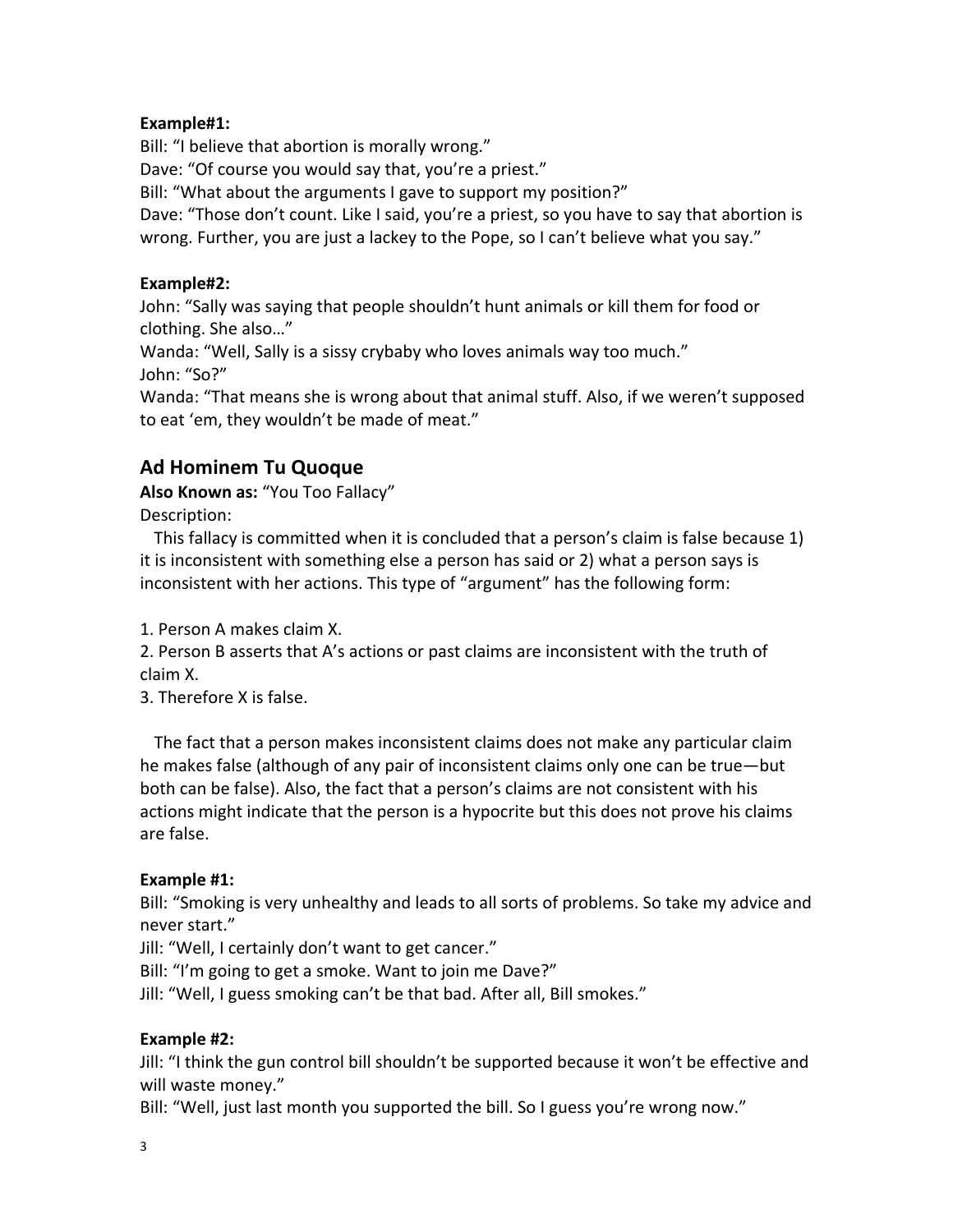Peter: "Based on the arguments I have presented, it is evident that it is morally wrong to use animals for food or clothing."

Bill: "But you are wearing a leather jacket and you have a roast beef sandwich in your hand! How can you say that using animals for food and clothing is wrong!"

# **Appeal to the Consequences of a Belief**

# **Description:**

The Appeal to the Consequences of a Belief is a fallacy that comes in the following patterns:

#1: X is true because if people did not accept X as being true, then there would be negative consequences.

#2: X is false because if people did not accept X as being false, then there would be negative consequences.

#3: X is true because accepting that X is true has positive consequences.

#4: X is false because accepting that X is false has positive consequences.

#5: I wish that X were true, therefore X is true. This is known as Wishful Thinking.

#6: I wish that X were false, therefore X is false. This is known as Wishful Thinking.

This line of "reasoning" is fallacious because the consequences of a belief have no bearing on whether the belief is true or false. For example, if someone were to say "If sixteen-headed purple unicorns don't exist, then I would be miserable, so they must exist", it would be clear that this would not be a good line of reasoning. It is important to note that the consequences in question are the consequences that stem from the belief. It is important to distinguish between a rational reason to believe (RRB) (evidence) and a prudential reason to believe (PRB) (motivation). A RRB is evidence that objectively and logically supports the claim. A PRB is a reason to accept the belief because of some external factor (such as fear, a threat, or a benefit or harm that may stem from the belief) that is relevant to what a person values but is not relevant to the truth or falsity of the claim.

The nature of the fallacy is especially clear in the case of Wishful thinking. Obviously, merely wishing that something is true does not make it true. This fallacy differs from the Appeal to Belief fallacy in that the Appeal to Belief involves taking a claim that most people believe that X is true to be evidence for X being true.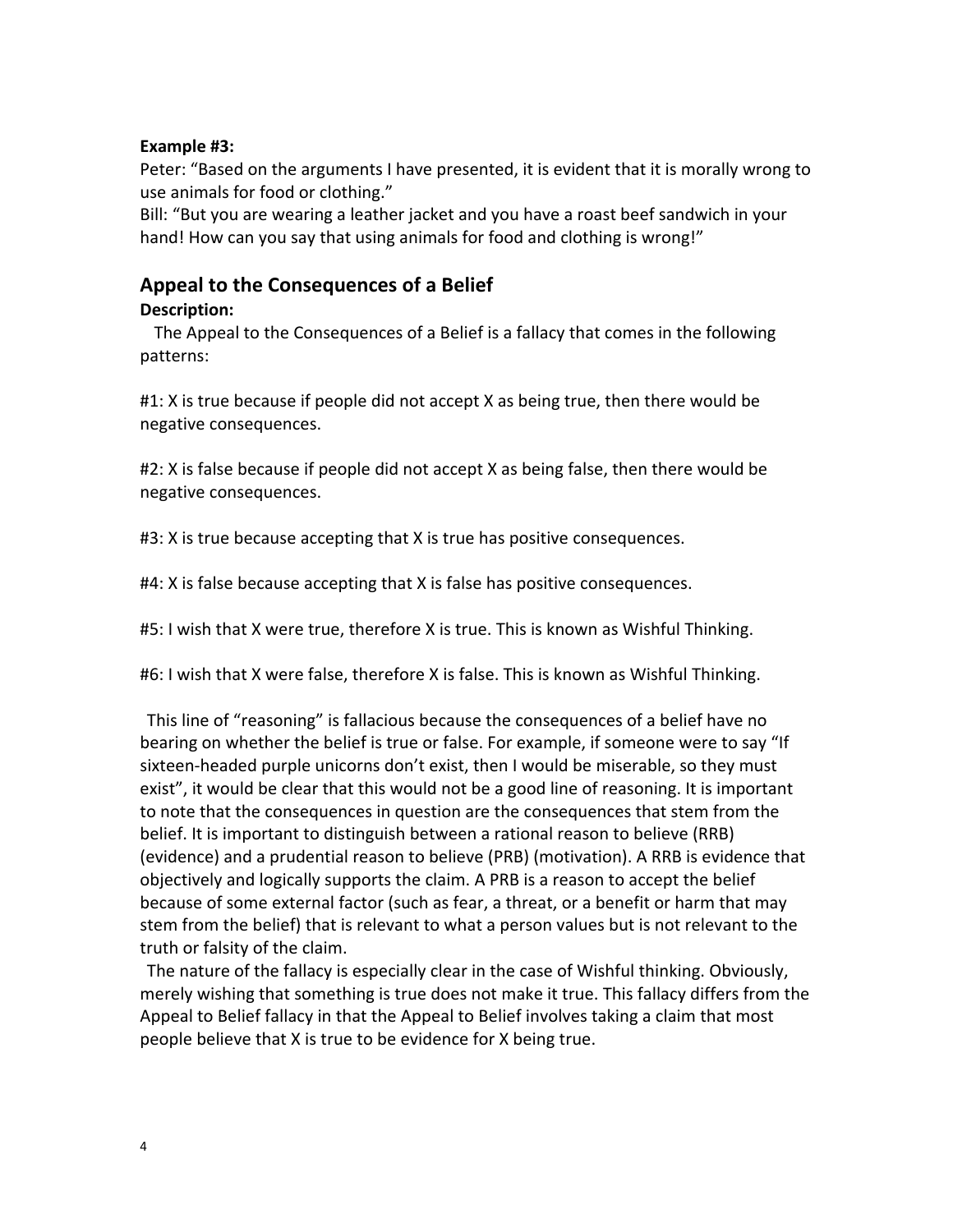God must exist! If God did not exist, then all basis for morality would be lost and the world would be a horrible place!

#### **Example #2:**

It can never happen to me. If I believed it could, I could never sleep soundly at night.

#### **Example #3:**

I don't think that there will be a nuclear war. If I believed that, I wouldn't be able to get up in the morning. I mean, how depressing.

#### **Example #4:**

I acknowledge that I have no argument for the existence of God. However, I have a great desire for God to exist and for there to be an afterlife. Therefore I accept that God exists.

# **Appeal to Authority**

**Also Known as:** Fallacious Appeal to Authority, Misuse of Authority, Irrelevant Authority, Questionable Authority, Inappropriate Authority, Ad Verecundiam **Description:**

An Appeal to Authority is a fallacy with the following form:

1) Person A is (claimed to be) an authority on subject S.

- 2) Person A makes claim C about subject S.
- 3) Therefore, C is true.

This fallacy is committed when the person in question is not a legitimate authority on the subject. More formally, if person A is not qualified to make reliable claims in subject S, then the argument will be fallacious.

This sort of reasoning is fallacious when the person in question is not an expert. In such cases the reasoning is flawed because the fact that an unqualified person makes a claim does not provide any justification for the claim. The claim could be true, but the fact that an unqualified person made the claim does not provide any rational reason to accept the claim as true.

When a person falls prey to this fallacy, they are accepting a claim as true without there being adequate evidence to do so. More specifically, the person is accepting the claim because they erroneously believe that the person making the claim is a legitimate expert and hence that the claim is reasonable to accept. Since people have a tendency to believe authorities (and there are, in fact, good reasons to accept some claims made by authorities) this fallacy is a fairly common one.

Since this sort of reasoning is fallacious only when the person is not a legitimate authority in a particular context, it is necessary to provide some acceptable standards of assessment. The following standards are widely accepted: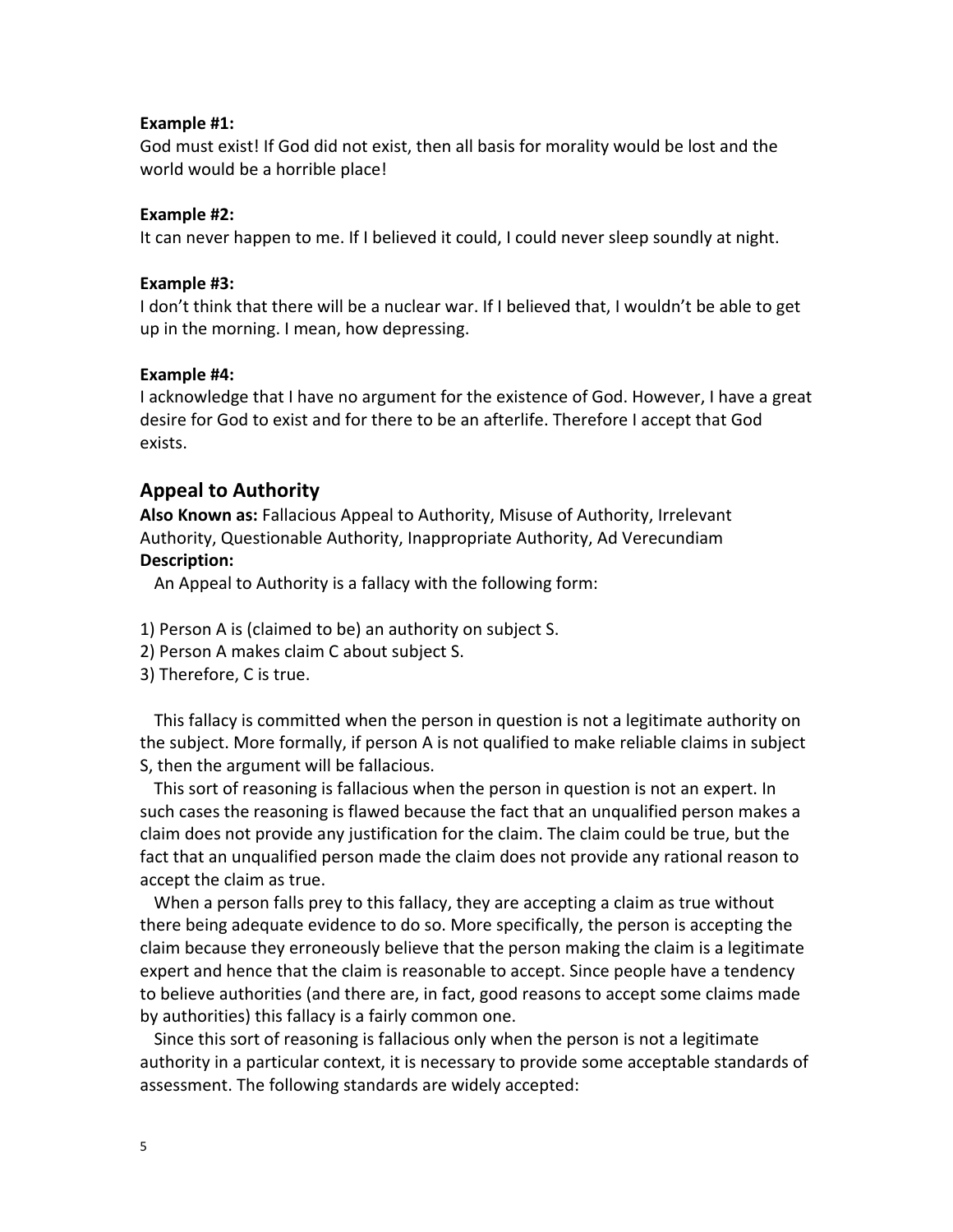#### *1. The person has sufficient expertise in the subject matter in question.*

Claims made by a person who lacks the needed degree of expertise to make a reliable claim will, obviously, not be well supported. In contrast, claims made by a person with the needed degree of expertise will be supported by the person's reliability in the area.

Determining whether or not a person has the needed degree of expertise can often be very difficult. In academic fields (such as philosophy, engineering, history, etc.), the person's formal education, academic performance, publications, membership in professional societies, papers presented, awards won and so forth can all be reliable indicators of expertise. Outside of academic fields, other standards will apply. For example, having sufficient expertise to make a reliable claim about how to tie a shoe lace only requires the ability to tie the shoe lace and impart that information to others. It should be noted that being an expert does not always require having a university degree. Many people have high degrees of expertise in sophisticated subjects without having ever attended a university. Further, it should not be simply assumed that a person with a degree is an expert.

Of course, what is required to be an expert is often a matter of great debate. For example, some people have (and do) claim expertise in certain (even all) areas because of a divine inspiration or a special gift. The followers of such people accept such credentials as establishing the person's expertise while others often see these self‐ proclaimed experts as deluded or even as charlatans. In other situations, people debate over what sort of education and experience is needed to be an expert. Thus, what one person may take to be a fallacious appeal another person might take to be a well supported line of reasoning. Fortunately, many cases do not involve such debate.

#### *2. The claim being made by the person is within her area(s) of expertise.*

If a person makes a claim about some subject outside of his area(s) of expertise, then the person is not an expert in that context. Hence, the claim in question is not backed by the required degree of expertise and is not reliable.

It is very important to remember that because of the vast scope of human knowledge and skill it is simply not possible for one person to be an expert on everything. Hence, experts will only be true experts in respect to certain subject areas. In most other areas they will have little or no expertise. Thus, it is important to determine what subject area a claim falls under.

It is also very important to note that expertise in one area does not automatically confer expertise in another. For example, being an expert physicist does not automatically make a person an expert on morality or politics. Unfortunately, this is often overlooked or intentionally ignored. In fact, a great deal of advertising rests on a violation of this condition. As anyone who watches television knows, it is extremely common to get famous actors and sports heroes to endorse products that they are not qualified to assess. For example, a person may be a great actor, but that does not automatically make him an expert on cars or shaving or underwear or diets or politics.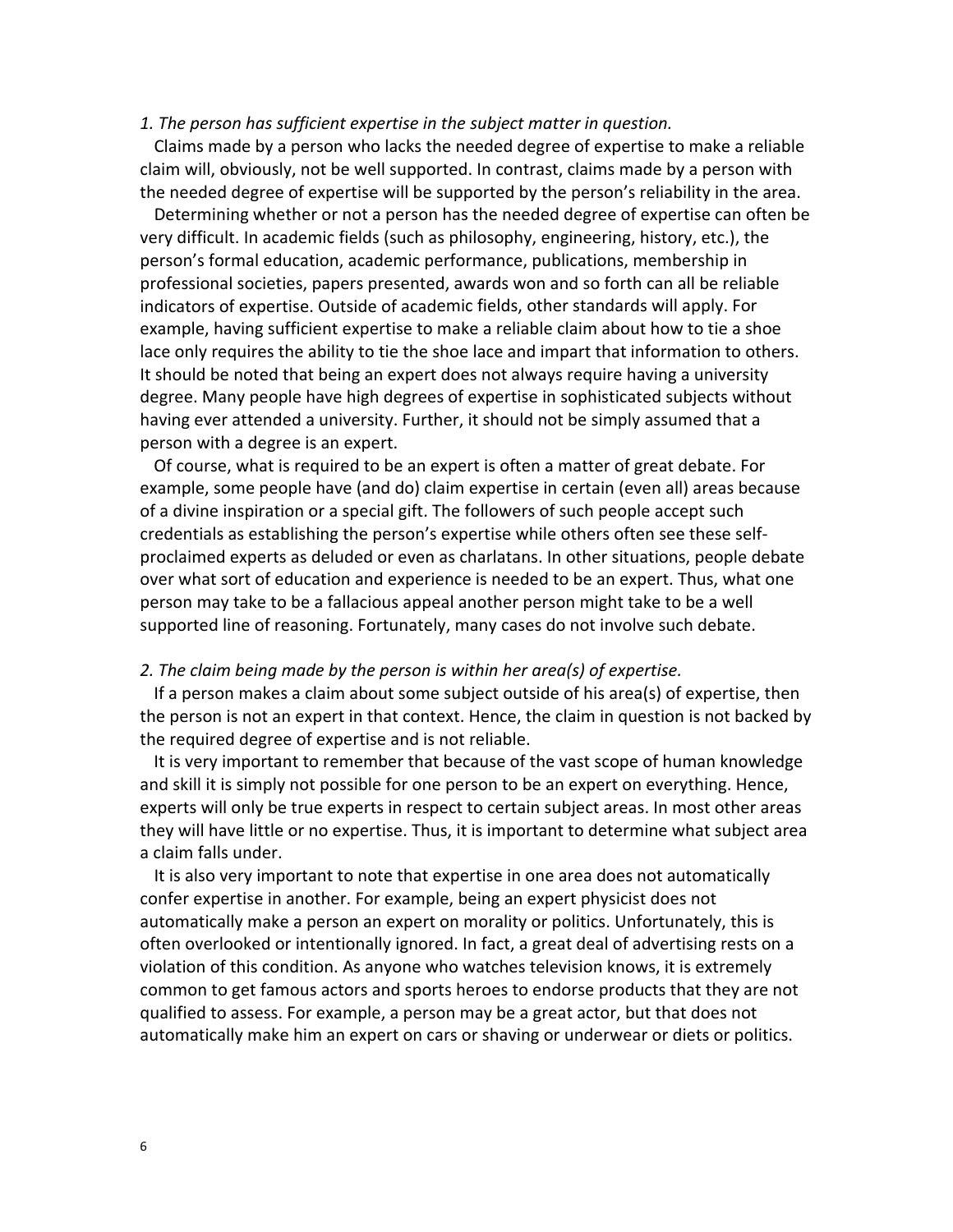# *3. There is an adequate degree of agreement among the other experts in the subject in question.*

If there is a significant amount of legitimate dispute among the experts within a subject, then it will fallacious to make an Appeal to Authority using the disputing experts. This is because for almost any claim being made and "supported" by one expert there will be a counterclaim that is made and "supported" by another expert. In such cases an Appeal to Authority would tend to be futile. In such cases, the dispute has to be settled by consideration of the actual issues under dispute. Since either side in such a dispute can invoke experts, the dispute cannot be rationally settled by Appeals to Authority.

There are many fields in which there is a significant amount of legitimate dispute. Economics is a good example of such a disputed field. Anyone who is familiar with economics knows that there are many plausible theories that are incompatible with one another. Because of this, one expert economist could sincerely claim that the deficit is the key factor while another equally qualified individual could assert the exact opposite. Another area where dispute is very common (and well known) is in the area of psychology and psychiatry. As has been demonstrated in various trials, it is possible to find one expert that will assert that an individual is insane and not competent to stand trial and to find another equally qualified expert who will testify, under oath, that the same individual is both sane and competent to stand trial. Obviously, one cannot rely on an Appeal to Authority in such a situation without making a fallacious argument. Such an argument would be fallacious since the evidence would not warrant accepting the conclusion.

It is important to keep in mind that no field has complete agreement, so some degree of dispute is acceptable. How much is acceptable is, of course, a matter of serious debate. It is also important to keep in mind that even a field with a great deal of internal dispute might contain areas of significant agreement. In such cases, an Appeal to Authority could be legitimate.

#### *4. The person in question is not significantly biased.*

If an expert is significantly biased then the claims he makes within his are of bias will be less reliable. Since a biased expert will not be reliable, an Argument from Authority based on a biased expert will be fallacious. This is because the evidence will not justify accepting the claim.

Experts, being people, are vulnerable to biases and prejudices. If there is evidence that a person is biased in some manner that would affect the reliability of her claims, then an Argument from Authority based on that person is likely to be fallacious. Even if the claim is actually true, the fact that the expert is biased weakens the argument. This is because there would be reason to believe that the expert might not be making the claim because he has carefully considered it using his expertise. Rather, there would be reason to believe that the claim is being made because of the expert's bias or prejudice.

It is important to remember that no person is completely objective. At the very least, a person will be favorable towards her own views (otherwise she would probably not hold them). Because of this, some degree of bias must be accepted, provided that the bias is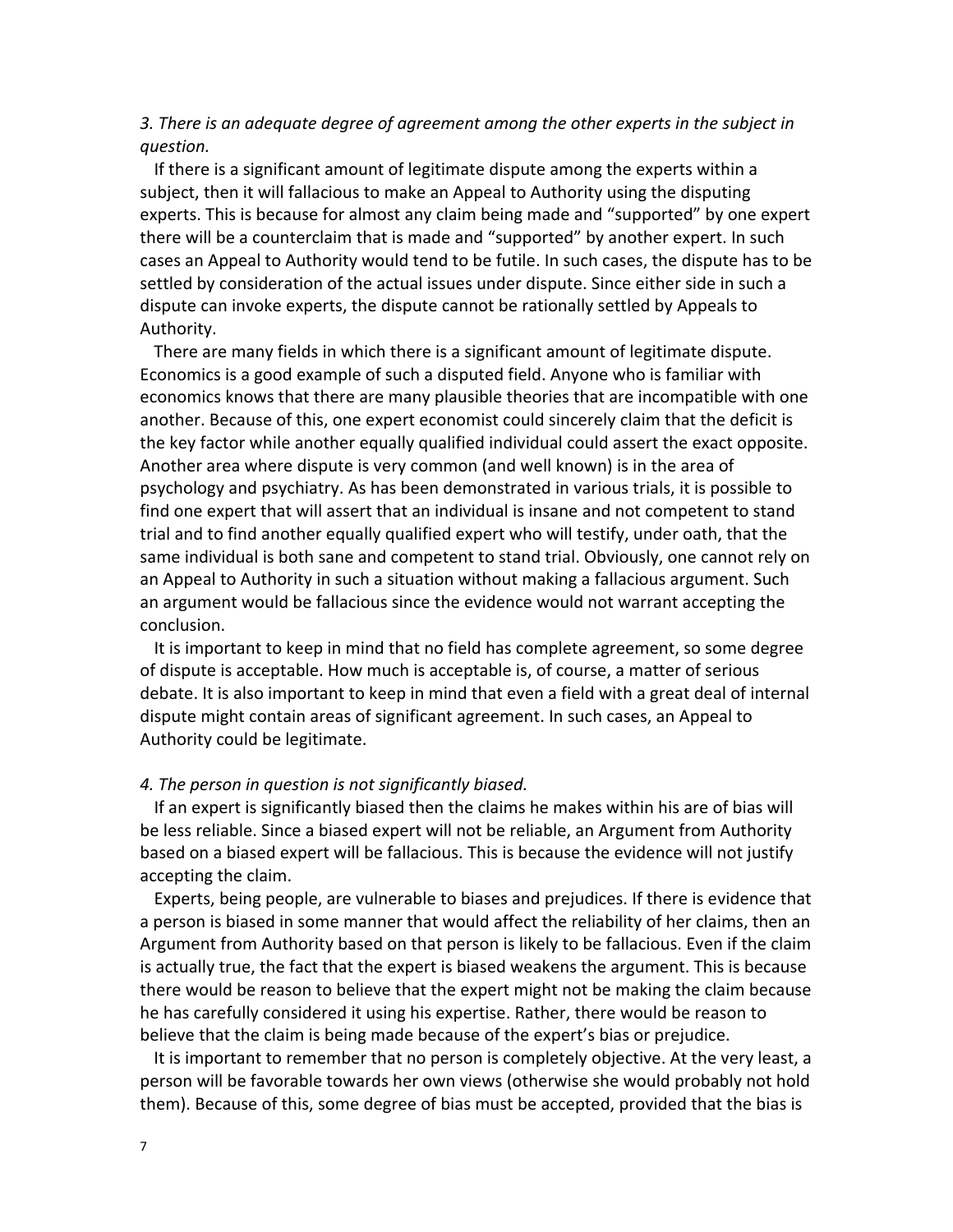not significant. What counts as a significant degree of bias is open to dispute and can vary a great deal from case to case. For example, many people would probably suspect that doctors who were paid by tobacco companies to research the effects of smoking would be biased while other people might believe (or claim) that they would be able to remain objective.

#### *5. The area of expertise is a legitimate area or discipline.*

Certain areas in which a person may claim expertise may have no legitimacy or validity as areas of knowledge or study. Obviously, claims made in such areas will not be very reliable.

What counts as a legitimate area of expertise is sometimes difficult to determine. However, there are cases which are fairly clear cut. For example, if a person claimed to be an expert at something he called "chromabullet therapy" and asserted that firing painted rifle bullets at a person would cure cancer it would not be very reasonable to accept his claim based on his "expertise." After all, his expertise is in an area which is devoid of legitimate content. The general idea is that to be a legitimate expert a person must have mastery over a real field or area of knowledge.

As noted above, determining the legitimacy of a field can often be difficult. In European history, various scientists had to struggle with the Church and established traditions to establish the validity of their disciplines. For example, experts on evolution faced an uphill battle in getting the legitimacy of their area accepted.

A modern example involves psychic phenomenon. Some people claim that they are certified "master psychics" and that they are actually experts in the field. Other people contend that their claims of being certified "master psychics" are simply absurd since there is no real content to such an area of expertise. If these people are right, then anyone who accepts the claims of these "master psychics" as true are victims of a fallacious appeal to authority.

#### *6. The authority in question must be identified.*

A common variation of the typical Appeal to Authority fallacy is an Appeal to an Unnamed Authority. This fallacy is Also Known as an Appeal to an Unidentified Authority.

This fallacy is committed when a person asserts that a claim is true because an expert or authority makes the claim and the person does not actually identify the expert. Since the expert is not named or identified, there is no way to tell if the person is actually an expert. Unless the person is identified and has his expertise established, there is no reason to accept the claim.

This sort of reasoning is not unusual. Typically, the person making the argument will say things like "I have a book that says…" , or "they say…", or "the experts say…", or "scientists believe that…", or "I read in the paper.." or "I saw on TV…" or some similar statement. in such cases the person is often hoping that the listener(s) will simply accept the unidentified source as a legitimate authority and believe the claim being made. If a person accepts the claim simply because they accept the unidentified source as an expert (without good reason to do so), he has fallen prey to this fallacy.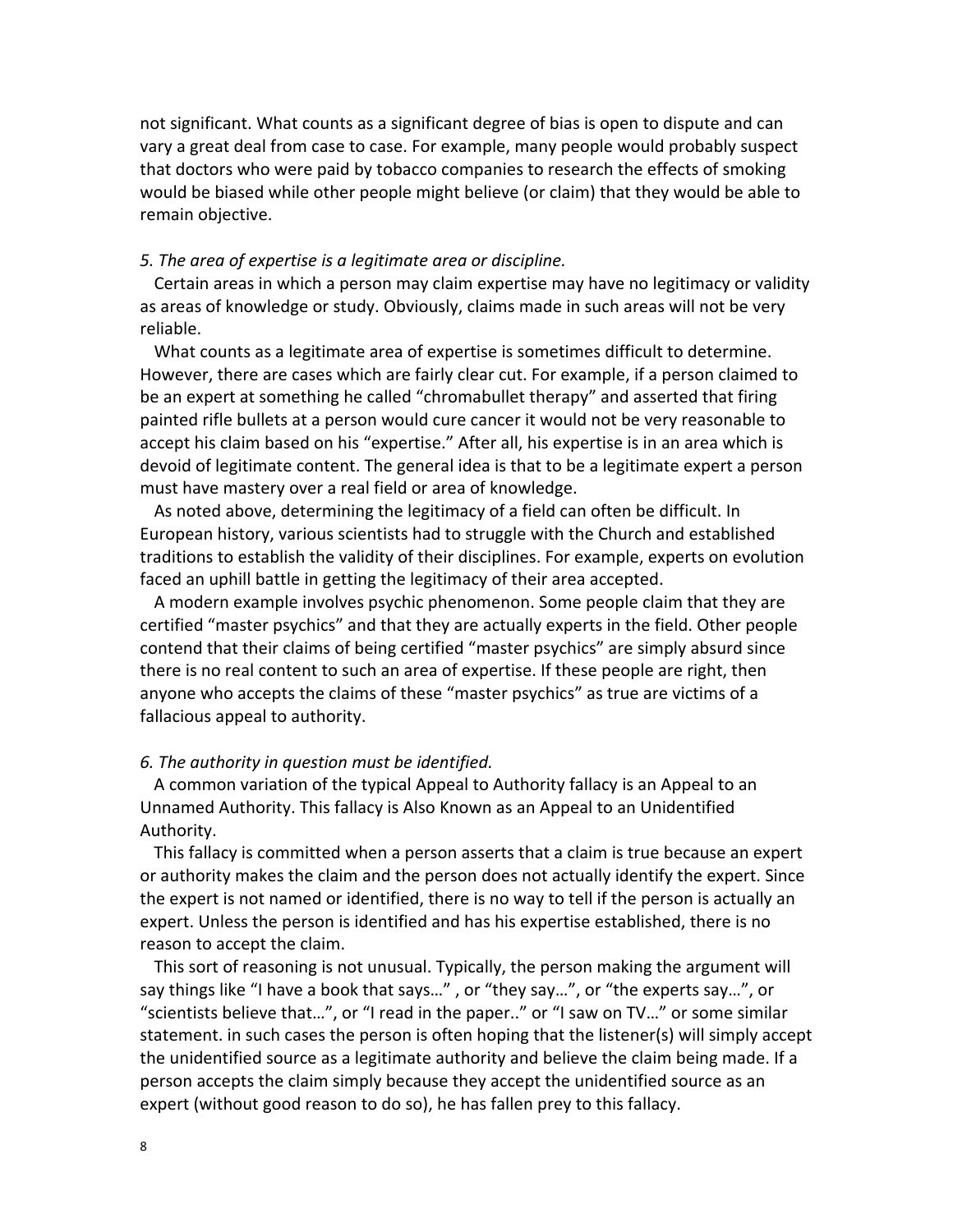#### **Non‐Fallacious Appeals to Authority**

As suggested above, not all Appeals to Authority are fallacious. This is fortunate since people have to rely on experts. This is because no one person can be an expert on everything and people do not have the time or ability to investigate every single claim themselves.

In many cases, Arguments from Authority will be good arguments. For example, when a person goes to a skilled doctor and the doctor tells him that he has a cold, then the patient has good reason to accept the doctor's conclusion. As another example, if a person's computer is acting odd and his friend, who is a computer expert, tells him it is probably his hard drive then he has good reason to believe her.

What distinguishes a fallacious Appeal to Authority from a good Appeal to Authority is that the argument meets the six conditions discussed above.

In a good Appeal to Authority, there is reason to believe the claim because the expert says the claim is true. This is because a person who is a legitimate expert is more likely to be right than wrong when making considered claims within her area of expertise. In a sense, the claim is being accepted because it is reasonable to believe that the expert has tested the claim and found it to be reliable. So, if the expert has found it to be reliable, then it is reasonable to accept it as being true. Thus, the listener is accepting a claim based on the testimony of the expert.

It should be noted that even a good Appeal to Authority is not an exceptionally strong argument. After all, in such cases a claim is being accepted as true simply because a person is asserting that it is true. The person may be an expert, but her expertise does not really bear on the truth of the claim. This is because the expertise of a person does not actually determine whether the claim is true or false. Hence, arguments that deal directly with evidence relating to the claim itself will tend to be stronger.

#### **Example #1:**

Bill and Jane are arguing about the morality of abortion:

Bill: "I believe that abortion is morally acceptable. After all, a woman should have a right to her own body."

Jane: 'I disagree completely. Dr. Johan Skarn says that abortion is always morally wrong, regardless of the situation. He has to be right, after all, he is a respected expert in his field."

Bill: "I've never heard of Dr. Skarn. Who is he?"

Jane: "He's the guy that won the Nobel Prize in physics for his work on cold fusion." Bill: "I see. Does he have any expertise in morality or ethics?"

Jane: "I don't know. But he's a world famous expert, so I believe him."

# **Example #2:**

Dave and Kintaro are arguing about Stalin's reign in the Soviet Union. Dave has been arguing that Stalin was a great leader while Kintaro disagrees with him.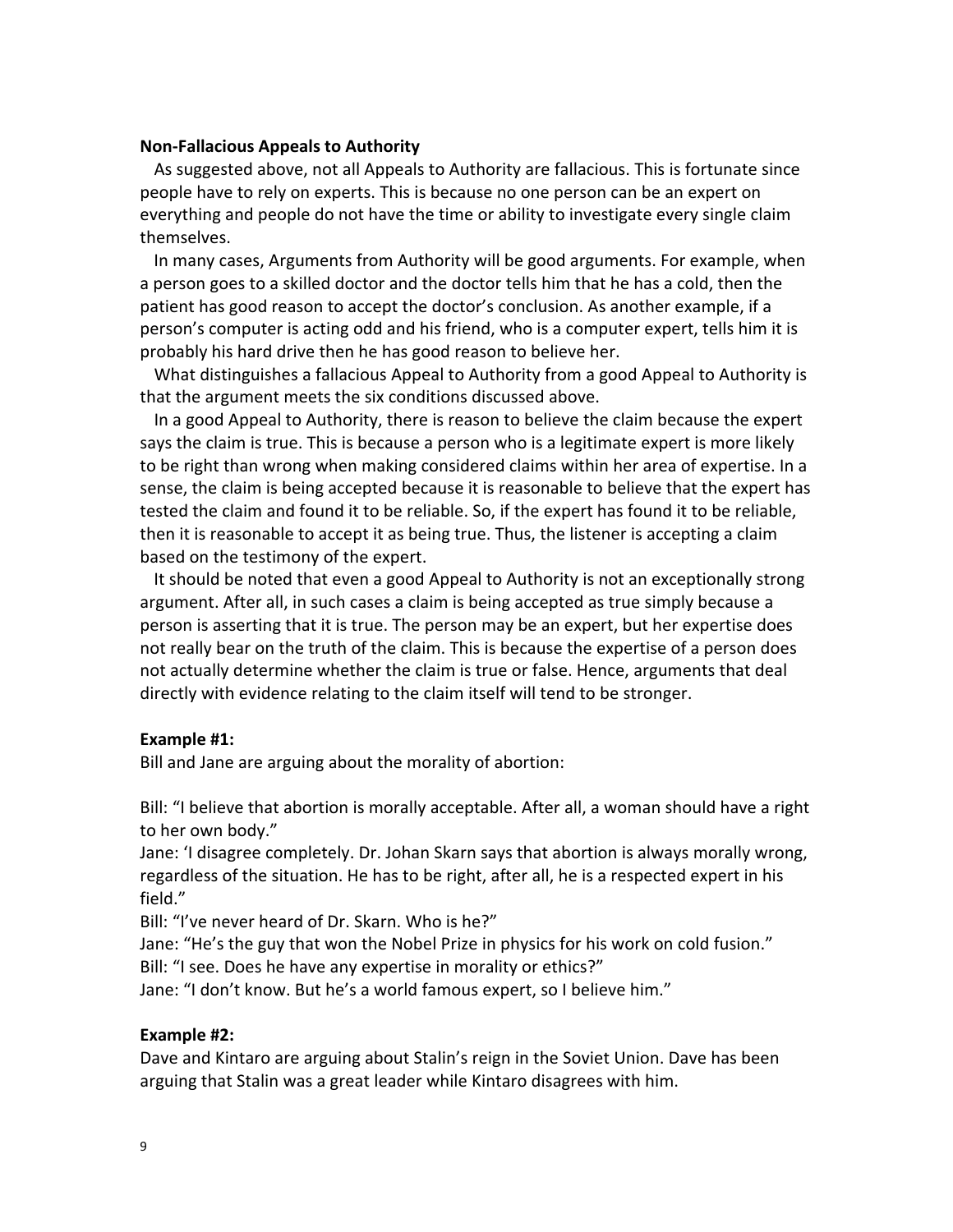Kintaro: "I don't see how you can consider Stalin to be a great leader. He killed millions of his own people, he crippled the Soviet economy, kept most of the people in fear and laid the foundations for the violence that is occurring in much of Eastern Europe." Dave: "Yeah, well you say that. However, I have a book at home that says that Stalin was acting in the best interest of the people. The millions that were killed were vicious enemies of the state and they had to be killed to protect the rest of the peaceful citizens. This book lays it all out, so it has to be true."

#### **Example #3:**

I'm not a doctor, but I play one on the hit series "Bimbos and Studmuffins in the OR." You can take it from me that when you need a fast acting, effective and safe pain killer there is nothing better than MorphiDope 2000. That is my considered medical opinion.

#### **Example #4:**

Siphwe and Sasha are having a conversation: Sasha: "I played the lottery today and I know I am going to win something." Siphwe: "What did you do, rig the outcome?" Sasha: "No, silly. I called my Super Psychic Buddy at the 1‐900‐MindPower number. After consulting his magic Californian Tarot deck, he told me my lucky numbers." Siphwe: "And you believed him?" Sasha: "Certainly, he is a certified Californian Master‐Mind Psychic. That is why I believe what he has to say. I mean, like, who else would know what my lucky numbers are?"

# **Appeal to Belief**

**Description:**Appeal to Belief is a fallacy that has this general pattern:

1) Most people believe that a claim, X, is true.

2) Therefore X is true.

This line of "reasoning" is fallacious because the fact that many people believe a claim does not, in general, serve as evidence that the claim is true.

There are, however, some cases when the fact that many people accept a claim as true is an indication that it is true. For example, while you are visiting Maine, you are told by several people that they believe that people older than 16 need to buy a fishing license in order to fish. Barring reasons to doubt these people, their statements give you reason to believe that anyone over 16 will need to buy a fishing license.

There are also cases in which what people believe actually determines the truth of a claim. For example, the truth of claims about manners and proper behavior might simply depend on what people believe to be good manners and proper behavior. Another example is the case of community standards, which are often taken to be the standards that most people accept. In some cases, what violates certain community standards is taken to be obscene. In such cases, for the claim "x is obscene" to be true is for most people in that community to believe that x is obscene. In such cases it is still prudent to question the justification of the individual beliefs.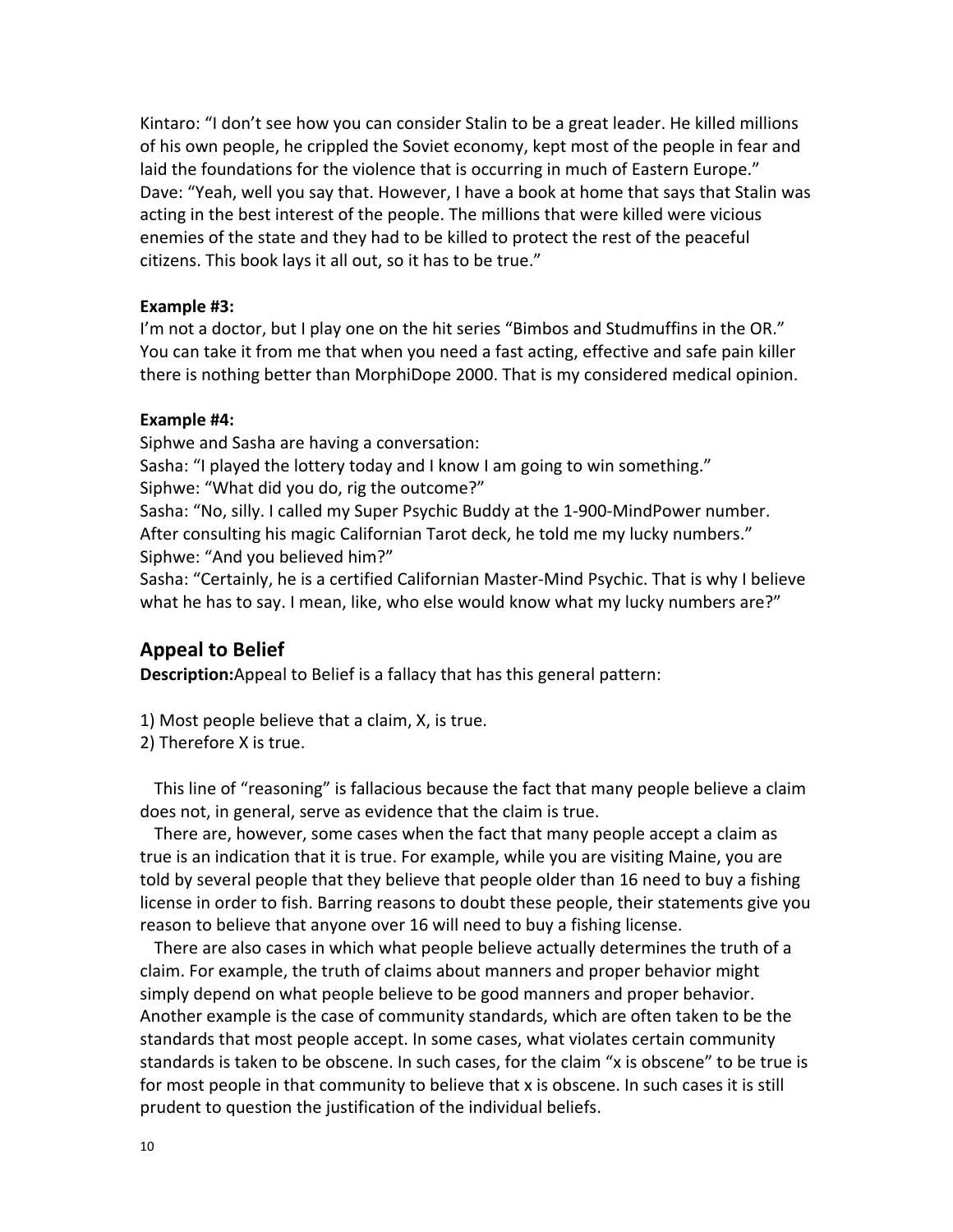At one time, most people in Europe believed that the earth was the center of the solar system (at least most of those who had beliefs about such things). However, this belief turned out to be false.

#### **Example #2:**

God must exist. After all, I just saw a poll that says 85% of all Americans believe in God.

#### **Example #3:**

Of course there is nothing wrong with drinking. Ask anyone, he'll tell you that he thinks drinking is just fine.

# **Appeal to Common Practice**

#### **Description:**

The Appeal to Common Practice is a fallacy with the following structure:

1) X is a common action.

2) Therefore X is correct/moral/justified/reasonable, etc.

The basic idea behind the fallacy is that the fact that most people do X is used as "evidence" to support the action or practice. It is a fallacy because the mere fact that most people do something does not make it correct, moral, justified, or reasonable.

An appeal to fair play, which might seem to be an appeal to common practice, need not be a fallacy. For example, a woman working in an office might say "the men who do the same job as me get paid more than I do, so it would be right for me to get paid the same as them." This would not be a fallacy as long as there was no relevant difference between her and the men (in terms of ability, experience, hours worked, etc.). More formally:

1) It is common practice to treat people of type Y in manner X and to treat people of type Z in a different manner.

2) There is no relevant difference between people of type Y and type Z.

3) Therefore people of type Z should be treated in manner X, too.

This argument rests heavily on the principle of relevant difference. On this principle two people, A and B, can only be treated differently if and only if there is a relevant difference between them. For example, it would be fine for me to give a better grade to A than B if A did better work than B. However, it would be wrong of me to give A a better grade than B simply because A has red hair and B has blonde hair.

There might be some cases in which the fact that most people accept X as moral entails that X is moral. For example, one view of morality is that morality is relative to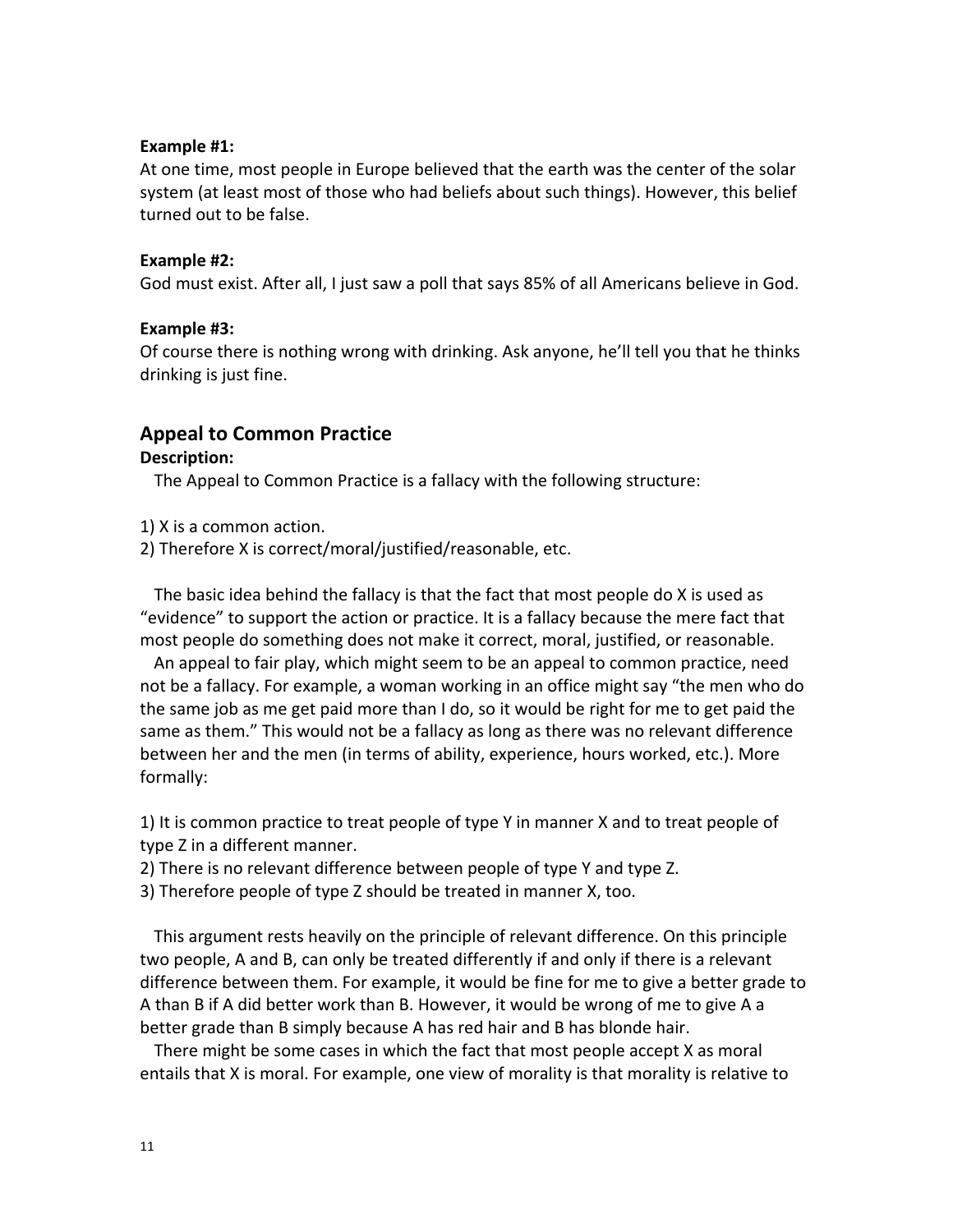the practices of a culture, time, person, etc. If what is moral is determined by what is commonly practiced, then this argument:

1) Most people do X.

2) Therefore X is morally correct.

would not be a fallacy. This would however entail some odd results. For example, imagine that there are only 100 people on earth. 60 of them do not steal or cheat and 40 do. At this time, stealing and cheating would be wrong. The next day, a natural disaster kills 30 of the 60 people who do not cheat or steal. Now it is morally correct to cheat and steal. Thus, it would be possible to change the moral order of the world to one's view simply by eliminating those who disagree.

# **Example #1:**

Director Jones is in charge of running a state waste management program. When it is found that the program is rife with corruption, Jones says "This program has its problems, but nothing goes on in this program that doesn't go on in all state programs."

#### **Example #2:**

"Yeah, I know some people say that cheating on tests is wrong. But we all know that everyone does it, so it's okay."

#### **Example #3:**

"Sure, some people buy into that equality crap. However, we know that everyone pays women less then men. It's okay, too. Since everyone does it, it can't really be wrong."

#### **Example #4:**

"There is nothing wrong with requiring multicultural classes, even at the expense of core subjects. After all, all of the universities and colleges are pushing multiculturalism."

# **Appeal to Emotion**

# **Description:**

An Appeal to Emotion is a fallacy with the following structure:

- 1) Favorable emotions are associated with X.
- 2) Therefore, X is true.

This fallacy is committed when someone manipulates peoples' emotions in order to get them to accept a claim as being true. More formally, this sort of "reasoning" involves the substitution of various means of producing strong emotions in place of evidence for a claim. If the favorable emotions associated with X influence the person to accept X as true because they "feel good about X," then he has fallen prey to the fallacy.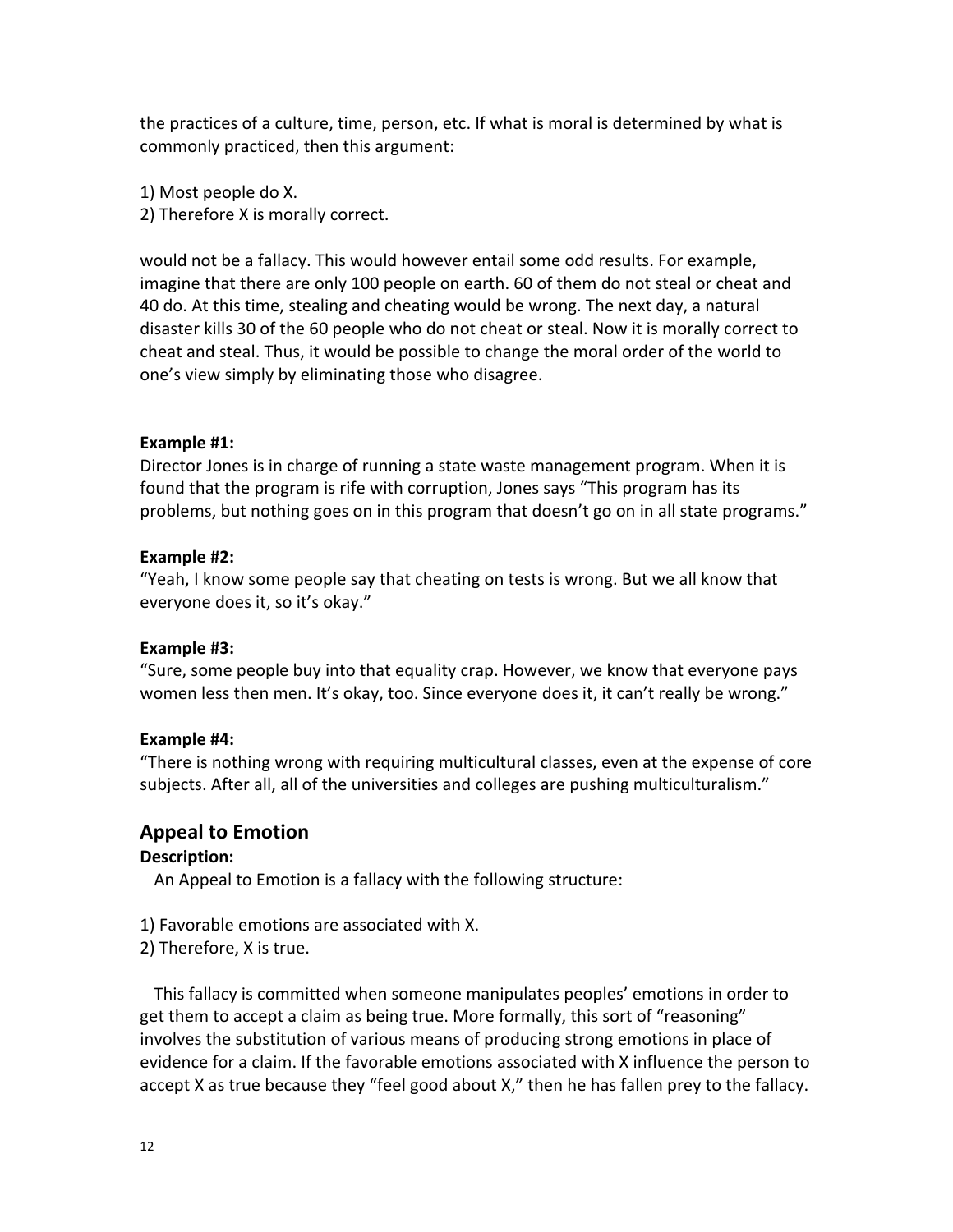This sort of "reasoning" is very common in politics and it serves as the basis for a large portion of modern advertising. Most political speeches are aimed at generating feelings in people so that these feelings will get them to vote or act a certain way. In the case of advertising, the commercials are aimed at evoking emotions that will influence people to buy certain products. In most cases, such speeches and commercials are notoriously free of real evidence.

This sort of "reasoning" is quite evidently fallacious. It is fallacious because using various tactics to incite emotions in people does not serve as evidence for a claim. For example, if a person were able to inspire in a person an incredible hatred of the claim that  $1+1 = 2$  and then inspired the person to love the claim that  $1+1 = 3$ , it would hardly follow that the claim that  $1+1 = 3$  would be adequately supported.

It should be noted that in many cases it is not particularly obvious that the person committing the fallacy is attempting to support a claim. In many cases, the user of the fallacy will appear to be attempting to move people to take an action, such as buying a product or fighting in a war. However, it is possible to determine what sort of claim the person is actually attempting to support. In such cases one needs to ask "what sort of claim is this person attempting to get people to accept and act on?" Determining this claim (or claims) might take some work. However, in many cases it will be quite evident. For example, if a political leader is attempting to convince her followers to participate in certain acts of violence by the use of a hate speech, then her claim would be "you should participate in these acts of violence." In this case, the "evidence" would be the hatred evoked in the followers. This hatred would serve to make them favorable inclined towards the claim that they should engage in the acts of violence. As another example, a beer commercial might show happy, scantily clad men and women prancing about a beach, guzzling beer. In this case the claim would be "you should buy this beer." The "evidence" would be the excitement evoked by seeing the beautiful people guzzling the beer.

This fallacy is actually an extremely effective persuasive device. As many people have argued, peoples' emotions often carry much more force than their reason. Logical argumentation is often difficult and time consuming and it rarely has the power to spurn people to action. It is the power of this fallacy that explains its great popularity and wide usage. However, it is still a fallacy.

In all fairness it must be noted that the use of tactics to inspire emotions is an important skill. Without an appeal to peoples' emotions, it is often difficult to get them to take action or to perform at their best. For example, no good coach presents her team with syllogisms before the big game. Instead she inspires them with emotional terms and attempts to "fire" them up. There is nothing inherently wrong with this. However, it is not any acceptable form of argumentation. As long as one is able to clearly distinguish between what inspires emotions and what justifies a claim, one is unlikely to fall prey to this fallacy.

As a final point, in many cases it will be difficult to distinguish an Appeal to Emotion from some other fallacies and in many cases multiple fallacies may be committed. For example, many Ad Hominems will be very similar to Appeals to Emotion and, in some cases, both fallacies will be committed. As an example, a leader might attempt to invoke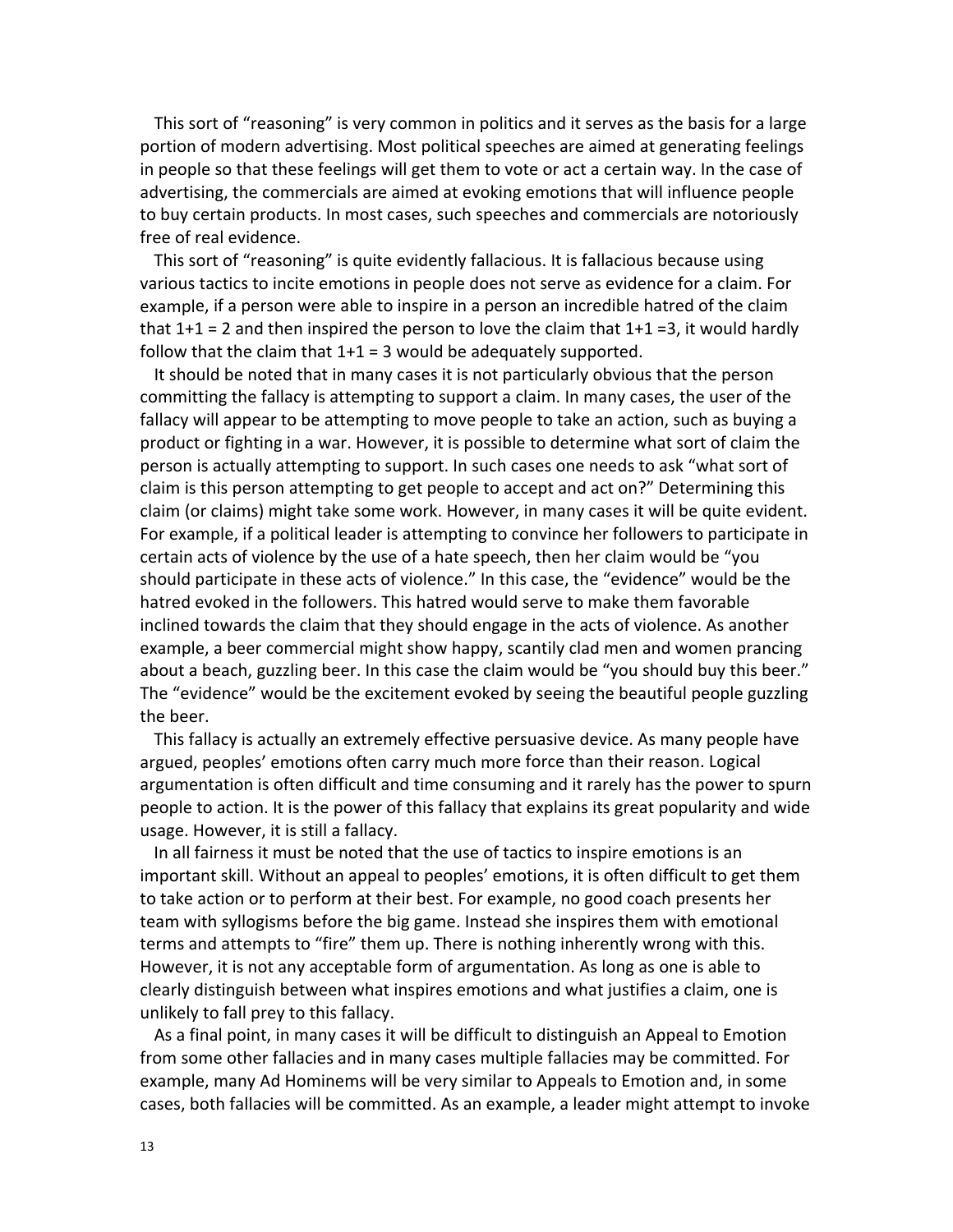hatred of a person to inspire his followers to accept that they should reject her claims. The same attack could function as an Appeal to Emotion and a Personal Attack. In the first case, the attack would be aimed at making the followers feel very favorable about rejecting her claims. In the second case, the attack would be aimed at making the followers reject the person's claims because of some perceived (or imagined) defect in her character.

This fallacy is related to the Appeal to Popularity fallacy. Despite the differences between these two fallacies, they are both united by the fact that they involve appeals to emotions. In both cases the fallacies aim at getting people to accept claims based on how they or others feel about the claims and not based on evidence for the claims.

Another way to look at these two fallacies is as follows

#### **Appeal to Popularity**

1) Most people approve of X. 2) So, I should approve of X, too. 3) Since I approve of X, X must be true.

Appeal to Emotion 1) I approve of X. 2) Therefore, X is true.

On this view, in an Appeal to Popularity the claim is accepted because most people approve of the claim. In the case of an Appeal to Emotion the claim is accepted because the individual approves of the claim because of the emotion of approval he feels in regards to the claim.

#### **Example #1:**

The new PowerTangerine computer gives you the power you need. If you buy one, people will envy your power. They will look up to you and wish they were just like you. You will know the true joy of power. TangerinePower.

#### **Example #2:**

The new UltraSkinny diet will make you feel great. No longer be troubled by your weight. Enjoy the admiring stares of the opposite sex. Revel in your new freedom from fat. You will know true happiness if you try our diet!

#### **Example #3:**

Bill goes to hear a politician speak. The politician tells the crowd about the evils of the government and the need to throw out the people who are currently in office. After hearing the speech, Bill is full of hatred for the current politicians. Because of this, he feels good about getting rid of the old politicians and accepts that it is the right thing to do because of how he feels.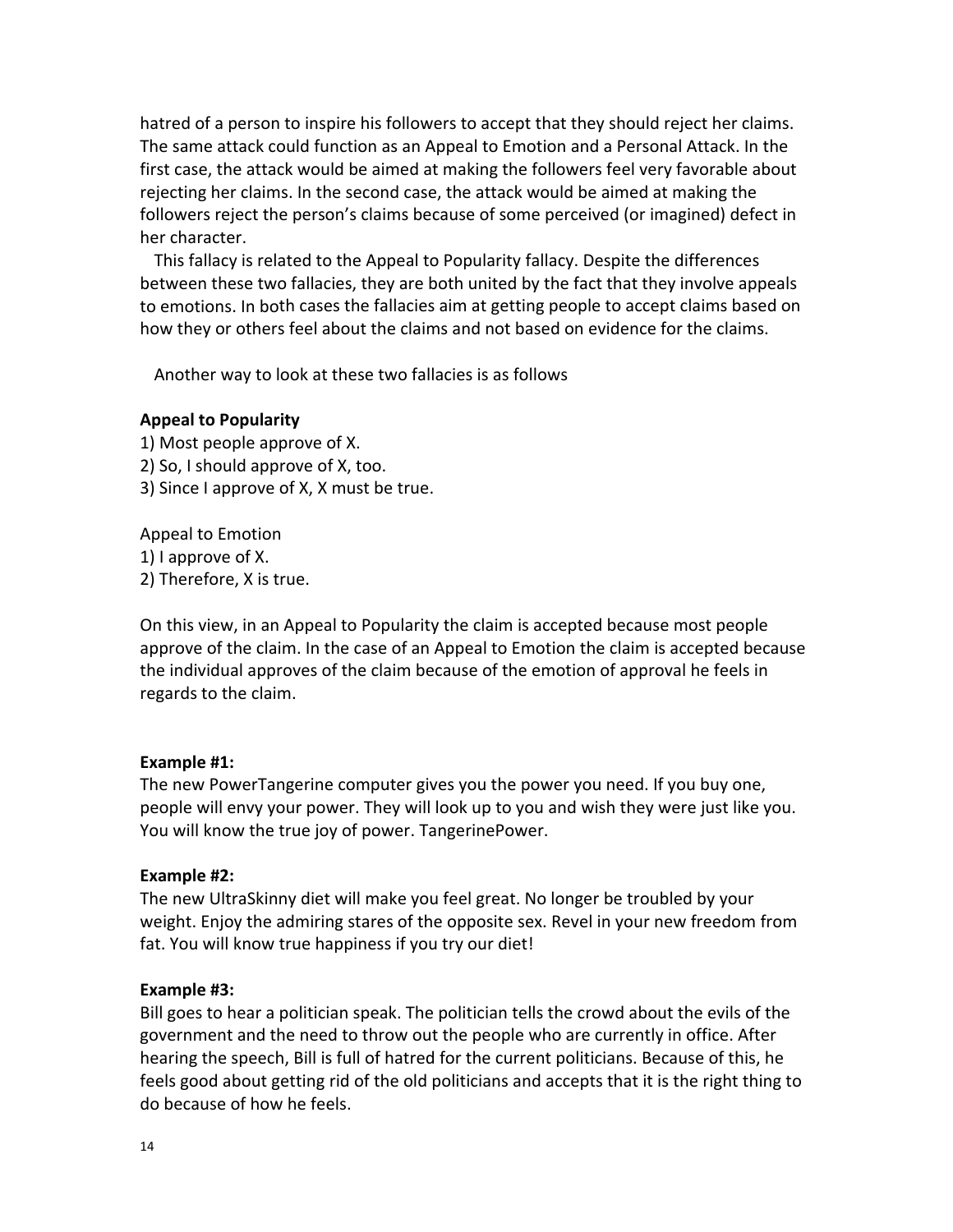# **Appeal to Fear**

**Also Known as:** Scare Tactics, Appeal to Force, Ad Baculum **Description:**

The Appeal to Fear is a fallacy with the following pattern:

1) Y is presented (a claim that is intended to produce fear).

2) Therefore claim X is true (a claim that is generally, but need not be, related to Y in some manner).

This line of "reasoning" is fallacious because creating fear in people does not constitute evidence for a claim.

It is important to distinguish between a rational reason to believe (RRB) (evidence) and a prudential reason to believe(PRB) (motivation). A RRB is evidence that objectively and logically supports the claim. A PRB is a reason to accept the belief because of some external factor (such as fear, a threat, or a benefit or harm that may stem from the belief) that is relevant to what a person values but is not relevant to the truth or falsity of the claim. For example, it might be prudent to not fail the son of your department chairperson because you fear he will make life tough for you. However, this does not provide evidence for the claim that the son deserves to pass the class.

# **Example #1:**

You know, Professor Smith, I really need to get an A in this class. I'd like to stop by during your office hours later to discuss my grade. I'll be in your building anyways, visting my father. He's your dean, by the way. I'll see you later.

# **Example #2:**

I don't think a Red Ryder BB rifle would make a good present for you. They are very dangerous and you'll put your eye out. Now, don't you agree that you should think of another gift idea?

#### **Example #3:**

You must believe that God exists. After all, if you do not accept the existence of God, then you will face the horrors of hell.

# **Example #4:**

You shouldn't say such things against multiculturalism! If the chair heard what you were saying, you would never receive tenure. So, you had just better learn to accept that it is simply wrong to speak out against it.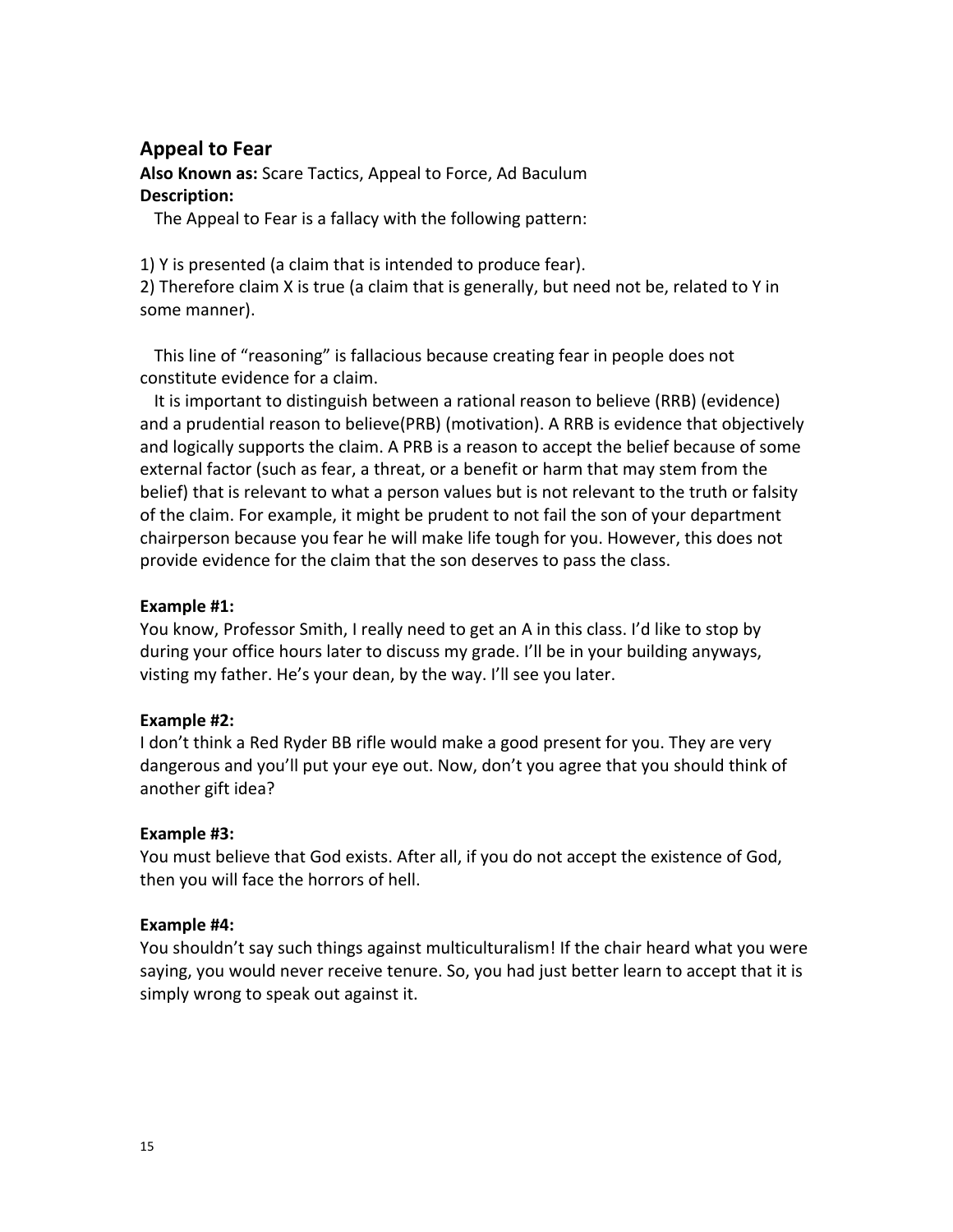# **Appeal to Flattery**

**Also Known as:** Apple Polishing, various "colorful" expressions **Description:** An Appeal to Flattery is a fallacy of the following form:

1) Person A is flattered by person B.

- 2) Person B makes claim X.
- 3) Therefore X is true.

The basic idea behind this fallacy is that flattery is presented in the place of evidence for accepting a claim. This sort of "reasoning" is fallacious because flattery is not, in fact, evidence for a claim. This is especially clear in a case like this: "My Bill, that is a really nice tie. By the way, it is quite clear that one plus one is equal to forty three.

# **Example #1:**

Might I say that this is the best philosophy class I've ever taken. By the way, about those two points I need to get an A.

#### **Example #2:**

"That was a wonderful joke about AIDS boss, and I agree with you that the damn liberals are wrecking the country. Now about my raise…"

# **Example #3:**

That was a singularly brilliant idea. I have never seen such a clear and eloquent defense of Plato's position. If you do not mind, I'll base my paper on it. Provided that you allow me a little extra time past the deadline to work on it.

# **Appeal to Novelty**

**Also Known as**: Appeal to the New, Newer is Better, Novelty

# **Description**:

Appeal to Novelty is a fallacy that occurs when it is assumed that something is better or correct simply because it is new. This sort of "reasoning" has the following form:

- 1. X is new.
- 2. Therefore X is correct or better.

This sort of "reasoning" is fallacious because the novelty or newness of something does not automatically make it correct or better than something older. This is made quite obvious by the following example: Joe has proposed that 1+1 should now be equal to 3. When asked why people should accept this, he says that he just came up with the idea. Since it is newer than the idea that 1+1=2, it must be better.

This sort of "reasoning" is appealing for many reasons. First, "western culture" includes a very powerful commitment to the notion that new things must be better than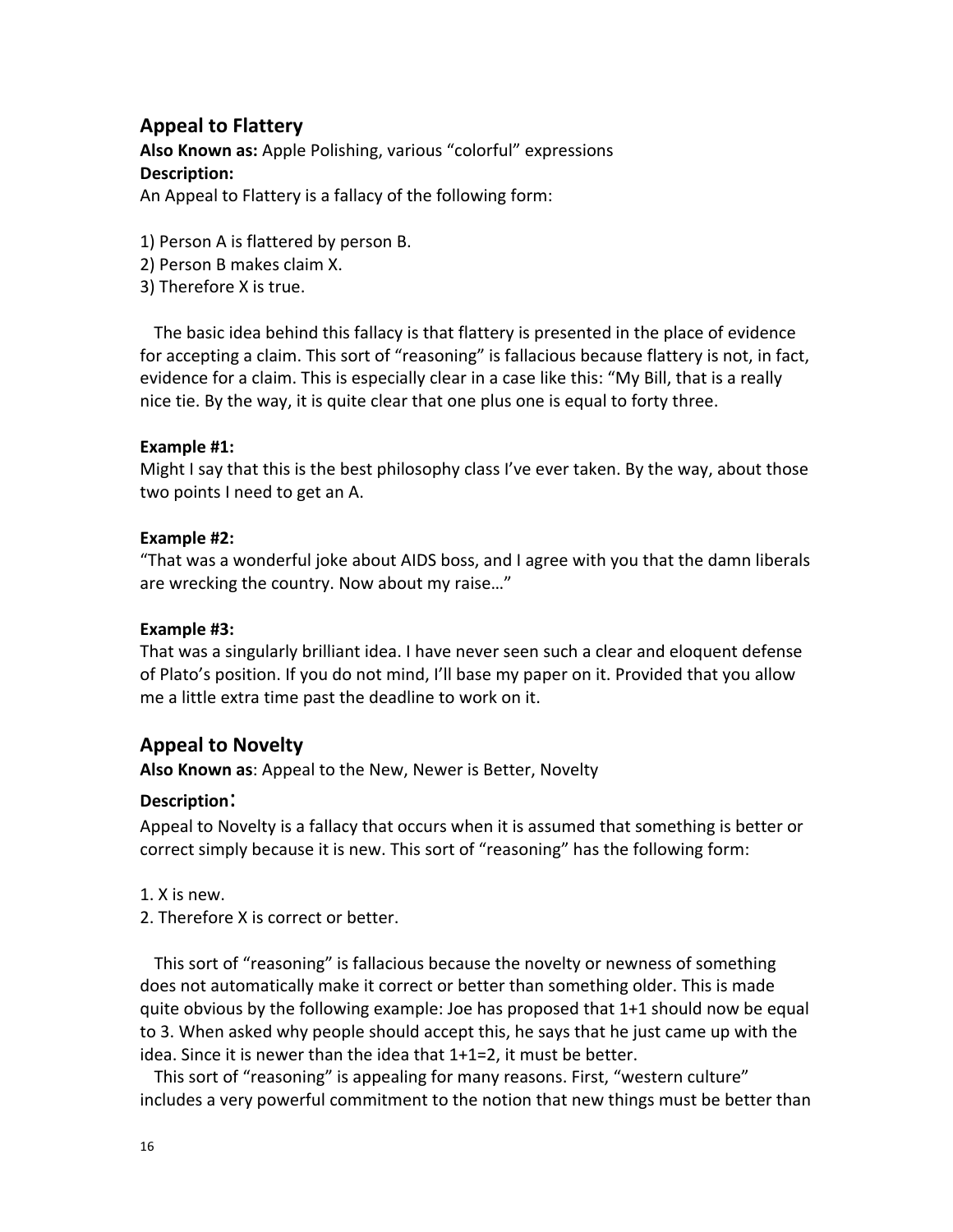old things. Second, the notion of progress (which seems to have come, in part, from the notion of evolution) implies that newer things will be superior to older things. Third, media advertising often sends the message that newer must be better. Because of these three factors (and others) people often accept that a new thing (idea, product, concept, etc.) must be better because it is new. Hence, Novelty is a somewhat common fallacy, especially in advertising.

It should not be assumed that old things must be better than new things (see the fallacy Appeal to Tradition) any more than it should be assumed that new things are better than old things. The age of a thing does not, in general, have any bearing on its quality or correctness (in this context).

Obviously, age does have a bearing in some contexts. For example, if a person concluded that his day old milk was better than his two‐month old milk, he would not be committing an Appeal to Novelty. This is because in such cases the newness of the thing is relevant to its quality. Thus, the fallacy is committed only when the newness is not, in and of itself, relevant to the claim.

# **Example #1:**

The Sadisike 900 pump‐up glow shoe. It's better because it's new.

# **Example #2:**

James: "So, what is this new plan?"

Biff: "Well, the latest thing in marketing techniques is the GK method. It is the latest thing out of the think tank. It is so new that the ink on the reports is still drying." James: "Well, our old marketing method has been quite effective. I don't like the idea of jumping to a new method without a good reason."

Biff: "Well, we know that we have to stay on the cutting edge. That means new ideas and new techniques have to be used. The GK method is new, so it will do better than that old, dusty method."

# **Example #3:**

Prof: "So you can see that a new and better morality is sweeping the nation. No longer are people with alternative lifestyles ashamed. No longer are people caught up in the outmoded moralities of the past."

Student: "Well, what about the ideas of the great thinkers of the past? Don't they have some valid points?"

Prof: "A good question. The answer is that they had some valid points in their own, barbaric times. But those are old, moldy moralities from a time long gone. Now is a time for new moralities. Progress and all that, you know."

Student: "So would you say that the new moralities are better because they are newer?"

Prof: "Exactly. Just as the dinosaurs died off to make way for new animals, the old ideas have to give way for the new ones. And just as humans are better than dinosaurs, the new ideas are better than the old. So newer is literally better." Student: "I see."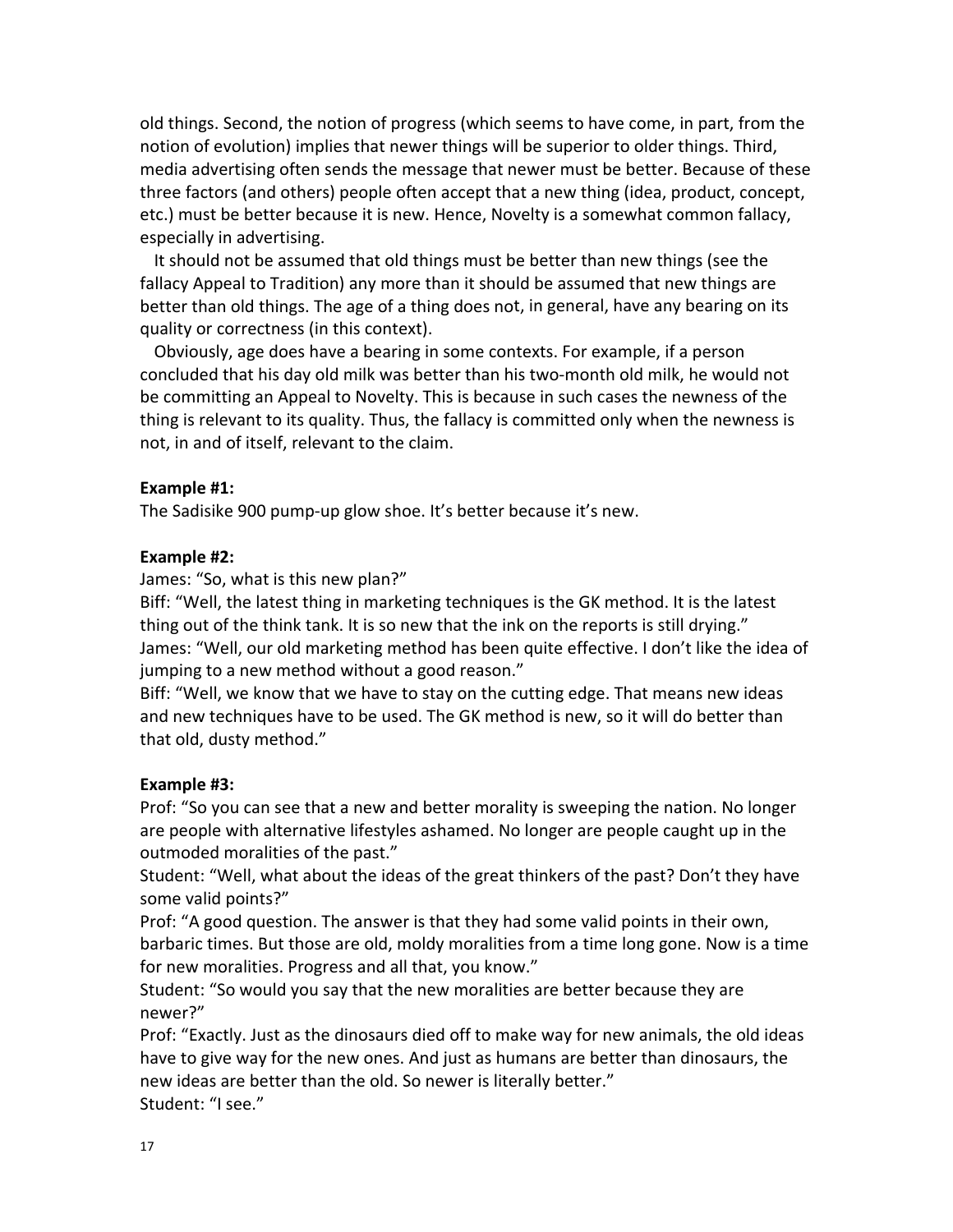# **Appeal to Pity**

**Also Known as:** Ad Misericordiam **Description:**

An Appeal to Pity is a fallacy in which a person substitutes a claim intended to create pity for evidence in an argument. The form of the "argument" is as follows:

1. P is presented, with the intent to create pity.

2. Therefore claim C is true.

This line of "reasoning" is fallacious because pity does not serve as evidence for a claim. This is extremely clear in the following case: "You must accept that 1+1=46, after all I'm dying…" While you may pity me because I am dying, it would hardly make my claim true.

This fallacy differs from the Appeal to the Consequences of a Belief (ACB). In the ACB fallacy, a person is using the effects of a belief as a substitute for evidence. In the Appeal to Pity, it is the feelings of pity or sympathy that are substituted for evidence.

It must be noted that there are cases in which claims that actually serve as evidence also evoke a feeling of pity. In such cases, the feeling of pity is still not evidence. The following is an example of a case in which a claim evokes pity and also serves as legitimate evidence:

Professor: "You missed the midterm, Bill." Bill: "I know. I think you should let me take the makeup." Professor: "Why?" Bill: "I was hit by a truck on the way to the midterm. Since I had to go to the emergency room with a broken leg, I think I am entitled to a makeup."

Professor: "I'm sorry about the leg, Bill. Of course you can make it up."

The above example does not involve a fallacy. While the professor does feel sorry for Bill, she is justified in accepting Bill's claim that he deserves a makeup. After all getting run over by a truck would be a legitimate excuse for missing a test.

# **Example #1:**

Jill: "He'd be a terrible coach for the team." Bill: "He had his heart set on the job, and it would break if he didn't get it." Jill: "I guess he'll do an adequate job."

# **Example #2:**

"I'm positive that my work will meet your requirements. I really need the job since my grandmother is sick"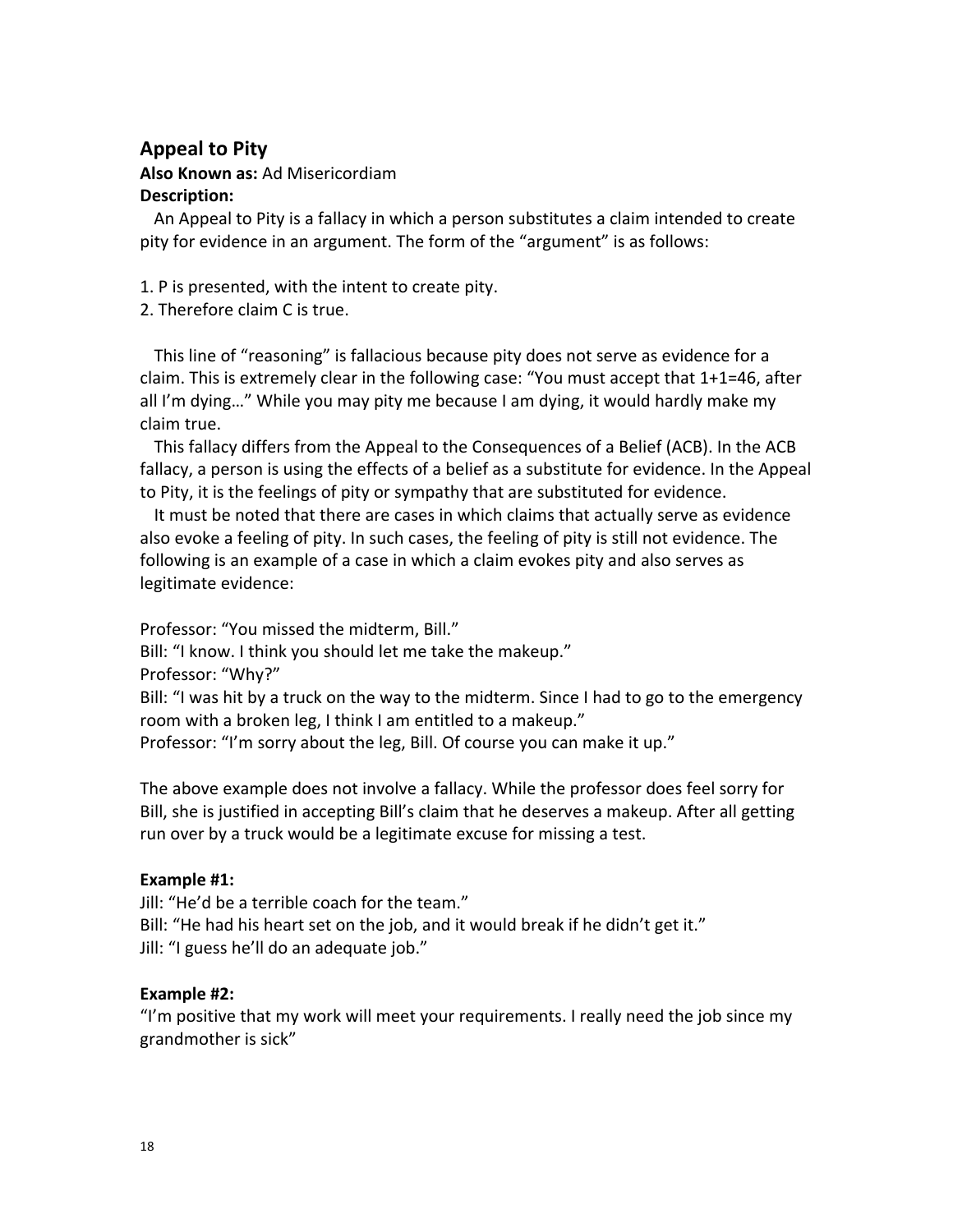"I should receive an 'A' in this class. After all, if I don't get an 'A' I won't get the fellowship that I want."

#### **Appeal to Popularity**

#### **Description:**

The Appeal to Popularity has the following form:

1) Most people approve of X (have favorable emotions towards X).

2) Therefore X is true.

The basic idea is that a claim is accepted as being true simply because most people are favorably inclined towards the claim. More formally, the fact that most people have favorable emotions associated with the claim is substituted in place of actual evidence for the claim. A person falls prey to this fallacy if he accepts a claim as being true simply because most other people approve of the claim.

It is clearly fallacious to accept the approval of the majority as evidence for a claim. For example, suppose that a skilled speaker managed to get most people to absolutely love the claim that 1+1=3. It would still not be rational to accept this claim simply because most people approved of it. After all, mere approval is no substitute for a mathematical proof. At one time people approved of claims such as "the world is flat", "humans cannot survive at speeds greater than 25 miles per hour", "the sun revolves around the earth" but all these claims turned out to be false.

This sort of "reasoning" is quite common and can be quite an effective persuasive device. Since most humans tend to conform with the views of the majority, convincing a person that the majority approves of a claim is often an effective way to get him to accept it. Advertisers often use this tactic when they attempt to sell products by claiming that everyone uses and loves their products. In such cases they hope that people will accept the (purported) approval of others as a good reason to buy the product.

This fallacy is vaguely similar to such fallacies as Appeal to Belief and Appeal to Common Practice. However, in the case of an Ad Populum the appeal is to the fact that most people approve of a claim. In the case of an Appeal to Belief, the appeal is to the fact that most people believe a claim. In the case of an Appeal to Common Practice, the appeal is to the fact that many people take the action in question.

This fallacy is closely related to the Appeal to Emotion fallacy, as discussed in the entry for that fallacy.

#### **Example #1:**

My fellow Americans…there has been some talk that the government is overstepping its bounds by allowing police to enter people's homes without the warrants traditionally required by the Constitution. However, these are dangerous times and dangerous times require appropriate actions. I have in my office thousands of letters from people who let me know, in no uncertain terms, that they heartily endorse the war against terrorism in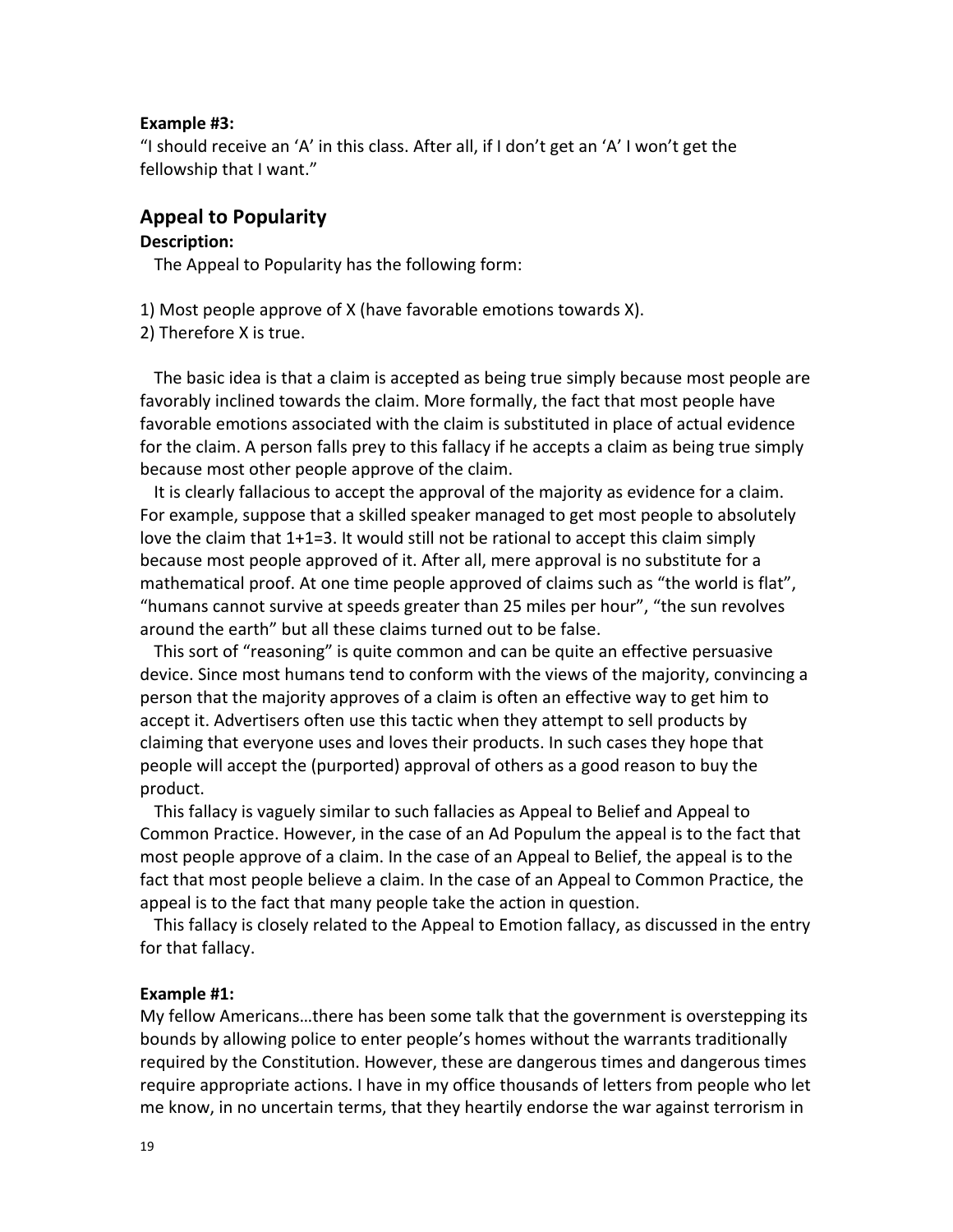these United States. Because of this overwhelming approval, it is evident that the police are doing the right thing.

#### **Example #2:**

I read the other day that most people really like the new gun control laws. I was sort of suspicious of them, but I guess if most people like them, then they must be okay.

#### **Example #3:**

Jill and Jane have some concerns that the rules their sorority has set are racist in character. Since Jill is a decent person, she brings her concerns up in the next meeting. The president of the sorority assures her that there is nothing wrong with the rules, since the majority of the sisters like them. Jane accepts this ruling but Jill decides to leave the sorority.

# **Appeal to Ridicule**

**Also Known as**: Appeal to Mockery, The Horse Laugh. **Description:**

The Appeal to Ridicule is a fallacy in which ridicule or mockery is substituted for evidence in an "argument." This line of "reasoning" has the following form:

1. X, which is some form of ridicule is presented (typically directed at the claim).

2. Therefore claim C is false.

This sort of "reasoning" is fallacious because mocking a claim does not show that it is false. This is especially clear in the following example: "1+1=2! That's the most ridiculous thing I have ever heard!"

It should be noted that showing that a claim is ridiculous through the use of legitimate methods (such as a non fallacious argument) can make it reasonable to reject the claim. One form of this line of reasoning is known as a "reductio ad absurdum" ("reducing to absurdity"). In this sort of argument, the idea is to show that a contradiction (a statement that must be false) or an absurd result follows from a claim. For example: "Bill claims that a member of a minority group cannot be a racist. However, this is absurd. Think about this: white males are a minority in the world. Given Bill's claim, it would follow that no white males could be racists. Hence, the Klan, Nazis, and white supremacists are not racist organizations."

Since the claim that the Klan, Nazis, and white supremacists are not racist organizations is clearly absurd, it can be concluded that the claim that a member of a minority cannot be a racist is false.

#### **Example#1:**

"Sure my worthy opponent claims that we should lower tuition, but that is just laughable."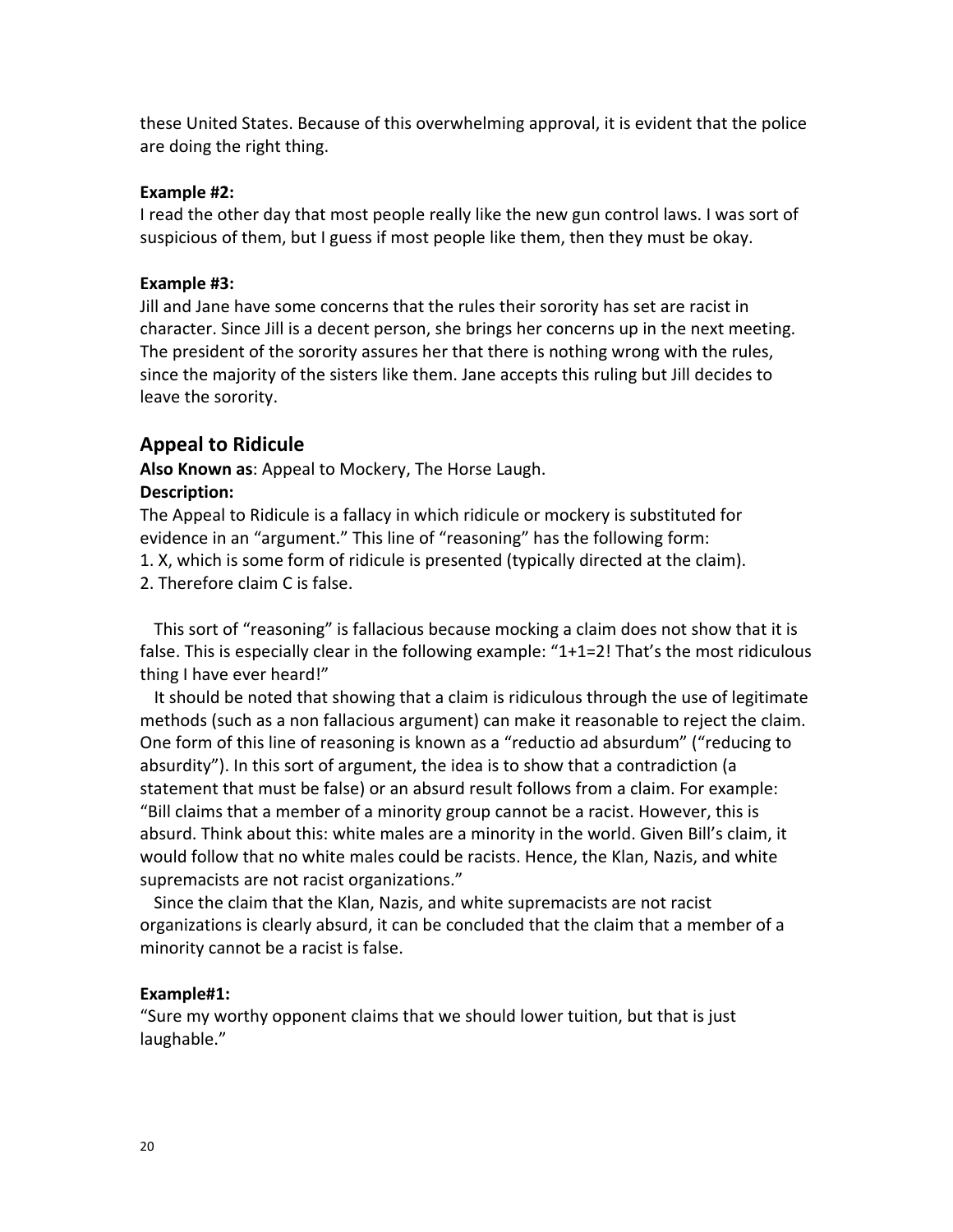# **Example#2:**

"Equal rights for women? Yeah, I'll support that when they start paying for dinner and taking out the trash! Hah hah! Fetch me another brewski, Mildred."

# **Example#3:**

"Those crazy conservatives! They think a strong military is the key to peace! Such fools!"

# **Appeal to Spite**

# **Description:**

The Appeal to Spite Fallacy is a fallacy in which spite is substituted for evidence when an "argument" is made against a claim. This line of "reasoning" has the following form: 1. Claim X is presented with the intent of generating spite.

2. Therefore claim C is false (or true)

This sort of "reasoning" is fallacious because a feeling of spite does not count as evidence for or against a claim. This is quite clear in the following case: "Bill claims that the earth revolves around the sun. But remember that dirty trick he pulled on you last week. Now, doesn't my claim that the sun revolves around the earth make sense to you?"

Of course, there are cases in which a claim that evokes a feeling of spite or malice can serve as legitimate evidence. However, it should be noted that the actual feelings of malice or spite are not evidence. The following is an example of such a situation:

Jill: "I think I'll vote for Jane to be treasurer of NOW."

Vicki: "Remember the time that your purse vanished at a meeting last year?" Jill: "Yes."

Vicki: "Well, I just found out that she stole your purse and stole some other stuff from people."

Jill: "I'm not voting for her!"

In this case, Jill has a good reason not to vote for Jane. Since a treasurer should be honest, a known thief would be a bad choice. As long as Jill concludes that she should vote against Jane because she is a thief and not just out of spite, her reasoning would not be fallacious.

# **Example #1:**

Bill: "I think that Jane did a great job this year. I'm going to nominate her for the award." Dave: "Have you forgotten last year? Remember that she didn't nominate you last year."

Bill: "You're right. I'm not going to nominate her."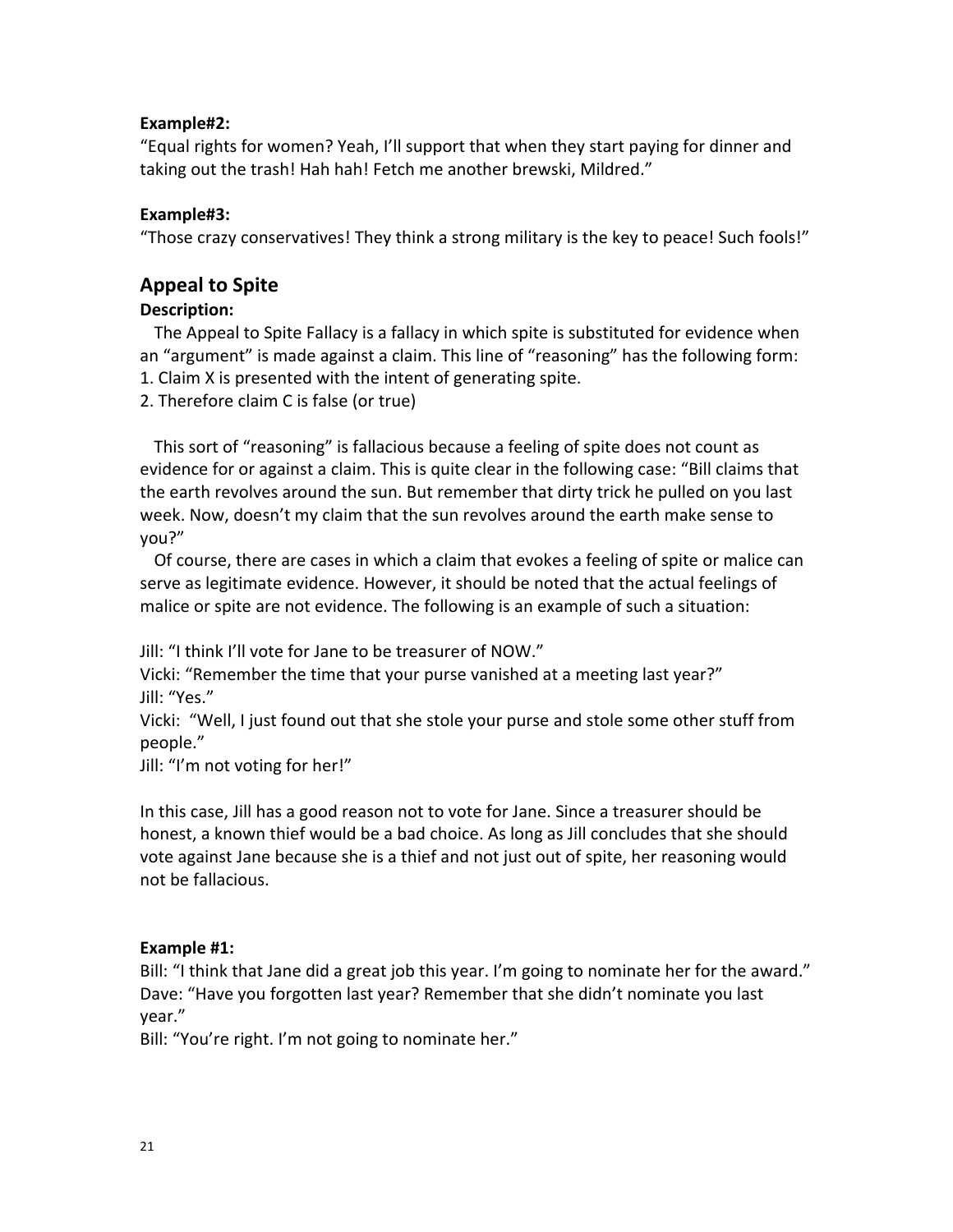Jill: "I think Jane's idea is a really good one and will really save a lot of money for the department."

Bill: "Maybe. Remember how she showed that your paper had a fatal flaw when you read it at the convention last year…"

Jill: "I had just about forgotten about that! I think I'll go with your idea instead."

#### **Appeal to Tradition**

**Also Known as:** Appeal to the Old, Old Ways are Best, Fallacious Appeal to the Past, Appeal to Age

#### **Description:**

Appeal to Tradition is a fallacy that occurs when it is assumed that something is better or correct simply because it is older, traditional, or "always has been done." This sort of "reasoning" has the following form:

1. X is old or traditional

2. Therefore X is correct or better.

This sort of "reasoning" is fallacious because the age of something does not automatically make it correct or better than something newer. This is made quite obvious by the following example: The theory that witches and demons cause disease is far older than the theory that microorganism cause diseases. Therefore, the theory about witches and demons must be true.

This sort of "reasoning" is appealing for a variety of reasons. First, people often prefer to stick with what is older or traditional. This is a fairly common psychological characteristic of people which may stem from the fact that people feel more comfortable about what has been around longer. Second, sticking with things that are older or traditional is often easier than testing new things. Hence, people often prefer older and traditional things out of laziness. Hence, Appeal to Tradition is a somewhat common fallacy.

It should not be assumed that new things must be better than old things (see the fallacy Appeal to Novelty) any more than it should be assumed that old things are better than new things. The age of thing does not, in general, have any bearing on its quality or correctness (in this context). In the case of tradition, assuming that something is correct just because it is considered a tradition is poor reasoning. For example, if the belief that 1+1 = 56 were a tradition of a group of people it would hardly follow that it is true.

Obviously, age does have a bearing in some contexts. For example, if a person concluded that aged wine would be better than brand new wine, he would not be committing an Appeal to Tradition. This is because, in such cases the age of the thing is relevant to its quality. Thus, the fallacy is committed only when the age is not, in and of itself, relevant to the claim.

One final issue that must be considered is the "test of time." In some cases people might be assuming that because something has lasted as a tradition or has been around a long time that it is true because it has "passed the test of time." If a person assumes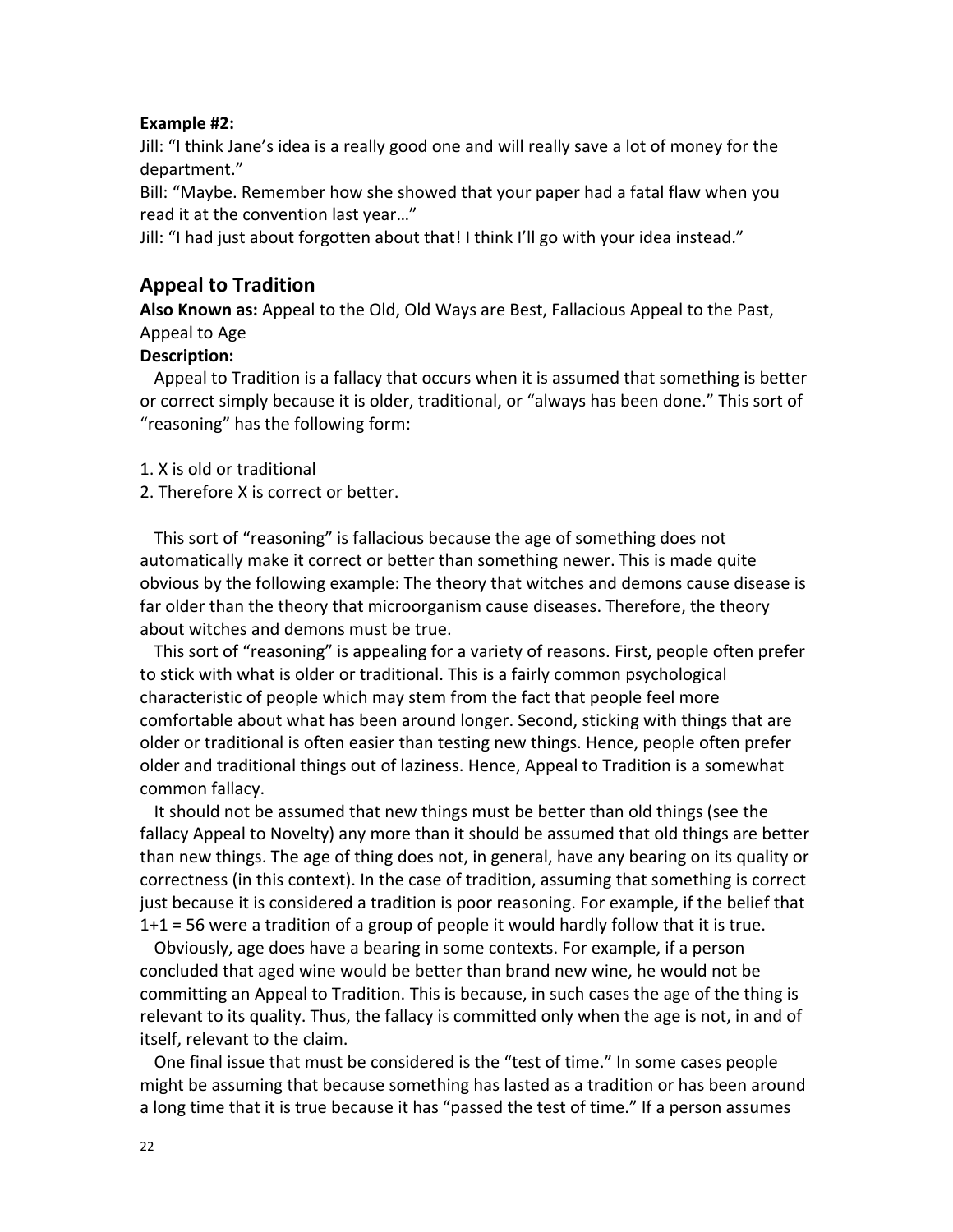that something must be correct or true simply because it has persisted a long time, then he has committed an Appeal to Tradition. After all, as history has shown people can persist in accepting false claims for centuries.

However, if a person argues that the claim or thing in question has successfully stood up to challenges and tests for a long period of time then they would not be committing a fallacy. In such cases the claim would be backed by evidence. As an example, the theory that matter is made of subatomic particles has survived numerous tests and challenges over the years so there is a weight of evidence in its favor. The claim is reasonable to accept because of the weight of this evidence and not because the claim is old. Thus, a claim's surviving legitimate challenges and passing valid tests for a long period of time can justify the acceptance of a claim. But mere age or persistence does not warrant accepting a claim.

#### **Example #1:**

Sure I believe in God. People have believed in God for thousands of years so it seems clear that God must exist. After all, why else would the belief last so long?

#### **Example #2:**

Gunthar is the father of Connan. They live on a small island and in their culture women are treated as property to be exchanged at will by men.

Connan: "You know father, when I was going to school in the United States I saw that American women are not treated as property. In fact, I read a book by this person named Mill in which he argued for women's rights."

Gunthar: "So, what is your point son?"

Connan: "Well, I think that it might be wrong to trade my sisters for cattle. They are human beings and should have a right to be masters of their own fate."

Gunthar: "What a strange and new‐fangled notion you picked up in America. That country must be even more barbaric then I imagined. Now think about this son. We have been trading women for cattle for as long as our people have lived on this island. It is a tradition that goes back into the mists of time. "

Connan: "But I still think there is something wrong with it."

Gunthar: "Nonsense my boy. A tradition this old must be endorsed by the gods and must be right. "

#### **Example #3:**

Of course this mode of government is the best. We have had this government for over 200 years and no one has talked about changing it in all that time. So, it has got to be good.

#### **Example #4:**

A reporter is interviewing the head of a family that has been involved with a feud with another family.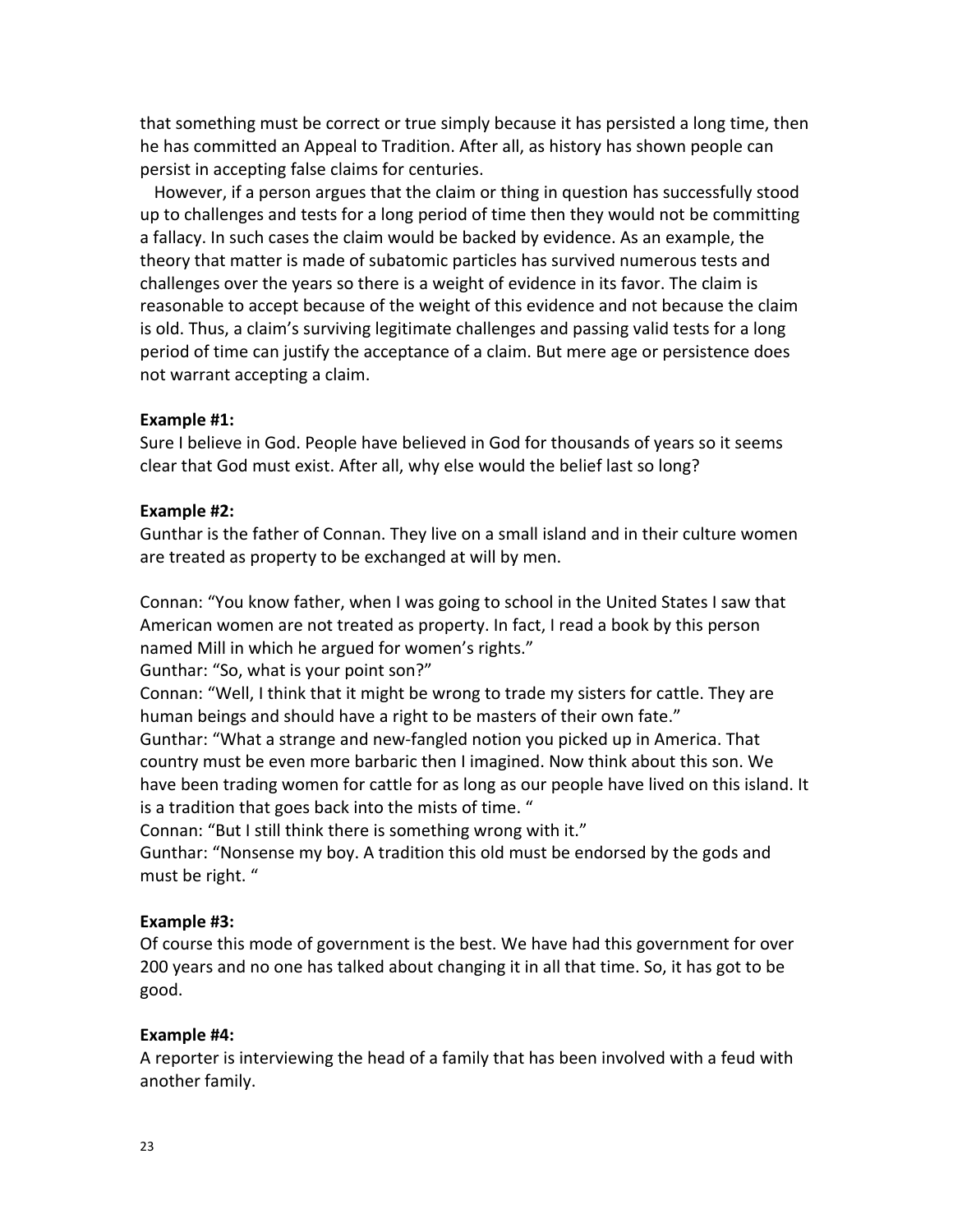Reporter: "Mr. Hatfield, why are you still fighting it out with the McCoys?" Hatfield: "Well you see young man, my father feuded with the McCoys and his father feuded with them and so did my great grandfather."

Reporter: "But why? What started all this?"

Hatfield: "I don't rightly know. I'm sure it was the McCoys who started it all, though." Reporter: "If you don't know why you're fighting, why don't you just stop?" Hatfield: "Stop? What are you crazy? This feud has been going on for generations so I'm sure there is a darn good reason why it started. So I aim to keep it going. It has got to be the right thing to do. Hand me my shooting iron boy, I see one of those McCoy skunks sneaking in the cornfield."

# **Begging the Question**

**Also Known as:** Circular Reasoning, Reasoning in a Circle, Petitio Principii **Description:**

Begging the Question is a fallacy in which the premises include the claim that the conclusion is true or (directly or indirectly) assume that the conclusion is true. This sort of "reasoning" typically has the following form.

1. Premises in which the truth of the conclusion is claimed or the truth of the conclusion is assumed (either directly or indirectly).

2. Claim C (the conclusion) is true.

This sort of "reasoning" is fallacious because simply assuming that the conclusion is true (directly or indirectly) in the premises does not constitute evidence for that conclusion. Obviously, simply assuming a claim is true does not serve as evidence for that claim. This is especially clear in particularly blatant cases: "X is true. The evidence for this claim is that X is true."

Some cases of question begging are fairly blatant, while others can be extremely subtle.

# **Example #1:**

Bill: "God must exist." Jill: "How do you know." Bill: "Because the Bible says so." Jill: "Why should I believe the Bible?" Bill: "Because the Bible was written by God."

# **Example #2:**

"If such actions were not illegal , then they would not be prohibited by the law."

# **Example #3:**

"The belief in God is universal. After all, everyone believes in God."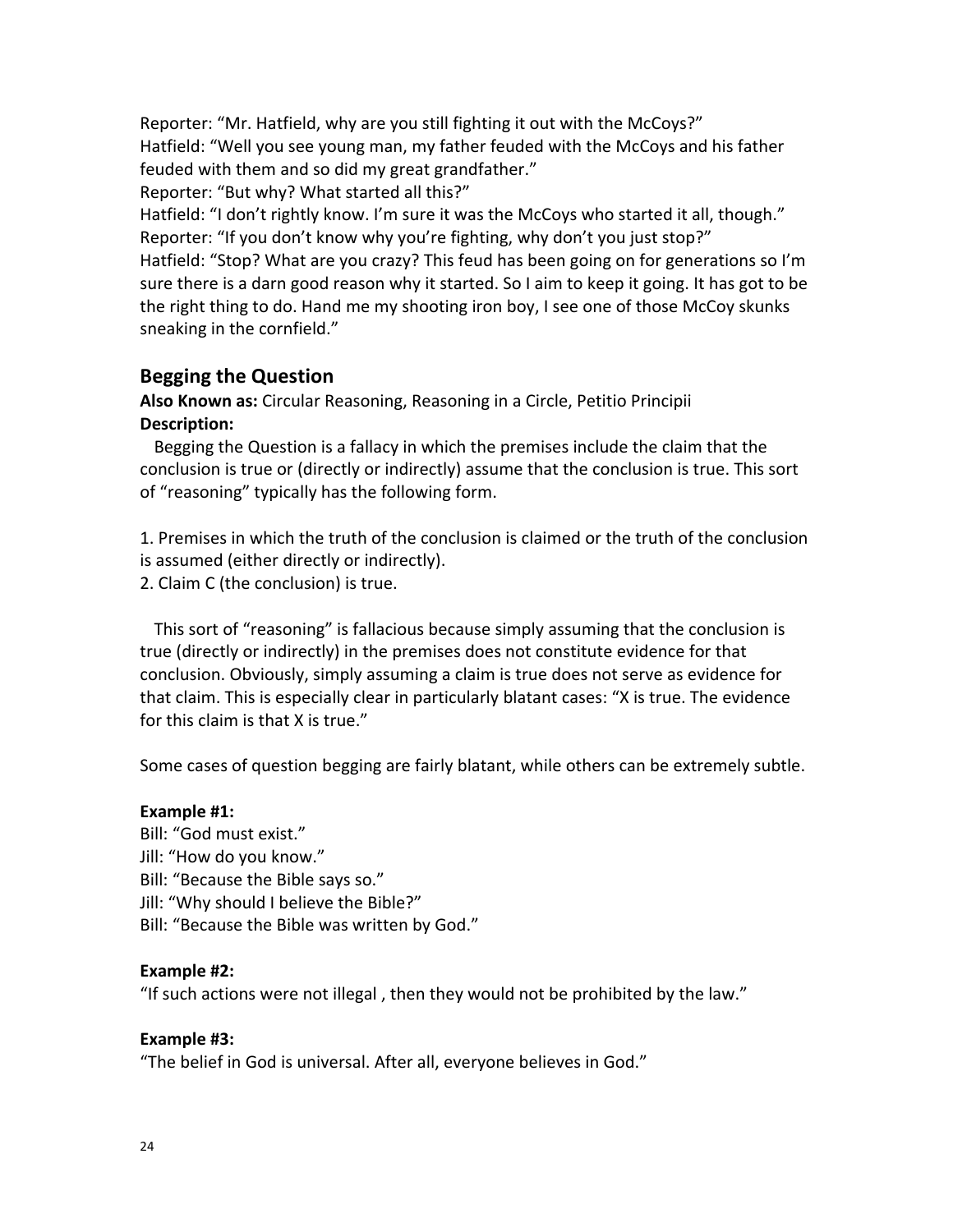Interviewer: "Your resume looks impressive but I need another reference." Bill: "Jill can give me a good reference." Interviewer: "Good. But how do I know that Jill is trustworthy?" Bill: "Certainly. I can vouch for her."

# **Biased Generalization**

**Also Known as:** Biased Statistics, Loaded Sample, Prejudiced Statistics, Prejudiced Sample, Loaded Statistics, Biased Induction, Biased Generalization **Description:**

This fallacy is committed when a person draws a conclusion about a population based on a sample that is biased or prejudiced in some manner. It has the following form:

- 1. Sample S, which is biased, is taken from population P.
- 2. Conclusion C is drawn about Population P based on S.

The person committing the fallacy is misusing the following type of reasoning, which is known variously as Inductive Generalization, Generalization, and Statistical Generalization:

- 1. X% of all observed A's are B's.
- 2. Therefore X% of all A's are B's.

The fallacy is committed when the sample of A's is likely to be biased in some manner. A sample is biased or loaded when the method used to take the sample is likely to result in a sample that does not adequately represent the population from which it is drawn.

Biased samples are generally not very reliable. As a blatant case, imagine that a person is taking a sample from a truckload of small colored balls, some of which are metal and some of which are plastic. If he used a magnet to select his sample, then his sample would include a disproportionate number of metal balls (after all, the sample will probably be made up entirely of the metal balls). In this case, any conclusions he might draw about the whole population of balls would be unreliable since he would have few or no plastic balls in the sample.

The general idea is that biased samples are less likely to contain numbers proportional to the whole population. For example, if a person wants to find out what most Americans thought about gun control, a poll taken at an NRA meeting would be a biased sample.

Since the Biased Sample fallacy is committed when the sample (the observed instances) is biased or loaded, it is important to have samples that are not biased making a generalization. The best way to do this is to take samples in ways that avoid bias. There are, in general, three types of samples that are aimed at avoiding bias. The general idea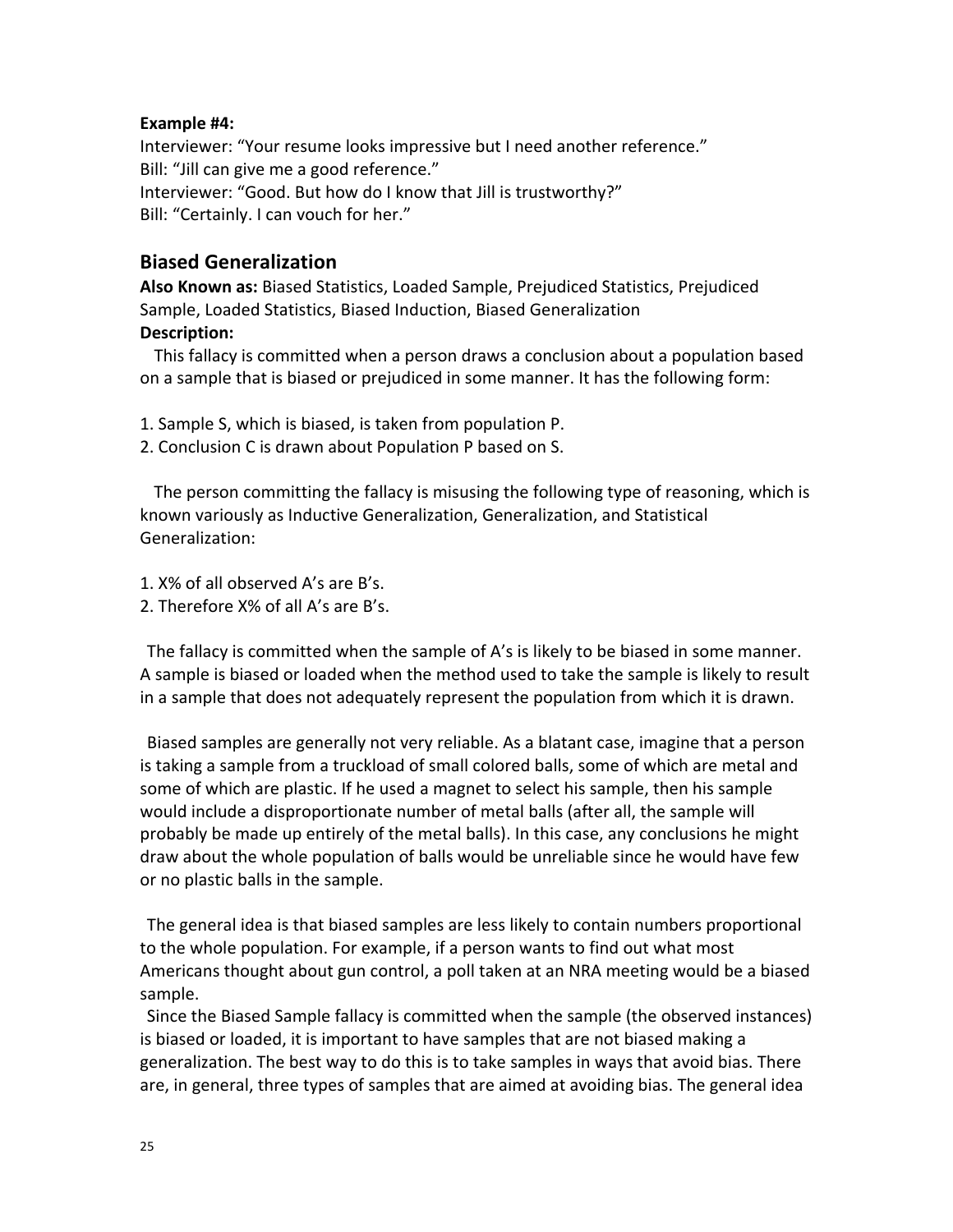is that these methods (when used properly) will result in a sample that matches the whole population fairly closely. The three types of samples are as follows Random Sample: This is a sample that is taken in such a way that nothing but chance determines which members of the population are selected for the sample. Ideally, any individual member of the population has the same chance as being selected as any other. This type of sample avoids being biased because a biased sample is one that is taken in such a way that some members of the population have a significantly greater chance of being selected for the sample than other members. Unfortunately, creating an ideal random sample is often very difficult.

**Stratified Sample:** This is a sample that is taken by using the following steps: 1) The relevant strata (population subgroups) are identified, 2) The number of members in each stratum is determined and 3) A random sample is taken from each stratum in exact proportion to its size. This method is obviously most useful when dealing with stratified populations. For example, a person's income often influences how she votes, so when conducting a presidential poll it would be a good idea to take a stratified sample using economic classes as the basis for determining the strata. This method avoids loaded samples by (ideally) ensuring that each stratum of the population is adequately represented.

**Time Lapse Sample:** This type of sample is taken by taking a stratified or random sample and then taking at least one more sample with a significant lapse of time between them. After the two samples are taken, they can be compared for changes. This method of sample taking is very important when making predictions. A prediction based on only one sample is likely to be a Hasty Generalization (because the sample is likely to be too small to cover past, present and future populations) or a Biased Sample (because the sample will only include instances from one time period).

People often commit Biased Sample because of bias or prejudice. For example, a person might intentionally or unintentionally seek out people or events that support his bias. As an example, a person who is pushing a particular scientific theory might tend to gather samples that are biased in favor of that theory.

People also commonly commit this fallacy because of laziness or sloppiness. It is very easy to simply take a sample from what happens to be easily available rather than taking the time and effort to generate an adequate sample and draw a justified conclusion.

It is important to keep in mind that bias is relative to the purpose of the sample. For example, if Bill wanted to know what NRA members thought about a gun control law, then taking a sample at a NRA meeting would not be biased. However, if Bill wanted to determine what Americans in general thought about the law, then a sample taken at an NRA meeting would be biased.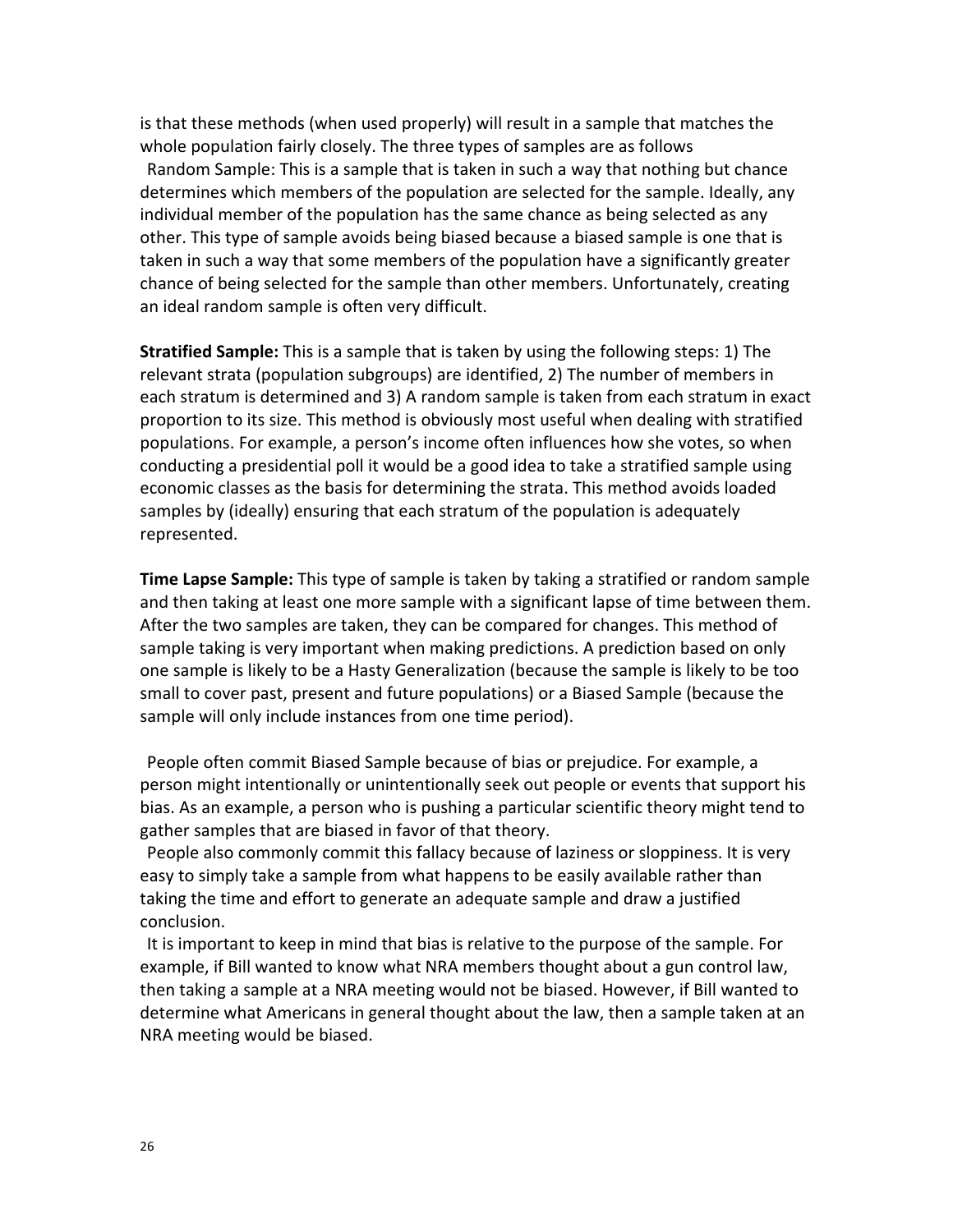Bill is assigned by his editor to determine what most Americans think about a new law that will place a federal tax on all modems and computers purchased. The revenues from the tax will be used to enforce new online decency laws. Bill, being technically inclined, decides to use an email poll. In his poll, 95% of those surveyed opposed the tax. Bill was quite surprised when 65% of all Americans voted for the taxes.

# **Example #2:**

The United Pacifists of America decide to run a poll to determine what Americans think about guns and gun control. Jane is assigned the task of setting up the study. To save mailing costs, she includes the survey form in the group's newsletter mailing. She is very pleased to find out that 95% of those surveyed favor gun control laws and she tells her friends that the vast majority of Americans favor gun control laws.

# **Example #3:**

Large scale polls were taken in Florida, California, and Maine and it was found that an average of 55% of those polled spent at least fourteen days a year near the ocean. So, it can be safely concluded that 55% of all Americans spend at least fourteen days near the ocean each year.

# **Burden of Proof**

# **Also Known As:** Appeal to Ignorance ("Ad Ignorantiam') **Description:**

Burden of Proof is a fallacy in which the burden of proof is placed on the wrong side. Another version occurs when a lack of evidence for side A is taken to be evidence for side B in cases in which the burden of proof actually rests on side B. A common name for this is an Appeal to Ignorance. This sort of reasoning typically has the following form:

1. Claim X is presented by side A and the burden of proof actually rests on side B.

2. Side B claims that X is false because there is no proof for X.

In many situations, one side has the burden of proof resting on it. This side is obligated to provide evidence for its position. The claim of the other side, the one that does not bear the burden of proof, is assumed to be true unless proven otherwise. The difficulty in such cases is determining which side, if any, the burden of proof rests on. In many cases, settling this issue can be a matter of significant debate. In some cases the burden of proof is set by the situation. For example, in American law a person is assumed to be innocent until proven guilty (hence the burden of proof is on the prosecution). As another example, in debate the burden of proof is placed on the affirmative team. As a final example, in most cases the burden of proof rests on those who claim something exists (such as Bigfoot, psychic powers, universals, and sense data).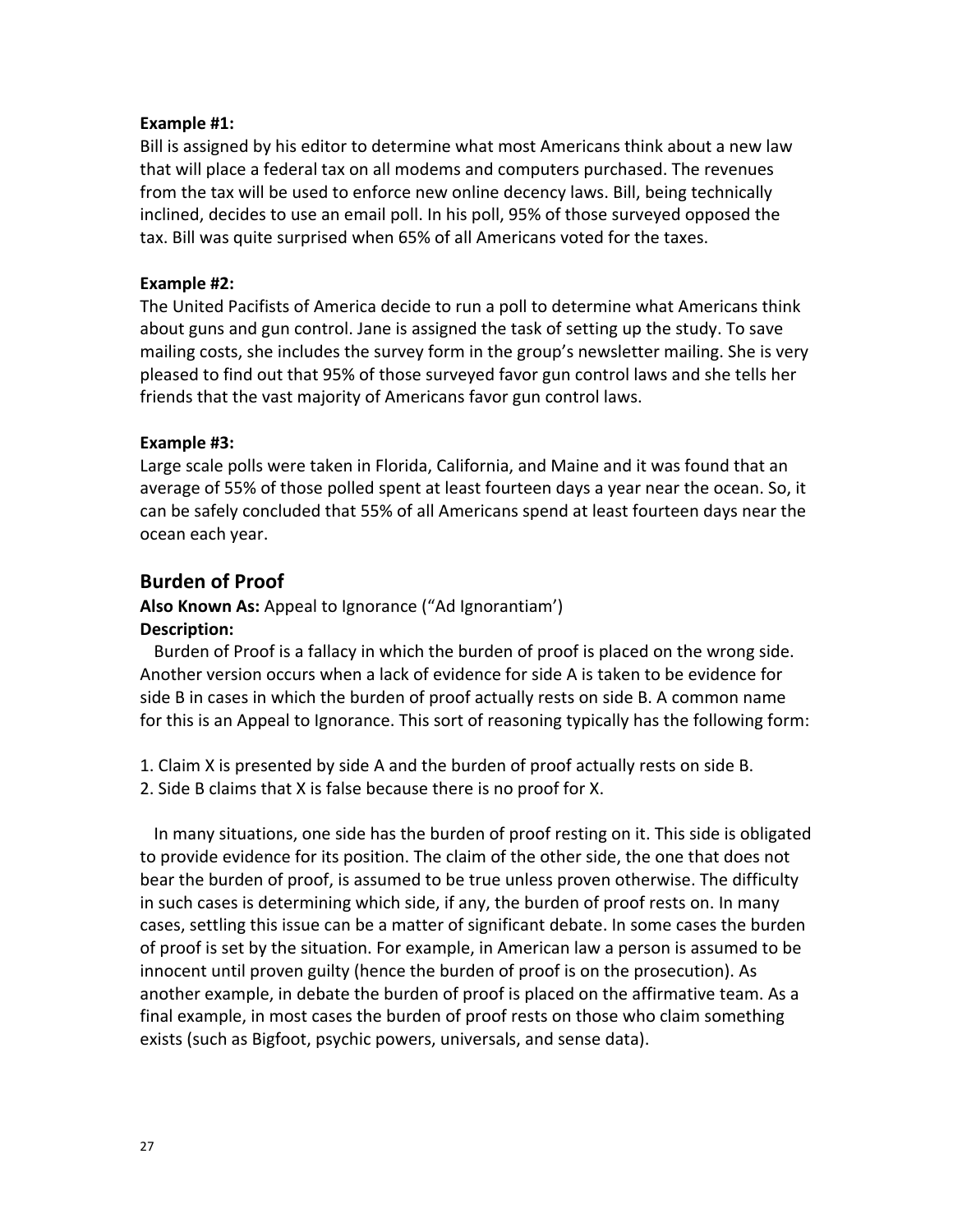Bill: "I think that we should invest more money in expanding the interstate system." Jill: "I think that would be a bad idea, considering the state of the treasury." Bill: How can anyone be against highway improvements?"

#### **Example #2:**

Bill: "I think that some people have psychic powers."

Jill: "What is your proof?"

Bill: "No one has been able to prove that people do not have psychic powers."

#### **Example #3:**

"You cannot prove that God does not exist, so He does."

# **Circumstantial Ad Hominem**

#### **Description:**

A Circumstantial ad Hominem is a fallacy in which one attempts to attack a claim by asserting that the person making the claim is making it simply out of self interest. In some cases, this fallacy involves substituting an attack on a person's circumstances (such as the person's religion, political affiliation, ethnic background, etc.). The fallacy has the following forms:

- 1. Person A makes claim X.
- 2. Person B asserts that A makes claim X because it is in A's interest to claim X.
- 3. Therefore claim X is false.
- 1. Person A makes claim X.
- 2. Person B makes an attack on A's circumstances.
- 3. Therefore X is false.

A Circumstantial ad Hominem is a fallacy because a person's interests and circumstances have no bearing on the truth or falsity of the claim being made. While a person's interests will provide them with motives to support certain claims, the claims stand or fall on their own. It is also the case that a person's circumstances (religion, political affiliation, etc.) do not affect the truth or falsity of the claim. This is made quite clear by the following example: "Bill claims that 1+1 =2. But he is a Republican, so his claim is false."

There are times when it is prudent to suspicious of a person's claims, such as when it is evident that the claims are being biased by the person's interests. For example, if a tobacco company representative claims that tobacco does not cause cancer, it would be prudent to not simply accept the claim. This is because the person has a motivation to make the claim, whether it is true or not. However, the mere fact that the person has a motivation to make the claim does not make it false. For example, suppose a parent tells her son that sticking a fork in a light socket would be dangerous. Simply because she has a motivation to say this obviously does not make her claim false.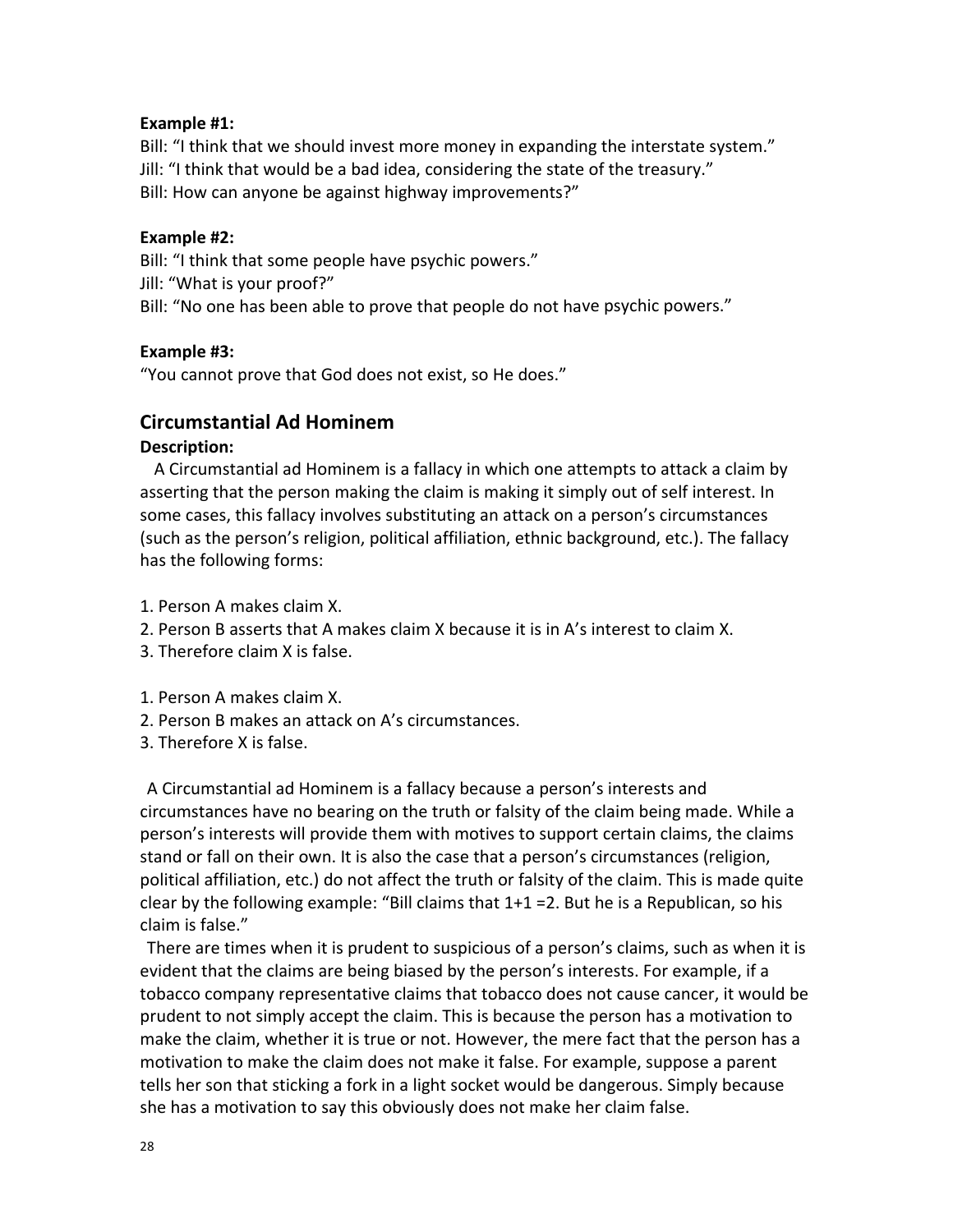"She asserts that we need more military spending, but that is false, since she is only saying it because she is a Republican."

#### **Example #2:**

"I think that we should reject what Father Jones has to say about the ethical issues of abortion because he is a Catholic priest. After all, Father Jones is required to hold such views."

#### **Example #3:**

"Of course the Senator from Maine opposes a reduction in naval spending. After all, Bath Ironworks, which produces warships, is in Maine."

#### **Example #4:**

"Bill claims that tax breaks for corporations increases development. Of course, Bill is the CEO of a corporation."

# **Fallacy of Composition**

#### **Description:**

The fallacy of Composition is committed when a conclusion is drawn about a whole based on the features of its constituents when, in fact, no justification provided for the inference. There are actually two types of this fallacy, both of which are known by the same name (because of the high degree of similarity).

The first type of fallacy of Composition arises when a person reasons from the characteristics of individual members of a class or group to a conclusion regarding the characteristics of the entire class or group (taken as a whole). More formally, the "reasoning" would look something like this.

1. Individual F things have characteristics A, B, C, etc.

2. Therefore, the (whole) class of F things has characteristics A, B, C, etc.

This line of reasoning is fallacious because the mere fact that individuals have certain characteristics does not, in itself, guarantee that the class (taken as a whole) has those characteristics.

It is important to note that drawing an inference about the characteristics of a class based on the characteristics of its individual members is not always fallacious. In some cases, sufficient justification can be provided to warrant the conclusion. For example, it is true that an individual rich person has more wealth than an individual poor person. In some nations (such as the US) it is true that the class of wealthy people has more wealth as a whole than does the class of poor people. In this case, the evidence used would warrant the inference and the fallacy of Composition would not be committed.

The second type of fallacy of Composition is committed when it is concluded that what is true of the parts of a whole must be true of the whole without there being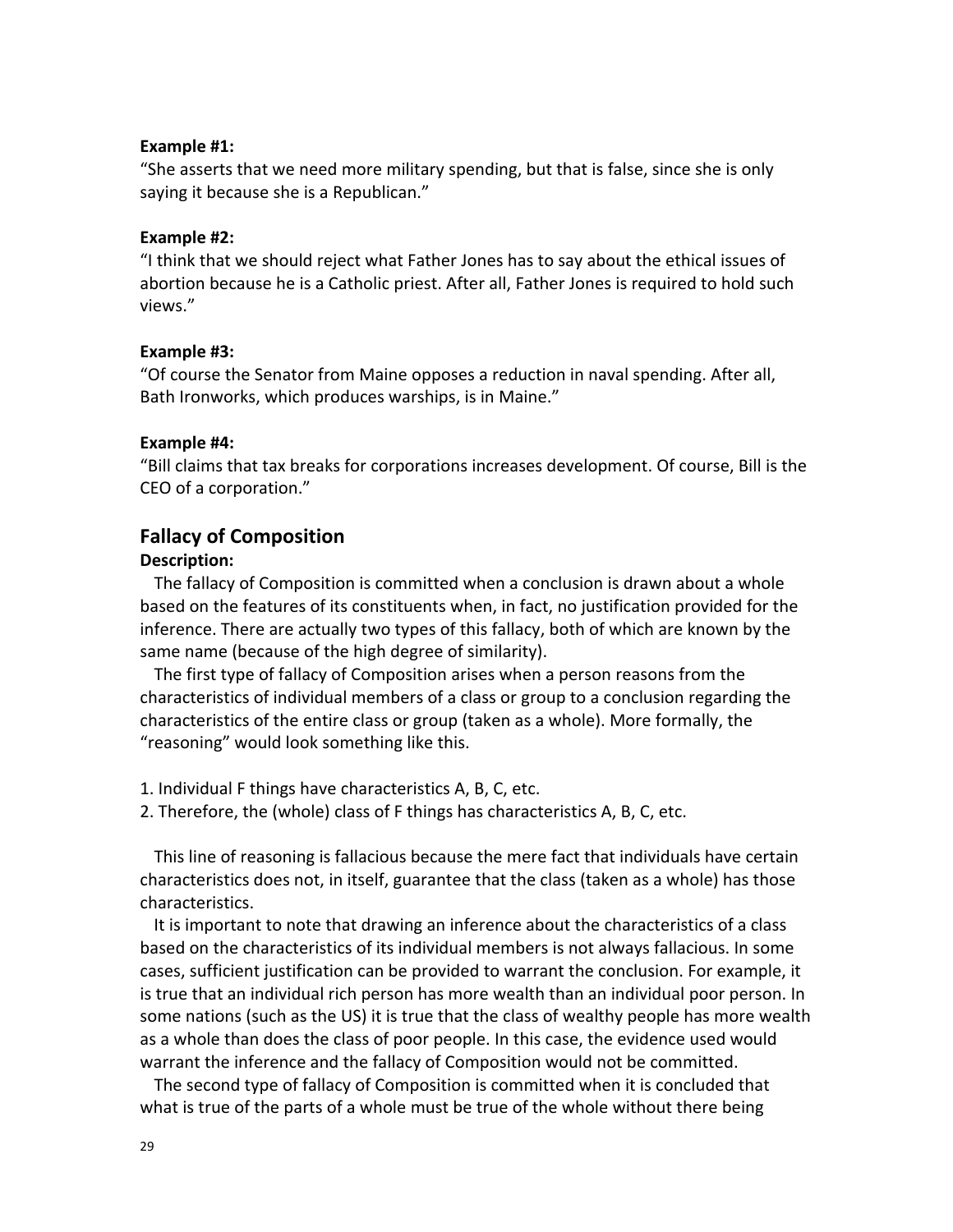adequate justification for the claim. More formally, the line of "reasoning" would be as follows:

- 1. The parts of the whole X have characteristics A, B, C, etc.
- 2. Therefore the whole X must have characteristics A, B, C.

This sort of reasoning is fallacious because it cannot be inferred that simply because the parts of a complex whole have (or lack) certain properties that the whole that they are parts of has those properties. This is especially clear in math: The numbers 1 and 3 are both odd. 1 and 3 are parts of 4. Therefore, the number 4 is odd.

It must be noted that reasoning from the properties of the parts to the properties of the whole is not always fallacious. If there is justification for the inference from parts to whole, then the reasoning is not fallacious. For example, if every part of the human body is made of matter, then it would not be an error in reasoning to conclude that the whole human body is made of matter. Similarly, if every part of a structure is made of brick, there is no fallacy committed when one concludes that the whole structure is made of brick.

# **Example #1:**

A main battle tank uses more fuel than a car. Therefore, the main battle tanks use up more of the available fuel in the world than do all the cars.

# **Example #2:**

A tiger eats more food than a human being. Therefore, tigers, as a group, eat more food than do all the humans on the earth.

# **Example #3:**

Atoms are colorless. Cats are made of atoms, so cats are colorless.

# **Example #4:**

Every player on the team is a superstar and a great player, so the team is a great team." This is fallacious since the superstars might not be able to play together very well and hence they could be a lousy team.

# **Example #5:**

Each part of the show, from the special effects to the acting is a masterpiece. So, the whole show is a masterpiece." This is fallacious since a show could have great acting, great special effects and such, yet still fail to "come together" to make a masterpiece.

# **Example #6:**

Come on, you like beef, potatoes, and green beans, so you will like this beef, potato, and green been casserole." This is fallacious for the same reason that the following is fallacious: "You like eggs, ice cream, pizza, cake, fish, jello, chicken, taco sauce, soda,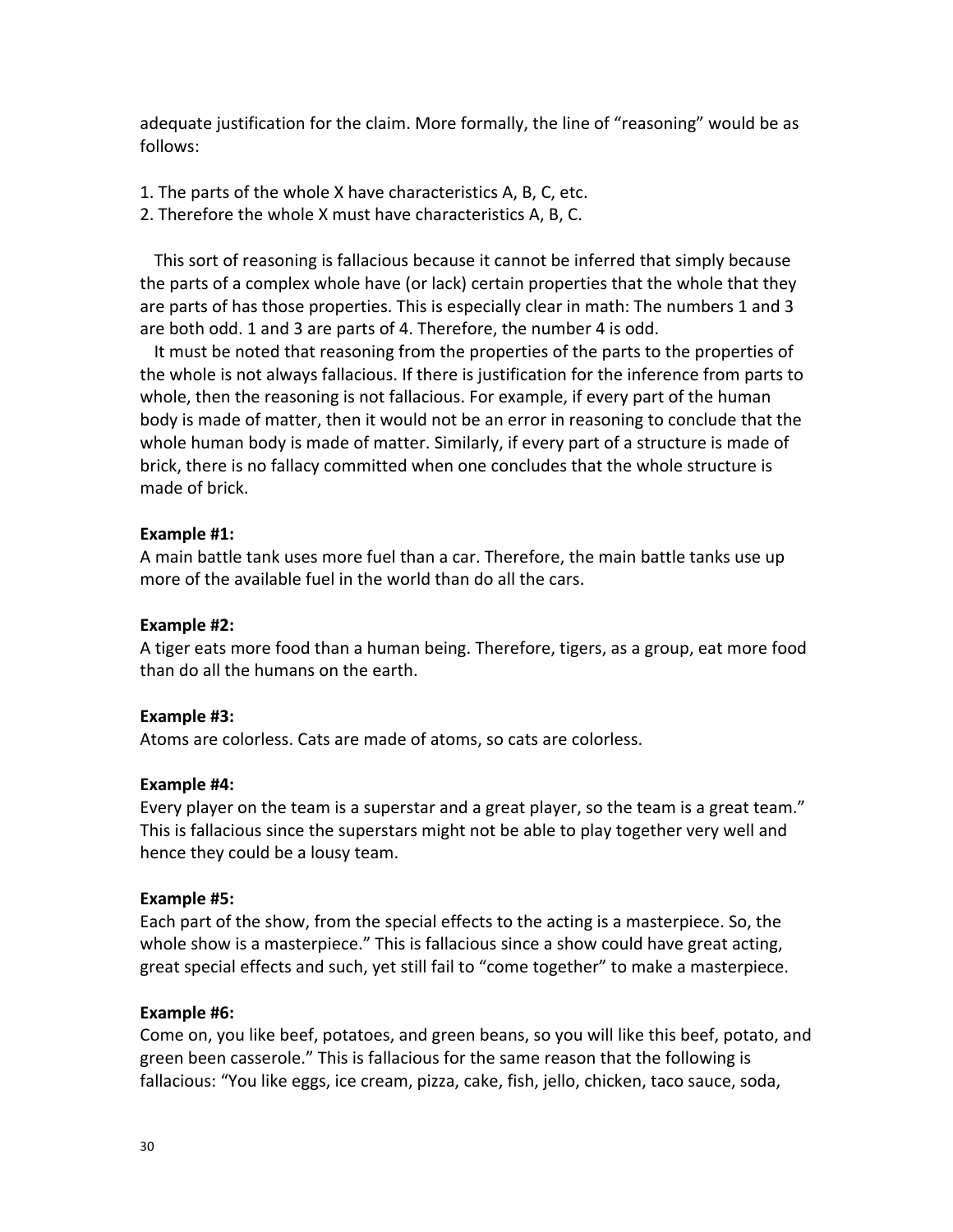oranges, milk, egg rolls, and yogurt so you must like this yummy dish made out of all of them.

#### **Example #7:**

Sodium and chlorine are both dangerous to humans. Therefore any combination of sodium and chlorine will be dangerous to humans.

# **Confusing Cause and Effect**

**Also Known as:** Questionable Cause, Reversing Causation **Description:**

Confusing Cause and Effect is a fallacy that has the following general form:

1) A and B regularly occur together.

2) Therefore A is the cause of B.

This fallacy requires that there not be, in fact, a common cause that actually causes both A and B.

This fallacy is committed when a person assumes that one event must cause another just because the events occur together. More formally, this fallacy involves drawing the conclusion that A is the cause of B simply because A and B are in regular conjunction (and there is not a common cause that is actually the cause of A and B). The mistake being made is that the causal conclusion is being drawn without adequate justification.

In some cases it will be evident that the fallacy is being committed. For example, a person might claim that an illness was caused by a person getting a fever. In this case, it would be quite clear that the fever was caused by illness and not the other way around. In other cases, the fallacy is not always evident. One factor that makes causal reasoning quite difficult is that it is not always evident what is the cause and what is the effect. For example, a problem child might be the cause of the parents being short tempered or the short temper of the parents might be the cause of the child being problematic. The difficulty is increased by the fact that some situations might involve feedback. For example, the parents' temper might cause the child to become problematic and the child's behavior could worsen the parents' temper. In such cases it could be rather difficult to sort out what caused what in the first place.

In order to determine that the fallacy has been committed, it must be shown that the causal conclusion has not been adequately supported and that the person committing the fallacy has confused the actual cause with the effect. Showing that the fallacy has been committed will typically involve determining the actual cause and the actual effect. In some cases, as noted above, this can be quite easy. In other cases it will be difficult. In some cases, it might be almost impossible. Another thing that makes causal reasoning difficult is that people often have very different conceptions of cause and, in some cases, the issues are clouded by emotions and ideologies. For example, people often claim violence on TV and in movies must be censored because it causes people to like violence. Other people claim that there is violence on TV and in movies because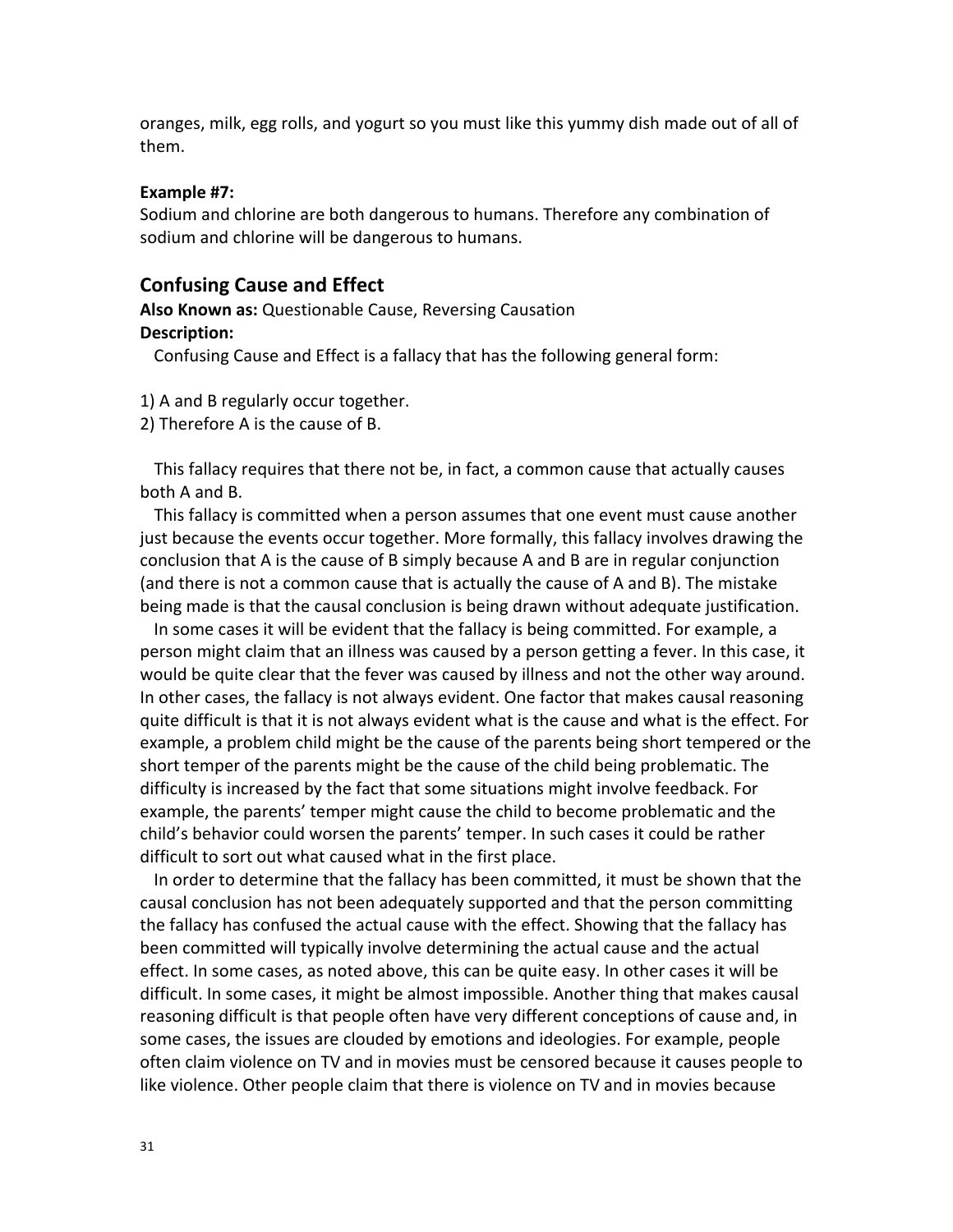people like violence. In this case, it is not obvious what the cause really is and the issue is clouded by the fact that emotions often run high on this issue.

While causal reasoning can be difficult, many errors can be avoided with due care and careful testing procedures. This is due to the fact that the fallacy arises because the conclusion is drawn without due care. One way to avoid the fallacy is to pay careful attention to the temporal sequence of events. Since (outside of Star Trek), effects do not generally precede their causes, if A occurs after B, then A cannot be the cause of B. However, these methods go beyond the scope of this program.

All causal fallacies involve an error in causal reasoning. However, this fallacy differs from the other causal fallacies in terms of the error in reasoning being made. In the case of a Post Hoc fallacy, the error is that a person is accepting that A is the cause of B simply because A occurs before B. In the case of the Fallacy of Ignoring a Common Cause A is taken to be the cause of B when there is, in fact, a third factor that is the cause of both A and B. For more information, see the relevant entries in this program.

#### **Example #1:**

Bill and Joe are having a debate about music and moral decay:

Bill: "It seems clear to me that this new music is causing the youth to become corrupt." Joe: 'What do you mean?"

Bill: "This rap stuff is always telling the kids to kill cops, do drugs, and abuse women. That is all bad and the kids today shouldn't be doing that sort of stuff. We ought to ban that music!"

Joe: "So, you think that getting rid of the rap music would solve the drug, violence and sexism problems in the US?"

Bill: "Well, it wouldn't get rid of it all, but it would take care of a lot of it."

Joe: "Don't you think that most of the rap singers sing about that sort of stuff because that is what is really going on these days? I mean, people often sing about the conditions of their time, just like the people did in the sixties. But then I suppose that you think that people were against the war and into drugs just because they listened to Dylan and Baez."

Bill: "Well…"

Joe: "Well, it seems to me that the main cause of the content of the rap music is the pre‐existing social conditions. If there weren't all these problems, the rap singers probably wouldn't be singing about them. I also think that if the social conditions were great, kids could listen to the music all day and not be affected."

Joe: 'Well, I still think the rap music causes the problems. You can't argue against the fact that social ills really picked up at the same time rap music got started."

#### **Example #2:**

It is claimed by some people that severe illness is caused by depression and anger. After all, people who are severely ill are very often depressed and angry. Thus, it follows that the cause of severe illness actually is the depression and anger. So, a good and cheerful attitude is key to staying healthy.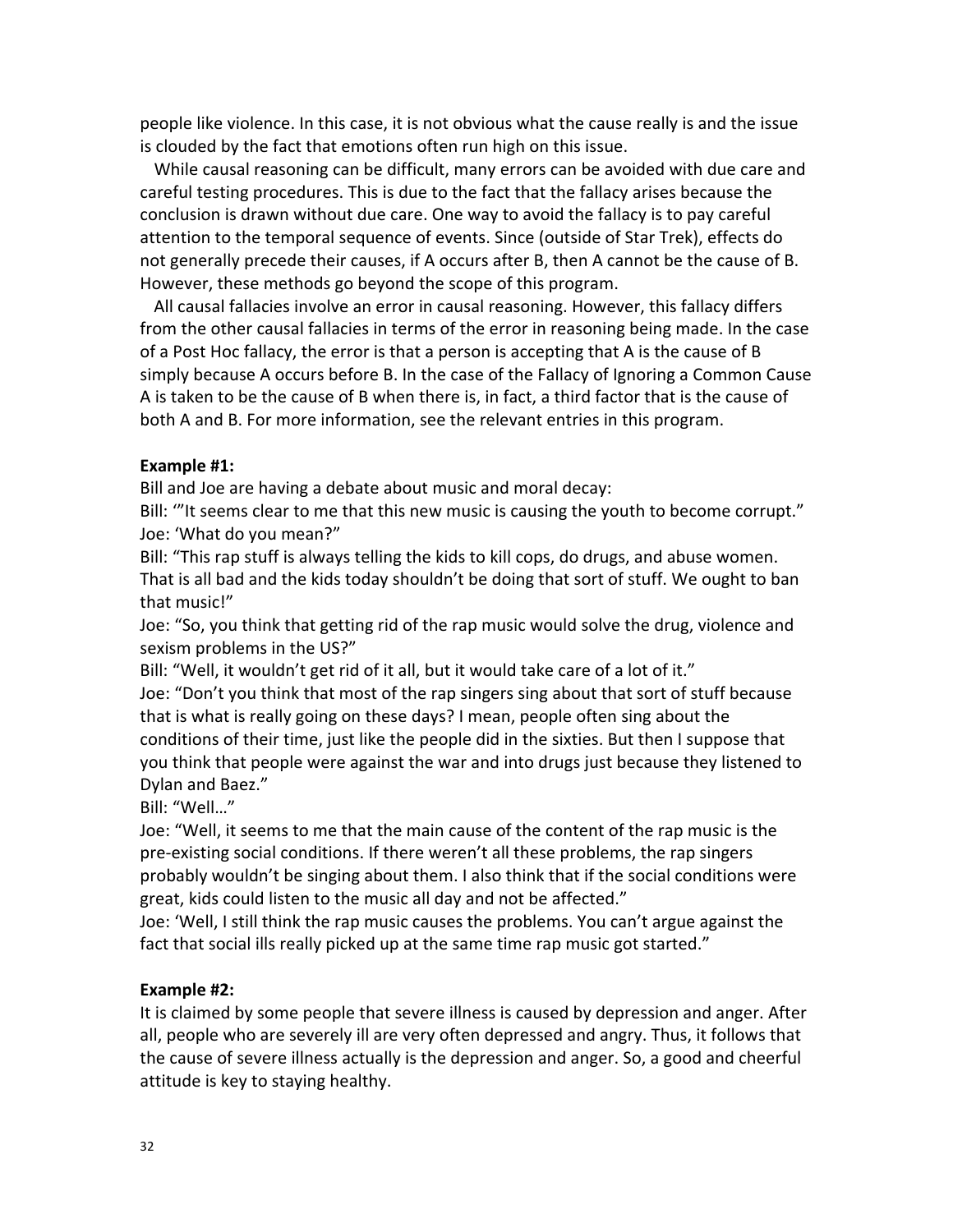Bill sets out several plates with bread on them. After a couple days, he notices that the bread has mold growing all over it. Bill concludes that the mold was produced by the bread going bad. When Bill tells his mother about his experiment, she tells him that the mold was the cause of the bread going bad and that he better clean up the mess if he wants to get his allowance this week.

# **Fallacy of Division**

#### **Description:**

The fallacy of Division is committed when a person infers that what is true of a whole must also be true of its constituents and justification for that inference is not provided. There are two main variants of the general fallacy of Division:

The first type of fallacy of Division is committed when 1) a person reasons that what is true of the whole must also be true of the parts and 2) the person fails to justify that inference with the required degree of evidence. More formally, the "reasoning" follows this sort of pattern:

1. The whole, X, has properties A, B, C, etc.

2. Therefore the parts of X have properties A,B,C, etc.

That this line of reasoning is fallacious is made clear by the following case: 4 is an even number. 1 and 3 are parts of 4. Therefore 1 and 3 are even.

It should be noted that it is not always fallacious to draw a conclusion about the parts of a whole based on the properties of the whole. As long as adequate evidence is provided in the argument, the reasoning can be acceptable. For example, the human body is made out of matter and it is reasonable to infer from this that the parts that make up the human body are also made out of matter. This is because there is no reason to believe that the body is made up of non‐material parts that somehow form matter when they get together.

The second version of the fallacy of division is committed when a person 1) draws a conclusion about the properties of individual members of a class or group based on the collective properties of the class or group and 2) there is not enough justification for the conclusion. More formally, the line of "reasoning" is as follows:

- 1. As a collective, group or class X has properties A,B,C, etc.
- 2. Therefore the individual members of group or class X have properties A,B,C, etc.

That this sort of reasoning is fallacious can be easily shown by the following: It is true that athletes, taken as a group, are football players, track runners, swimmers, tennis players, long jumpers, pole vaulters and such. But it would be fallacious to infer that each individual athlete is a football player, a track runner, a swimmer, a tennis player , a swimmer, etc.

It should be noted that it is not always fallacious to draw a conclusion about an individual based on what is true of the class he/she/it belongs to. If the inference is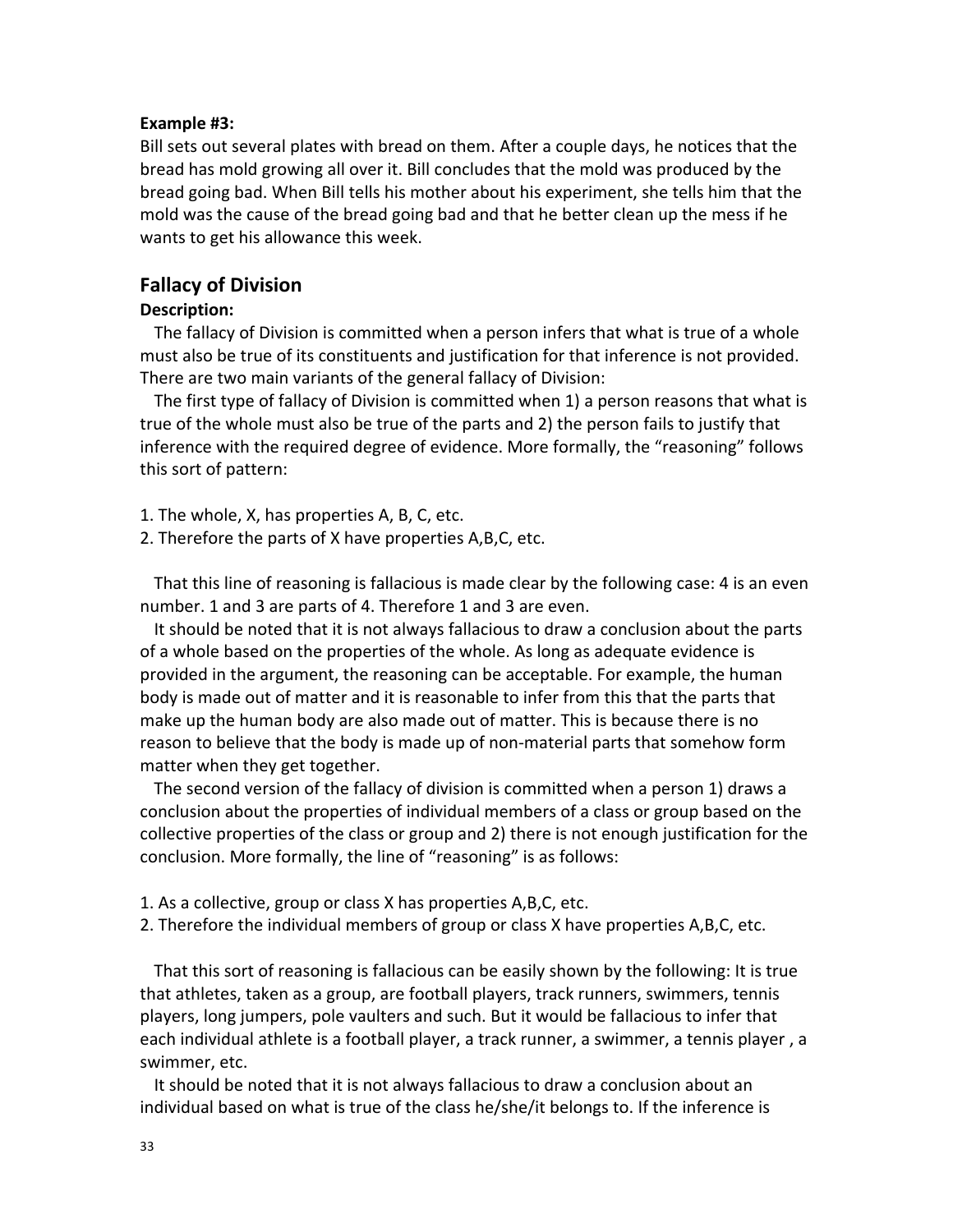backed by evidence, then the reasoning can be fine. For example, it is not fallacious to infer that Bill the Siamese cat is a mammal from the fact that all cats are mammals. In this case, what is true of the class is also true of each individual member.

#### **Example #1:**

"The ball is blue, therefore the atoms that make it up are also blue."

#### **Example #2:**

"A living cell is organic material, so the chemicals making up the cell must also be organic material."

#### **Example #3:**

"Bill lives in a large building, so his apartment must be large."

#### **Example #4:**

"Sodium chloride (table salt) may be safely eaten. Therefore its constituent elements, sodium and chlorine, may be safely eaten."

#### **Example #5:**

"Americans use much more electricity than Africans do. So Bill, who lives in primitive cabin in Maine, uses more electricity than Nelson, who lives in a modern house in South Africa. "

#### **Example #6:**

"Men receive more higher education than women. Therefore Dr. Jane Smart has less higher education than Mr. Bill Buffoon. "

#### **Example #7:**

"Minorities get paid less than whites in America. Therefore, the black CEO of a multi‐ billion dollar company gets paid less than the white janitor who cleans his office."

# **False Dilemma**

# **Also Known as**: Black & White Thinking **Description:**

A False Dilemma is a fallacy in which a person uses the following pattern of "reasoning":

- 1. Either claim X is true or claim Y is true (when X and Y could both be false).
- 2. Claim Y is false.
- 3. Therefore claim X is true.

This line of "reasoning" is fallacious because if both claims could be false, then it cannot be inferred that one is true because the other is false. That this is the case is made clear by the following example: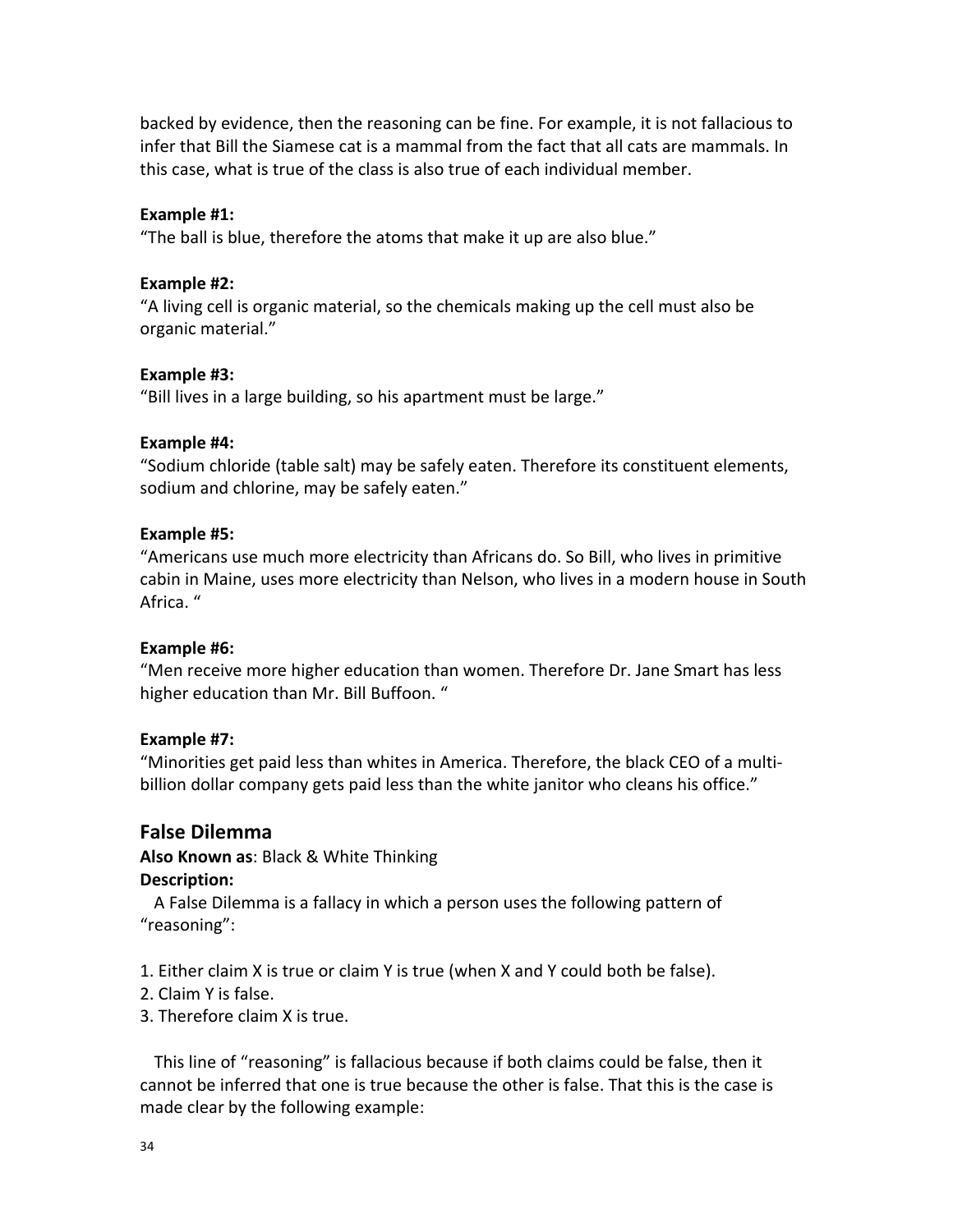1. Either 1+1 =4 or 1+1=12 . 2. It is not the case that  $1+1 = 4$ . 3. Therefore 1+1 =12.

In cases in which the two options are, in fact, the only two options, this line of reasoning is not fallacious. For example:

1. Bill is dead or he is alive.

2. Bill is not dead.

3. Therefore Bill is alive.

#### **Example #1:**

Senator Jill: "We'll have to cut education funding this year." Senator Bill" "Why?" Senator Jill: "Well, either we cut the social programs of we live with a huge deficit and we can't live with the deficit."

#### **Example #2:**

Bill: "Jill and I both support having prayer in public schools." Jill: "Hey, I never said that!" Bill: "You're not an atheist are you Jill?

#### **Example #3:**

"Look, you are going to have to make up your mind. Either you decide that you can afford this stereo, or you decide you are going to do without music for a while."

# **Gambler's Fallacy**

# **Description:**

The Gambler's Fallacy is committed when a person assumes that a departure from what occurs on average or in the long term will be corrected in the short term. The form of the fallacy is as follows:

- 1. X has happened.
- 2. X departs from what is expected to occur on average or over the long term.
- 3. Therefore, X will come to an end soon.

There are two common ways this fallacy is committed. In both cases a person is assuming that some result must be "due" simply because what has previously happened departs from what would be expected on average or over the long term.

The first involves events whose probabilities of occurring are independent of one another. For example, one toss of a fair (two sides, non‐loaded) coin does not affect the next toss of the coin. So, each time the coin is tossed there is (ideally) a 50% chance of it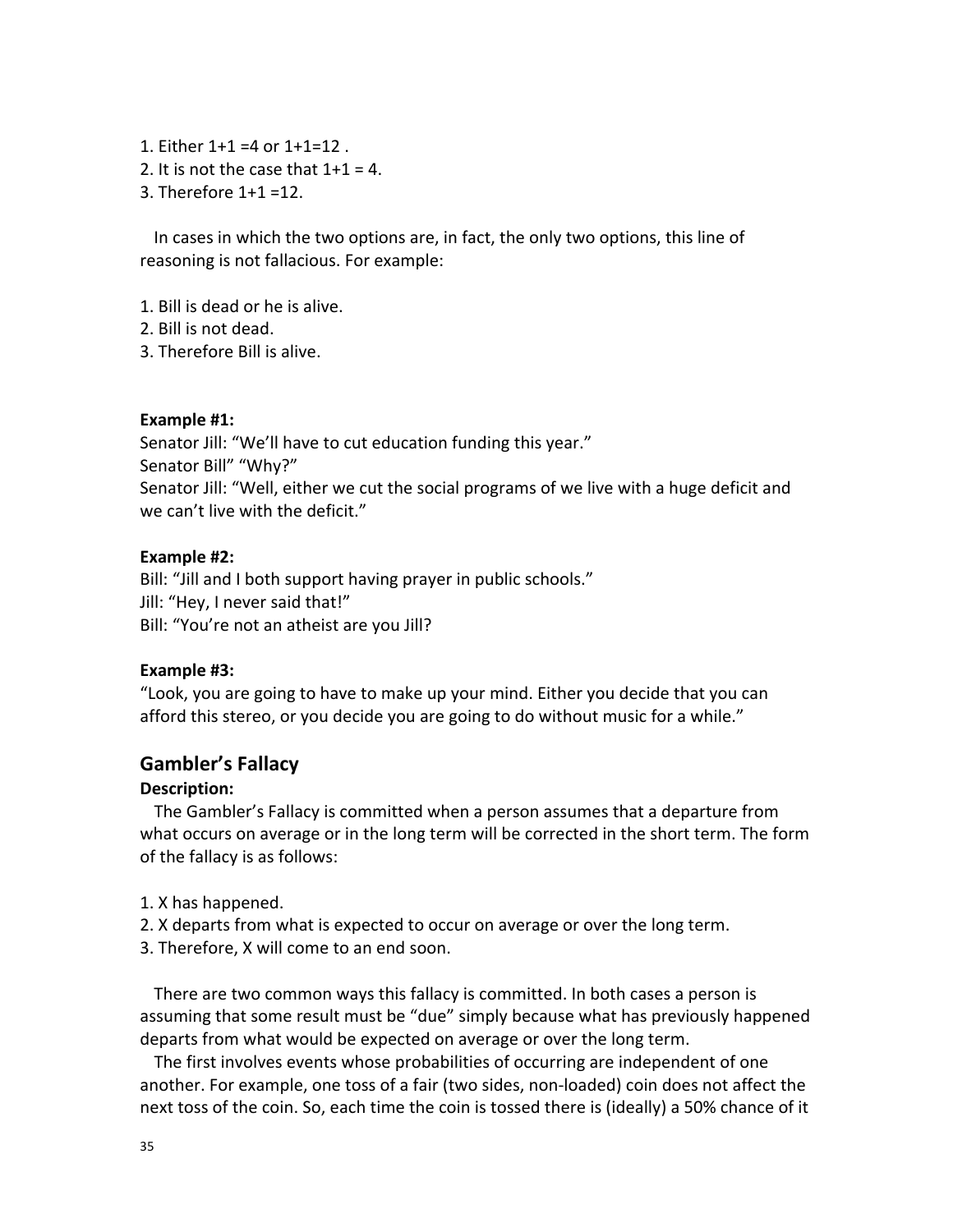landing heads and a 50% chance of it landing tails. Suppose that a person tosses a coin 6 times and gets a head each time. If he concludes that the next toss will be tails because tails "is due", then he will have committed the Gambler's Fallacy. This is because the results of previous tosses have no bearing on the outcome of the 7th toss. It has a 50% chance of being heads and a 50% chance of being tails, just like any other toss.

The second involves cases whose probabilities of occurring are not independent of one another. For example, suppose that a boxer has won 50% of his fights over the past two years. Suppose that after several fights he has won 50% of his matches this year, that he his lost his last six fights and he has six left. If a person believed that he would win his next six fights because he has used up his losses and is "due" for a victory, then he would have committed the Gambler's Fallacy. After all, the person would be ignoring the fact that the results of one match can influence the results of the next one. For example, the boxer might have been injured in one match which would lower his chances of winning his last six fights.

It should be noted that not all predictions about what is likely to occur are fallacious. If a person has good evidence for his predictions, then they will be reasonable to accept. For example, if a person tosses a fair coin and gets nine heads in a row it would be reasonable for him to conclude that he will probably not get another nine in a row again. This reasoning would not be fallacious as long as he believed his conclusion because of an understanding of the laws of probability. In this case, if he concluded that he would not get another nine heads in a row because the odds of getting nine heads in a row are lower than getting fewer than nine heads in a row, then his reasoning would be good and his conclusion would be justified. Hence, determining whether or not the Gambler's Fallacy is being committed often requires some basic understanding of the laws of probability.

#### **Example #1:**

Bill is playing against Doug in a WWII tank battle game. Doug has had a great "streak of luck" and has been killing Bill's tanks left and right with good die rolls. Bill, who has a few tanks left, decides to risk all in a desperate attack on Doug. He is a bit worried that Doug might wipe him out, but he thinks that since Doug's luck at rolling has been great Doug must be due for some bad dice rolls. Bill launches his attack and Doug butchers his forces.

#### **Example #2:**

Jane and Bill are talking:

Jane: "I'll be able to buy that car I always wanted soon." Bill: "Why, did you get a raise?" Jane: "No. But you know how I've been playing the lottery all these years?" Bill: "Yes, you buy a ticket for every drawing, without fail." Jane: "And I've lost every time." Bill: "So why do you think you will win this time?" Jane: "Well, after all those losses I'm due for a win."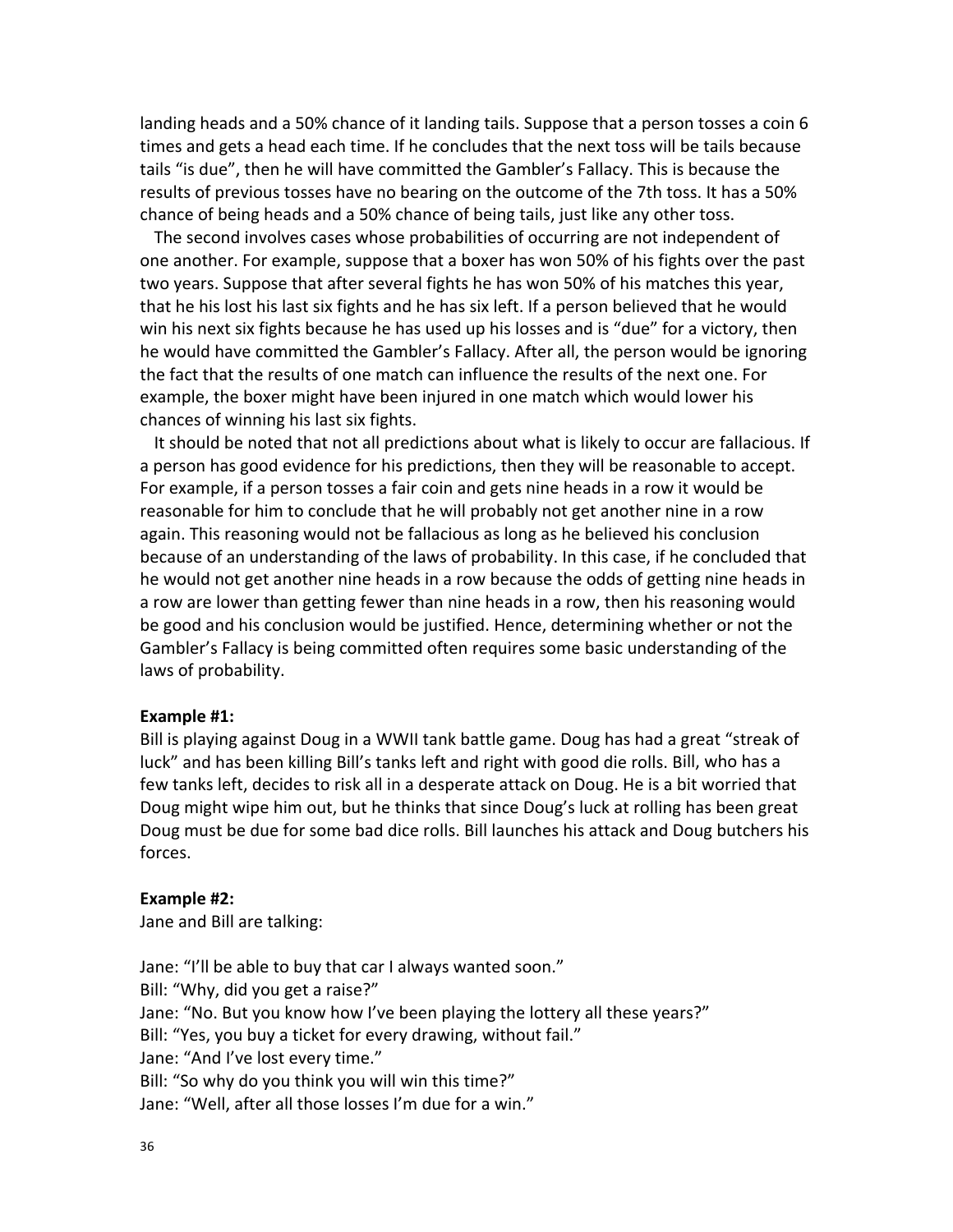Joe and Sam are at the race track betting on horses.

Joe: "You see that horse over there? He lost his last four races. I'm going to bet on him." Sam: 'Why? I think he will probably lose."

Joe: "No way, Sam. I looked up the horse's stats and he has won half his races in the past two years. Since he has lost three of his last four races, he'll have to win this race. So I'm betting the farm on him."

Sam: "Are you sure?"

Joe: "Of course I'm sure. That pony is due, man…he's due!"

# **Genetic Fallacy**

# **Description:**

A Genetic Fallacy is a line of "reasoning" in which a perceived defect in the origin of a claim or thing is taken to be evidence that discredits the claim or thing itself. It is also a line of reasoning in which the origin of a claim or thing is taken to be evidence for the claim or thing. This sort of "reasoning" has the following form:

1. The origin of a claim or thing is presented.

2. The claim is true(or false) or the thing is supported (or discredited).

It is clear that sort of "reasoning" is fallacious. For example: "Bill claims that 1+1=2. However, my parents brought me up to believe that 1+1=254, so Bill must be wrong."

It should be noted that there are some cases in which the origin of a claim is relevant to the truth or falsity of the claim. For example, a claim that comes from a reliable expert is likely to be true (provided it is in her area of expertise).

# **Example #1:**

"Yeah, the environmentalists do claim that over‐development can lead to all kinds of serious problems. But we all know about those darn bunny huggers and their silly views!."

# **Example #2:**

"I was brought up to believe in God, and my parents told me God exists, so He must."

# **Example #3:**

"Sure, the media claims that Senator Bedfellow was taking kickbacks. But we all know about the media's credibility, don't we."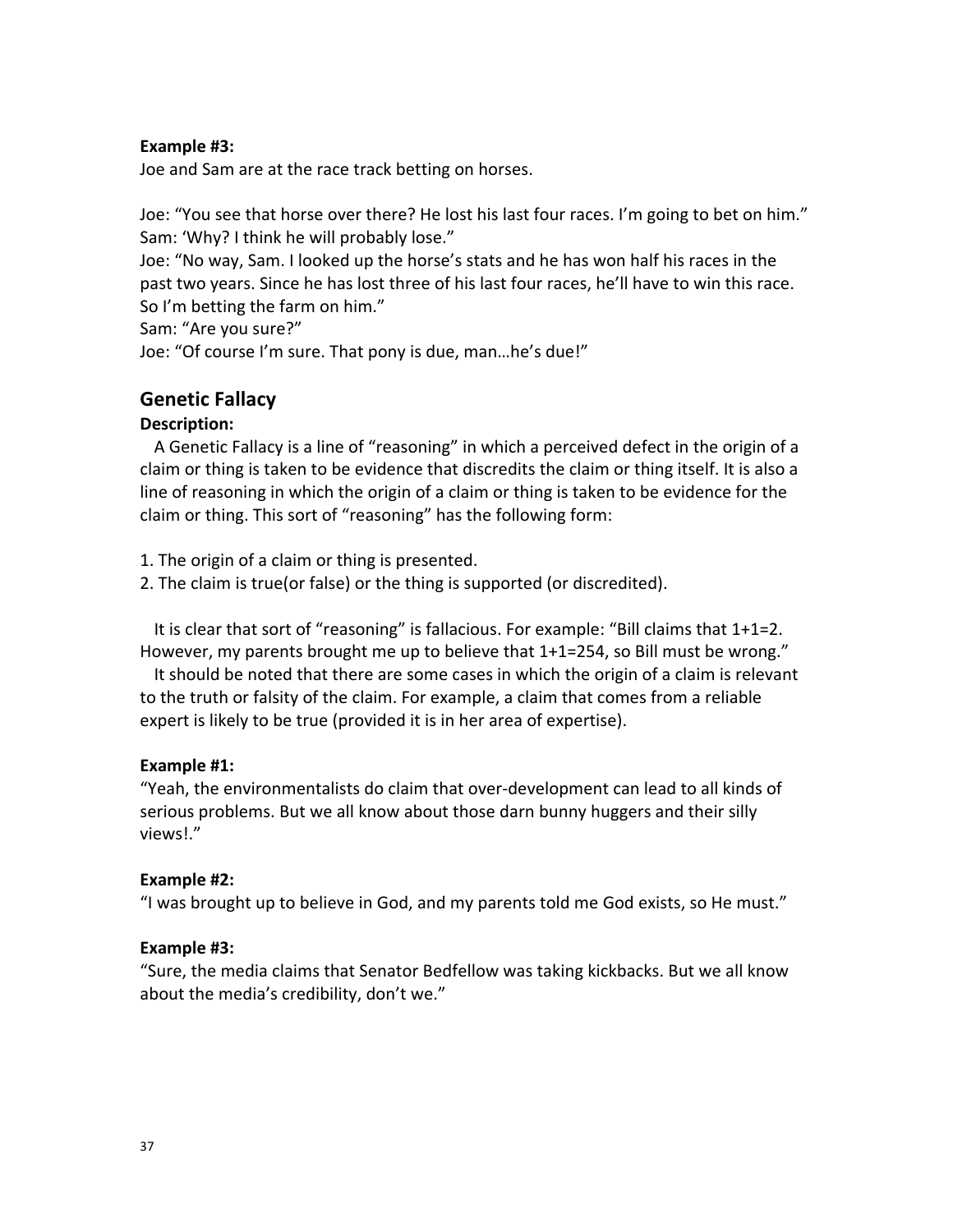# **Guilt by Association**

# **Also Known as: Bad Company Fallacy, Company that You Keep Fallacy Description:**

Guilt by Association is a fallacy in which a person rejects a claim simply because it is pointed out that people she dislikes accept the claim. This sort of "reasoning" has the following form:

1. It is pointed out that person A accepts claim P.

2. Therefore P is false

It is clear that sort of "reasoning" is fallacious. For example the following is obviously a case of poor "reasoning": "You think that 1+1=2. But, Adolf Hitler, Charles Manson, Joseph Stalin, and Ted Bundy all believed that 1+1=2. So, you shouldn't believe it."

The fallacy draws its power from the fact that people do not like to be associated with people they dislike. Hence, if it is shown that a person shares a belief with people he dislikes he might be influenced into rejecting that belief. In such cases the person will be rejecting the claim based on how he thinks or feels about the people who hold it and because he does not want to be associated with such people.

Of course, the fact that someone does not want to be associated with people she dislikes does not justify the rejection of any claim. For example, most wicked and terrible people accept that the earth revolves around the sun and that lead is heavier than helium. No sane person would reject these claims simply because this would put them in the company of people they dislike (or even hate).

# **Example #1:**

Will and Kiteena are arguing over socialism. Kiteena is a pacifist and hates violence and violent people.

Kiteena: "I think that the United States should continue to adopt socialist programs. For example, I think that the government should take control of vital industries." Will: "So, you are for state ownership of industry."

Kiteena: "Certainly. It is a great idea and will help make the world a less violent place." Will: "Well, you know Stalin also endorsed state ownership on industry. At last count he wiped out millions of his own people. Pol Pot of Cambodia was also for state ownership of industry. He also killed millions of his own people. The leadership of China is for state owned industry. They killed their own people in that square. So, are you still for state ownership of industry?"

Kiteena: "Oh, no! I don't want to be associated with those butchers!"

# **Example #2:**

Jen and Sandy are discussing the topic of welfare. Jen is fairly conservative politically but she has been an active opponent of racism. Sandy is extremely liberal politically.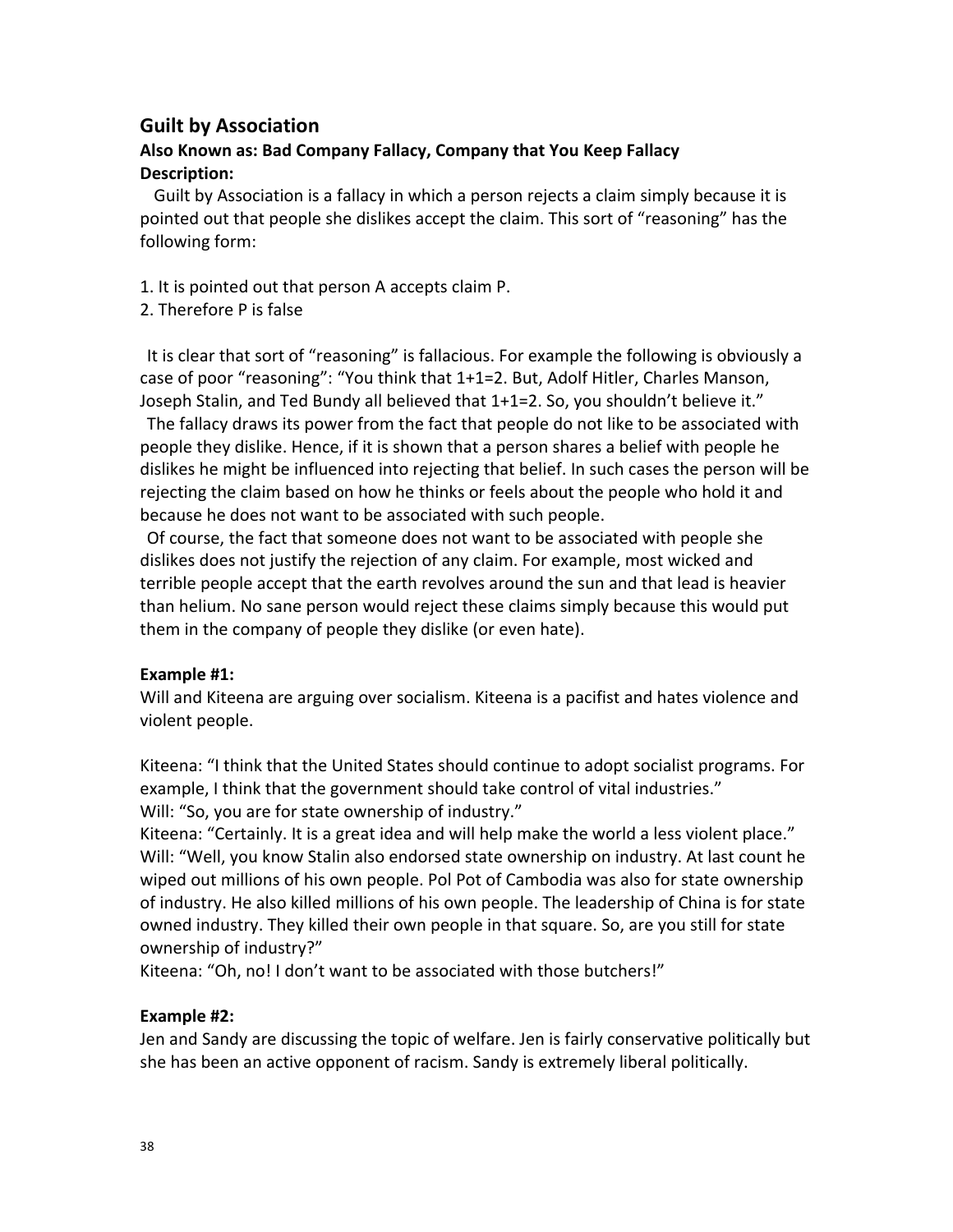Jen: "I was reading over some private studies of welfare and I think it would be better to have people work for their welfare. For example, people could pick up trash, put up signs, and maybe even do skilled labor that they are qualified for. This would probably make people feel better about themselves and it would get more out of our tax money." Sandy: "I see. So, you want to have the poor people out on the streets picking up trash for their checks? Well, you know that is exactly the position David Count endorses." Jen: "Who is he?"

Sandy: "I'm surprised you don't know him, seeing how alike you two are. He was a Grand Mooky Wizard for the Aryan Pure White League and is well known for his hatred of blacks and other minorities. With your views, you'd fit right in to his little racist club." Jen: "So, I should reject my view just because I share it with some racist?" Sandy: "Of course."

# **Example #3:**

Libard and Ferris are discussing who they are going to vote for as the next department chair in the philosophy department. Libard is a radical feminist and she despises Wayne and Bill, who are two sexist professors in the department.

Ferris: "So, who are you going to vote for?"

Libard: 'Well, I was thinking about voting for Jane, since she is a woman and there has never been a woman chair here. But, I think that Steve will do an excellent job. He has a lot of clout in the university and he is a decent person."

Ferris: "You know, Wayne and Bill are supporting him. They really like the idea of having Steve as the new chair. I never thought I'd see you and those two pigs on the same side."

Libard: "Well, maybe it is time that we have a woman as chair."

# **Hasty Generalization**

**Also Known as:** Fallacy of Insufficient Statistics, Fallacy of Insufficient Sample, Leaping to A Conclusion, Hasty Induction

# **Description:**

This fallacy is committed when a person draws a conclusion about a population based on a sample that is not large enough. It has the following form:

- 1. Sample S, which is too small, is taken from population P.
- 2. Conclusion C is drawn about Population P based on S.

The person committing the fallacy is misusing the following type of reasoning, which is known variously as Inductive Generalization, Generalization, and Statistical Generalization: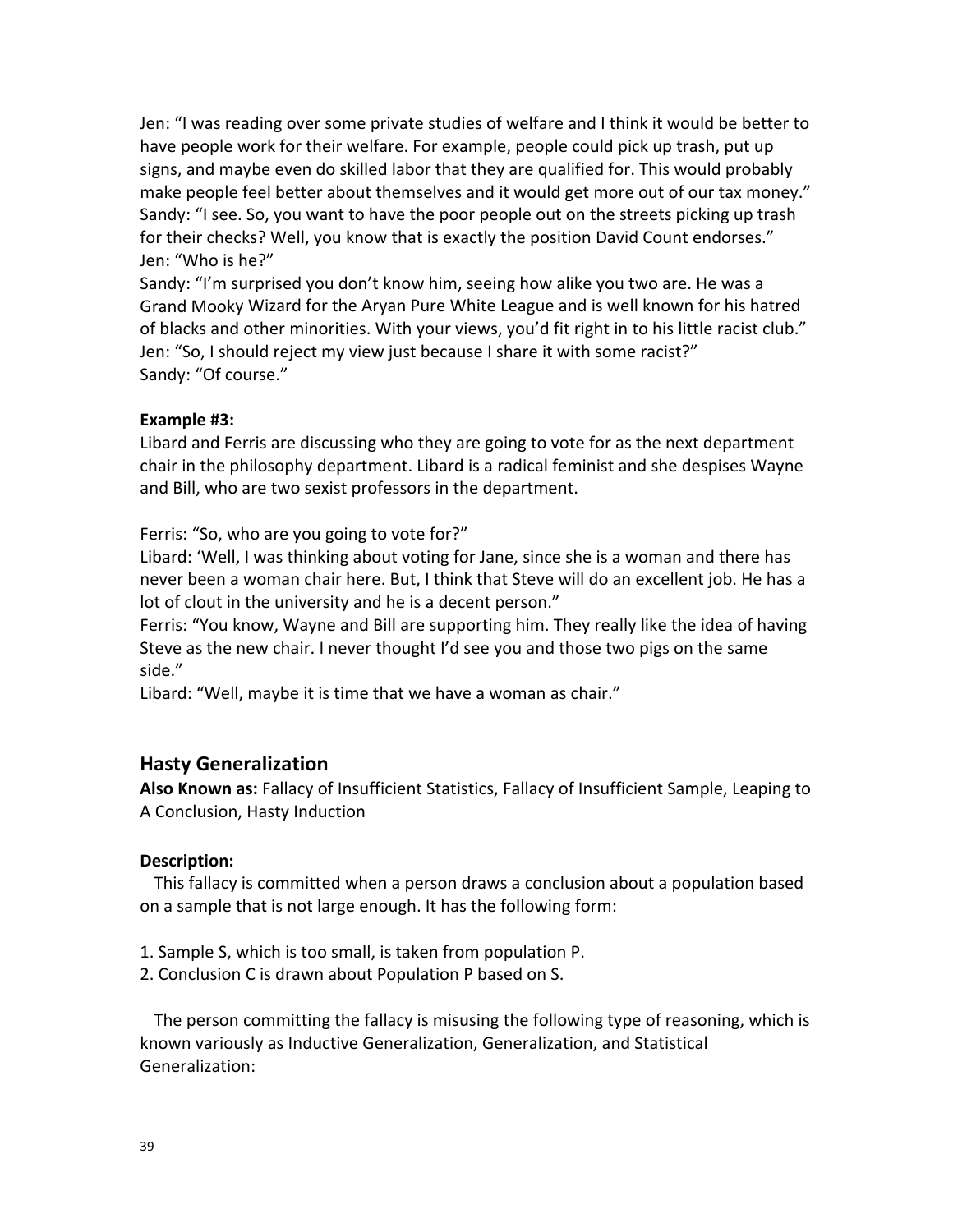- 1. X% of all observed A's are B's.
- 2. Therefore X% of all A's are B's.

The fallacy is committed when not enough A's are observed to warrant the conclusion. If enough A's are observed then the reasoning is not fallacious.

Small samples will tend to be unrepresentative. As a blatant case, asking one person what she thinks about gun control would clearly not provide an adequate sized sample for determining what Canadians in general think about the issue. The general idea is that small samples are less likely to contain numbers proportional to the whole population. For example, if a bucket contains blue, red, green and orange marbles, then a sample of three marbles cannot possible be representative of the whole population of marbles. As the sample size of marbles increases the more likely it becomes that marbles of each color will be selected in proportion to their numbers in the whole population. The same holds true for things others than marbles, such as people and their political views.

Since Hasty Generalization is committed when the sample (the observed instances) is too small, it is important to have samples that are large enough when making a generalization. The most reliable way to do this is to take as large a sample as is practical. There are no fixed numbers as to what counts as being large enough. If the population in question is not very diverse (a population of cloned mice, for example) then a very small sample would suffice. If the population is very diverse (people, for example) then a fairly large sample would be needed. The size of the sample also depends on the size of the population. Obviously, a very small population will not support a huge sample. Finally, the required size will depend on the purpose of the sample. If Bill wants to know what Joe and Jane think about gun control, then a sample consisting of Bill and Jane would (obviously) be large enough. If Bill wants to know what most Australians think about gun control, then a sample consisting of Bill and Jane would be far too small.

People often commit Hasty Generalizations because of bias or prejudice. For example, someone who is a sexist might conclude that all women are unfit to fly jet fighters because one woman crashed one. People also commonly commit Hasty Generalizations because of laziness or sloppiness. It is very easy to simply leap to a conclusion and much harder to gather an adequate sample and draw a justified conclusion. Thus, avoiding this fallacy requires minimizing the influence of bias and taking care to select a sample that is large enough.

One final point: a Hasty Generalization, like any fallacy, might have a true conclusion. However, as long as the reasoning is fallacious there is no reason to accept the conclusion based on that reasoning.

#### **Example #1:**

Smith, who is from England, decides to attend graduate school at Ohio State University. He has never been to the US before. The day after he arrives, he is walking back from an orientation session and sees two white (albino) squirrels chasing each other around a tree. In his next letter home, he tells his family that American squirrels are white.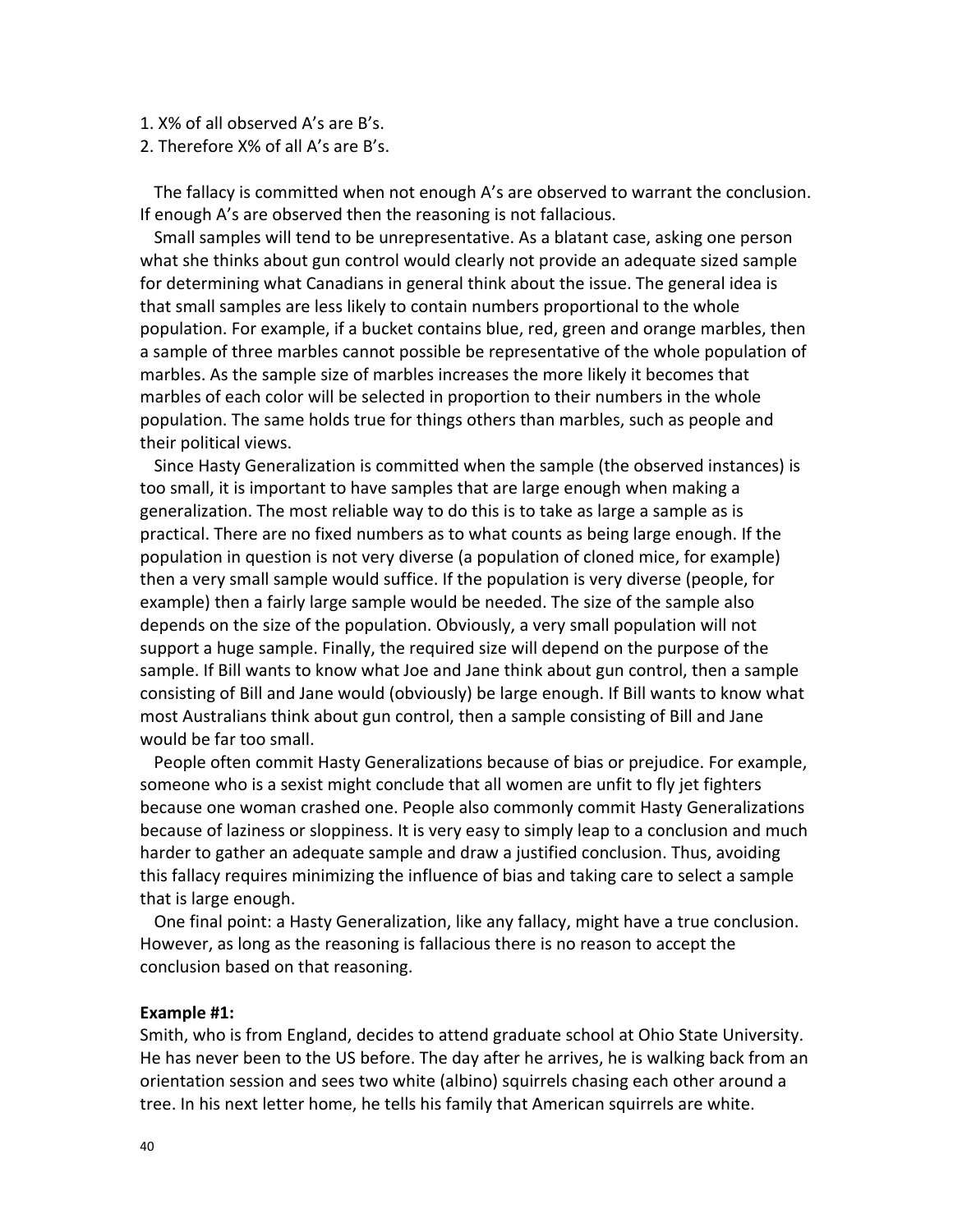Sam is riding her bike in her home town in Maine, minding her own business. A station wagon comes up behind her and the driver starts beeping his horn and then tries to force her off the road. As he goes by, the driver yells "get on the sidewalk where you belong!" Sam sees that the car has Ohio plates and concludes that all Ohio drivers are jerks.

#### **Example #3:**

Bill: "You know, those feminists all hate men."

Joe: "Really?"

Bill: "Yeah. I was in my philosophy class the other day and that Rachel chick gave a presentation."

Joe: "Which Rachel?"

Bill: "You know her. She's the one that runs that feminist group over at the Women's Center. She said that men are all sexist pigs. I asked her why she believed this and she said that her last few boyfriends were real sexist pigs."

Joe: "That doesn't sound like a good reason to believe that all of us are pigs."

Bill: "That was what I said."

Joe: "What did she say?"

Bill: "She said that she had seen enough of men to know we are all pigs. She obviously hates all men."

Joe: "So you think all feminists are like her?"

Bill: "Sure. They all hate men."

# **Ignoring a Common Cause**

**Also Known as:** Questionable Cause

# **Description:**

This fallacy has the following general structure:

1) A and B are regularly connected (but no third, common cause is looked for).

2) Therefore A is the cause of B.

This fallacy is committed when it is concluded that one thing causes another simply because they are regularly associated. More formally, this fallacy is committed when it is concluded that A is the cause of B simply because A and B are regularly connected. Further, the causal conclusion is drawn without considering the possibility that a third factor might be the cause of both A and B.

In many cases, the fallacy is quite evident. For example, if a person claimed that a person's sneezing was caused by her watery eyes and he simply ignored the fact that the woman was standing in a hay field, he would have fallen prey to the fallacy of ignoring a common cause. In this case, it would be reasonable to conclude that the woman's sneezing and watering eyes was caused by an allergic reaction of some kind. In other cases, it is not as evident that the fallacy is being committed. For example, a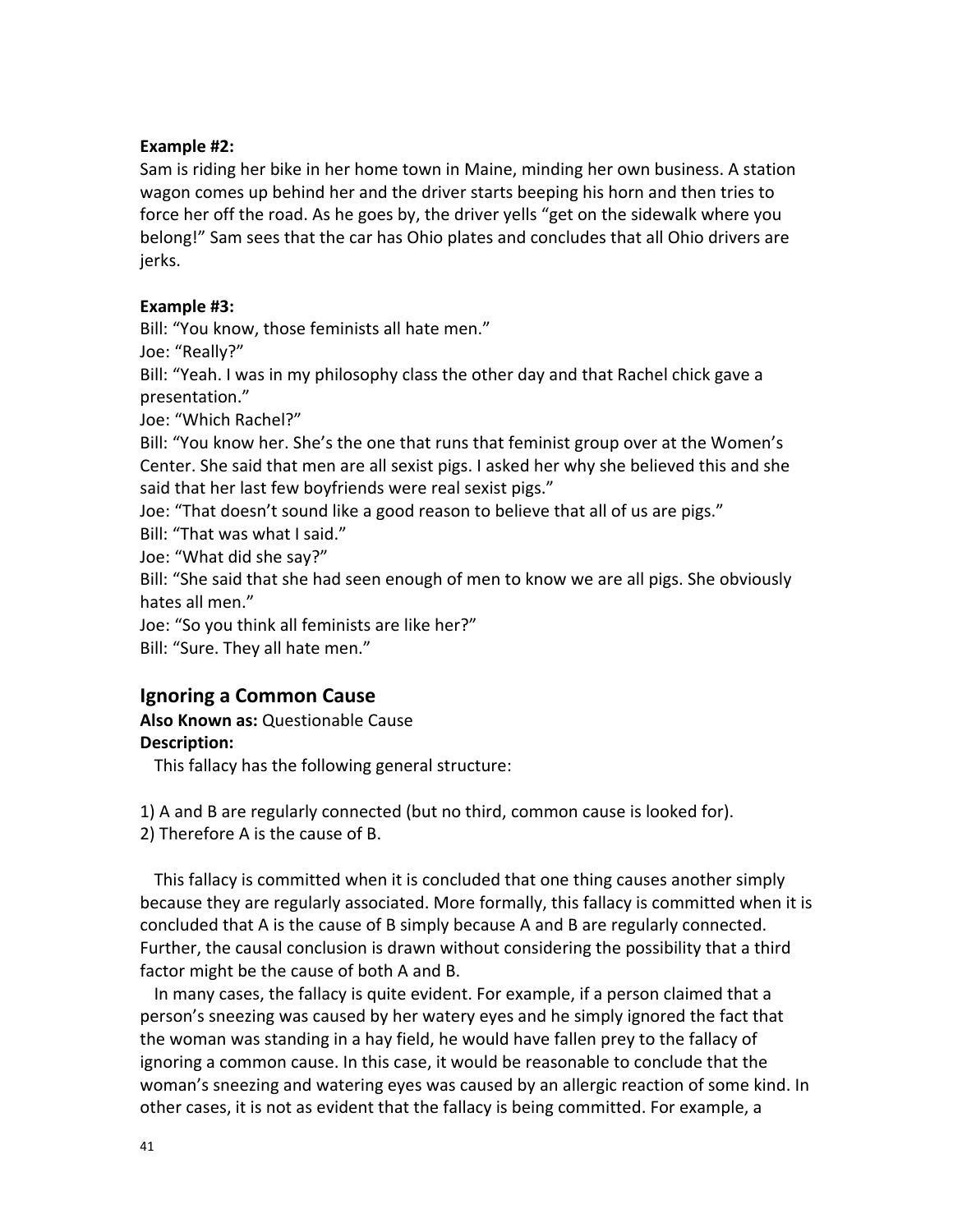doctor might find a large amount of bacteria in one of her patients and conclude that the bacteria are the cause of the patient's illness. However, it might turn out that the bacteria are actually harmless and that a virus is weakening the person, Thus, the viruses would be the actual cause of the illness and growth of the bacteria (the viruses would weaken the ability of the person's body to resist the growth of the bacteria).

As noted in the discussion of other causal fallacies, causality is a rather difficult matter. However, it is possible to avoid this fallacy by taking due care. In the case of Ignoring a Common Cause, the key to avoiding this fallacy is to be careful to check for other factors that might be the actual cause of both the suspected cause and the suspected effect. If a person fails to check for the possibility of a common cause, then they will commit this fallacy. Thus, it is always a good idea to always ask "could there be a third factor that is actually causing both A and B?"

#### **Example #1:**

One day Bill wakes up with a fever. A few hours later he finds that his muscles are sore. He concludes that the fever must have caused the soreness. His friend insists that the soreness and the fever are caused by some microbe. Bill laughs at this and insists that if he spends the day in a tub of cold water his soreness will go away.

#### **Example #2:**

Over the course of several weeks the leaves from the trees along the Wombat river fell into the water. Shortly thereafter, many dead fish were seen floating in the river. When the EPA investigated, the owners of the Wombat River Chemical Company claimed that is it was obvious that the leaves had killed the fish. Many local environmentalists claimed that the chemical plant's toxic wastes caused both the trees and the fish to die and that the leaves had no real effect on the fish.

#### **Example #3:**

A thunderstorm wakes Joe up in the middle of the night. He goes downstairs to get some milk to help him get back to sleep. On the way to the refrigerator, he notices that the barometer has fallen a great deal. Joe concludes that the storm caused the barometer to fall. In the morning he tells his wife about his conclusion. She tells him that it was a drop in atmospheric pressure that caused the barometer to drop and the storm.

#### **Middle Ground**

# **Also Known as:** Golden Mean Fallacy, Fallacy of Moderation **Description:**

This fallacy is committed when it is assumed that the middle position between two extremes must be correct simply because it is the middle position. this sort of "reasoning" has the following form:

- 1. Position A and B are two extreme positions.
- 2. C is a position that rests in the middle between A and B.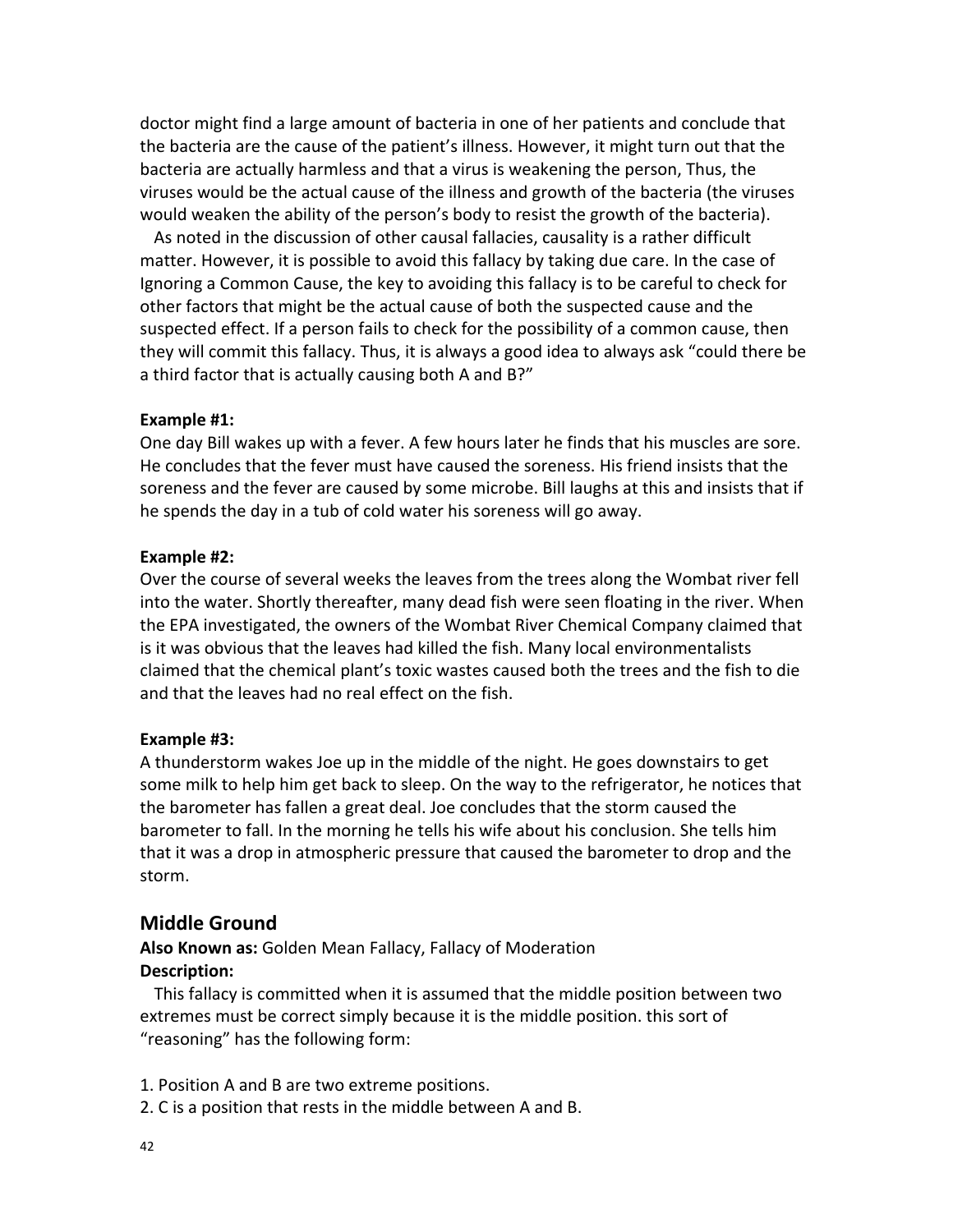3. Therefore C is the correct position.

This line of "reasoning" is fallacious because it does not follow that a position is correct just because it lies in the middle of two extremes. This is shown by the following example. Suppose that a person is selling his computer. He wants to sell it for the current market value, which is \$800 and someone offers him \$1 for it. It would hardly follow that \$400.50 is the proper price.

This fallacy draws its power from the fact that a moderate or middle position is often the correct one. For example, a moderate amount of exercise is better than too much exercise or too little exercise. However, this is not simply because it lies in the middle ground between two extremes. It is because too much exercise is harmful and too little exercise is all but useless. The basic idea behind many cases in which moderation is correct is that the extremes are typically "too much" and "not enough" and the middle position is "enough." In such cases the middle position is correct almost by definition.

It should be kept in mind that while uncritically assuming that the middle position must be correct because it is the middle position is poor reasoning it does not follow that accepting a middle position is always fallacious. As was just mentioned, many times a moderate position is correct. However, the claim that the moderate or middle position is correct must be supported by legitimate reasoning.

#### **Example #1:**

Some people claim that God is all powerful, all knowing, and all good. Other people claim that God does not exist at all. Now, it seems reasonable to accept a position somewhere in the middle. So, it is likely that God exists, but that he is only very powerful, very knowing, and very good. That seems right to me.

#### **Example #2:**

Congressman Jones has proposed cutting welfare payments by 50% while Congresswoman Shender has proposed increasing welfare payments by 10% to keep up with inflation and cost of living increases. I think that the best proposal is the one made by Congressman Trumple. He says that a 30% decrease in welfare payments is a good middle ground, so I think that is what we should support.

#### **Example #3:**

A month ago, a tree in Bill's yard was damaged in a storm. His neighbor, Joe, asked him to have the tree cut down so it would not fall on Joe's new shed. Bill refused to do this. Two days later another storm blew the tree onto Joe's new shed. Joe demanded that Joe pay the cost of repairs, which was \$250. Bill said that he wasn't going to pay a cent. Obviously, the best solution is to reach a compromise between the two extremes, so Bill should pay Joe \$125.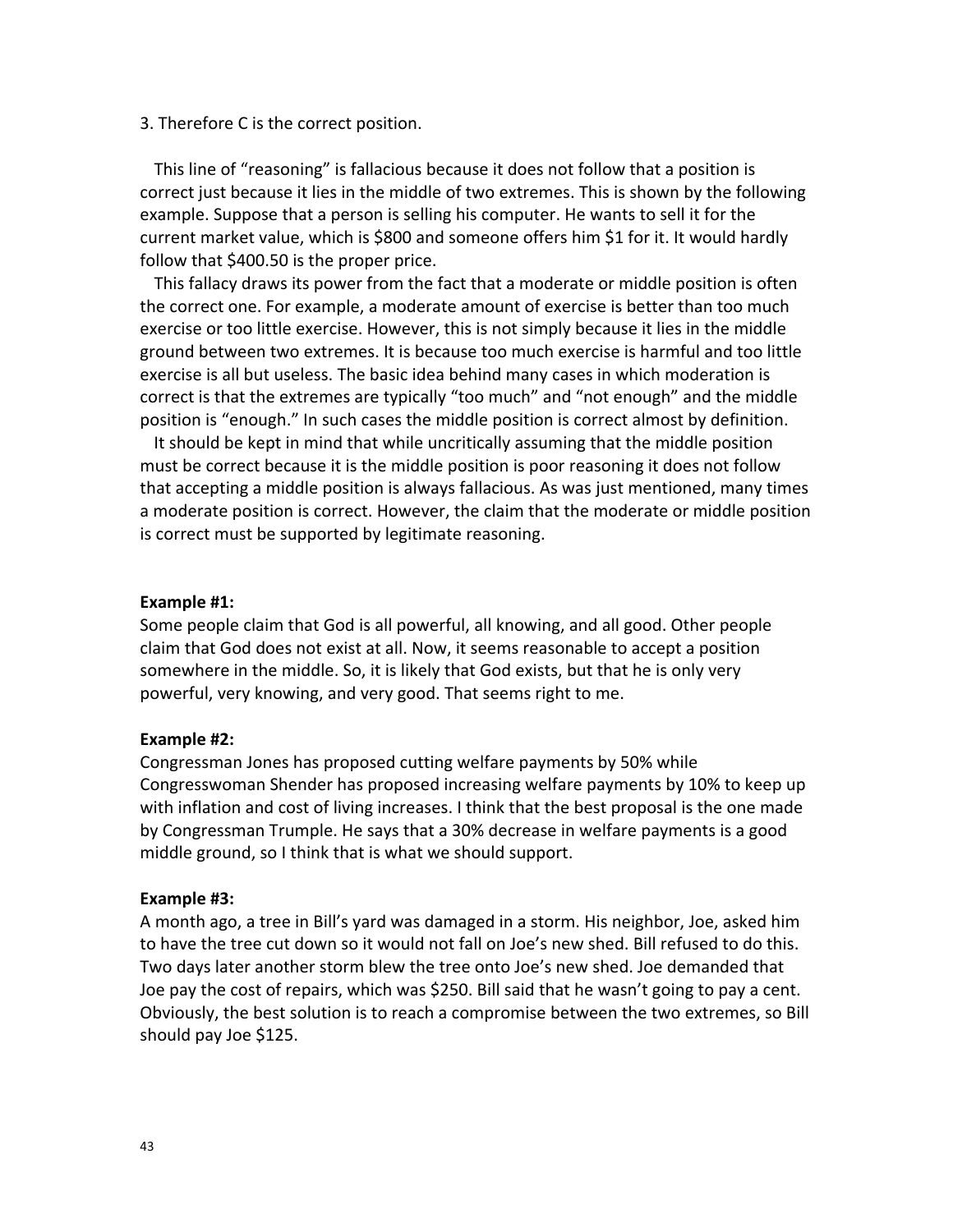# **Misleading Vividness**

# **Description:**

Misleading Vividness is a fallacy in which a very small number of particularly dramatic events are taken to outweigh a significant amount of statistical evidence. This sort of "reasoning" has the following form:

1. Dramatic or vivid event X occurs (and is not in accord with the majority of the statistical evidence) .

2. Therefore events of type X are likely to occur.

This sort of "reasoning" is fallacious because the mere fact that an event is particularly vivid or dramatic does not make the event more likely to occur, especially in the face of significant statistical evidence.

People often accept this sort of "reasoning" because particularly vivid or dramatic cases tend to make a very strong impression on the human mind. For example, if a person survives a particularly awful plane crash, he might be inclined to believe that air travel is more dangerous than other forms of travel. After all, explosions and people dying around him will have a more significant impact on his mind than will the rather dull statistics that a person is more likely to be struck by lightning than killed in a plane crash.

It should be kept in mind that taking into account the possibility of something dramatic or vivid occurring is not always fallacious. For example, a person might decide to never go sky diving because the effects of an accident can be very, very dramatic. If he knows that, statistically, the chances of the accident are happening are very low but he considers even a small risk to be unacceptable, then he would not be making an error in reasoning.

# **Example #1:**

Bill and Jane are talking about buying a computer.

Jane: "I've been thinking about getting a computer. I'm really tired of having to wait in the library to write my papers."

Bill: 'What sort of computer do you want to get?"

Jane: "Well, it has to be easy to use, have a low price and have decent processing power. I've been thinking about getting a Kiwi Fruit 2200. I read in that consumer magazine that they have been found to be very reliable in six independent industry studies."

Bill: "I wouldn't get the Kiwi Fruit. A friend of mine bought one a month ago to finish his master's thesis. He was halfway through it when smoke started pouring out of the CPU. He didn't get his thesis done on time and he lost his financial aid. Now he's working over at the Gut Boy Burger Warehouse."

Jane: "I guess I won't go with the Kiwi!"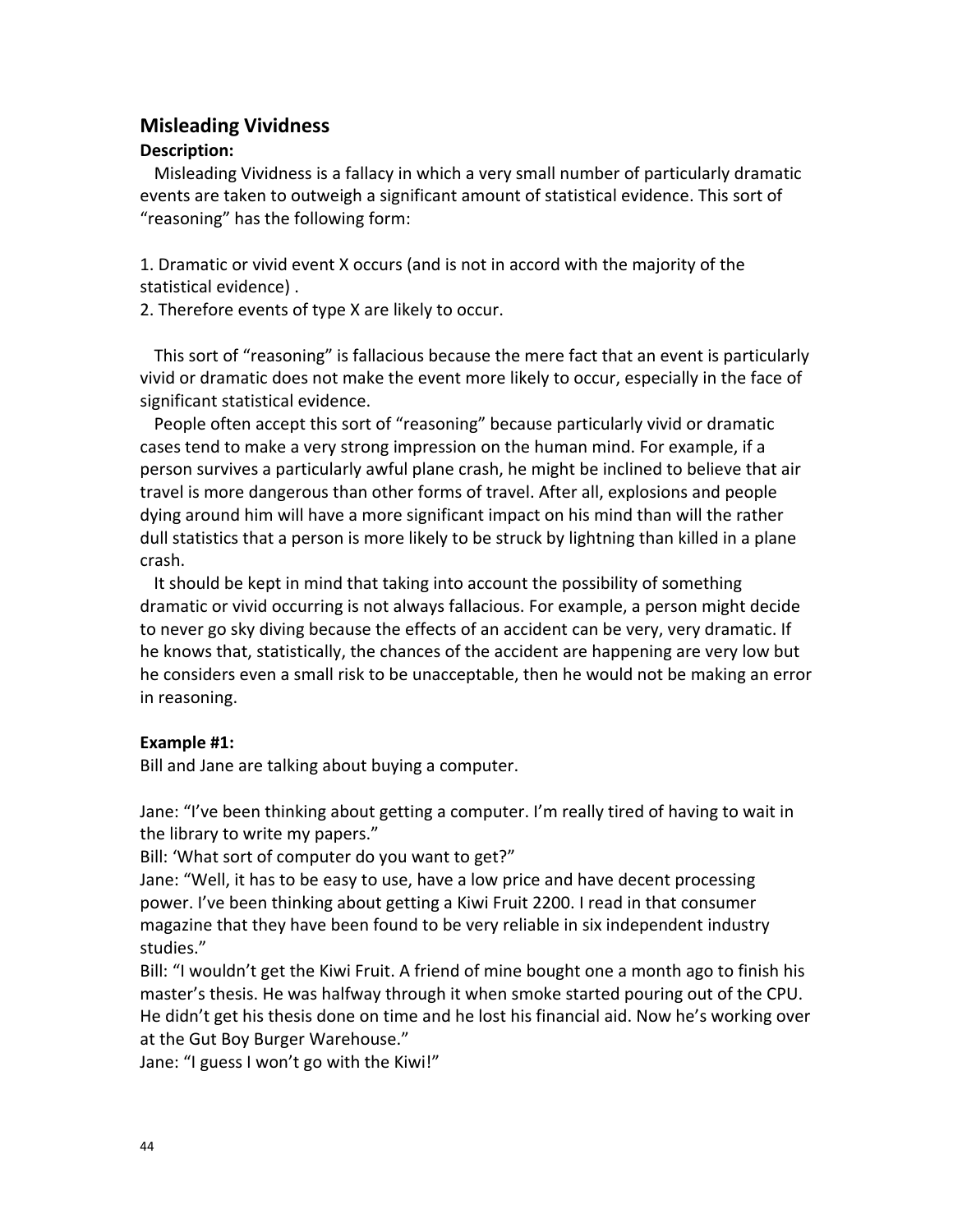Joe and Drew are talking about flying.

Joe: "When I was flying back to school, the pilot came on the intercom and told us that the plane was having engine trouble. I looked out the window and I saw smoke billowing out of the engine nearest me. We had to make an emergency landing and there were fire trucks everywhere. I had to spend the next six hours sitting in the airport waiting for a flight. I was lucky I didn't die! I'm never flying again."

Drew: "So how are you going to get home over Christmas break?"

Joe: "I'm going to drive. That will be a lot safer than flying."

Drew: "I don't think so. You are much more likely to get injured or killed driving than flying."

Joe: "I don't buy that! You should have seen the smoke pouring out of that engine! I'm never getting on one of those death traps again!"

# **Example #3:**

Jane and Sarah are talking about running in a nearby park.

Jane: "Did you hear about that woman who was attacked in Tuttle Park?"

Sarah: "Yes. It was terrible."

Jane: "Don't you run there every day?"

Sarah: "Yes."

Jane: 'How can you do that? I'd never be able to run there!"

Sarah: "Well, as callous as this might sound, that attack was out of the ordinary. I've been running there for three years and this has been the only attack. Sure, I worry about being attacked, but I'm not going give up my running just because there is some slight chance I'll be attacked."

Sarah: "That is stupid! I'd stay away from that park if I was you! That woman was really beat up badly so you know it is going to happen again. If you don't stay out of that park, it will probably happen to you!"

# **Peer Pressure**

# **Description:**

**Peer Pressure** is a fallacy in which a threat of rejection by one's peers (or peer pressure) is substituted for evidence in an "argument." This line of "reasoning" has the following form:

1. Person P is pressured by his/her peers or threatened with rejection.

2. Therefore person P's claim X is false.

This line of "reasoning" is fallacious because peer pressure and threat of rejection do not constitute evidence for rejecting a claim. This is especially clear in the following example: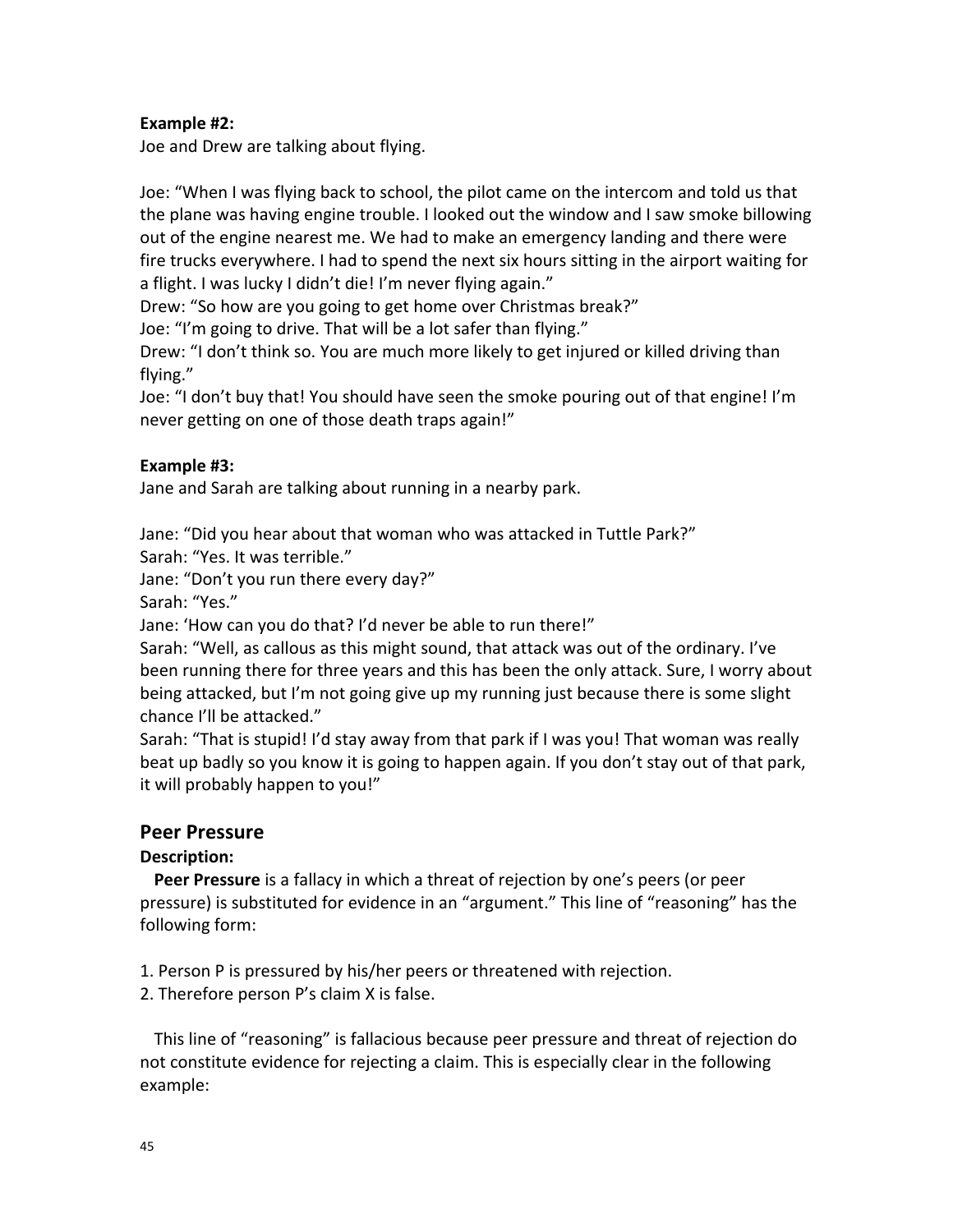Joe: "Bill, I know you think that 1+1=2. But we don't accept that sort of thing in our group."

Bill: "I was just joking. Of course I don't believe that."

It is clear that the pressure from Bill's group has no bearing on the truth of the claim that 1+1=2.

It should be noted that loyalty to a group and the need to belong can give people very strong reasons to conform to the views and positions of those groups. Further, from a practical standpoint we must often compromise our beliefs in order to belong to groups. However, this feeling of loyalty or the need to belong simply do not constitute evidence for a claim.

# **Example #1:**

Bill says that he likes the idea that people should work for their welfare when they can. His friends laugh at him, accuse him of fascist leanings, and threaten to ostracize him from their group. He decides to recant and abandon his position to avoid rejection.

# **Example #2:**

Bill: "I like classical music and I think it is of higher quality than most modern music." Jill: "That stuff is for old people."

Dave: "Yeah, only real sissy monkeys listen to that crap. Besides, Anthrax rules! It Rules!"

Bill: "Well, I don't really like it that much. Anthrax is much better."

# **Example #3:**

Bill thinks that welfare is needed in some cases. His friends in the Young Republicans taunt him every time he makes his views known. He accepts their views in order to avoid rejection.

# **Personal Attack**

# **Also Known as:** Ad Hominem Abusive

# **Description:**

A personal attack is committed when a person substitutes abusive remarks for evidence when attacking another person's claim or claims. This line of "reasoning" is fallacious because the attack is directed at the person making the claim and not the claim itself. The truth value of a claim is independent of the person making the claim. After all, no matter how repugnant an individual might be, he or she can still make true claims.

Not all ad Hominems are fallacious. In some cases, an individual's characteristics can have a bearing on the question of the veracity of her claims. For example, if someone is shown to be a pathological liar, then what he says can be considered to be unreliable.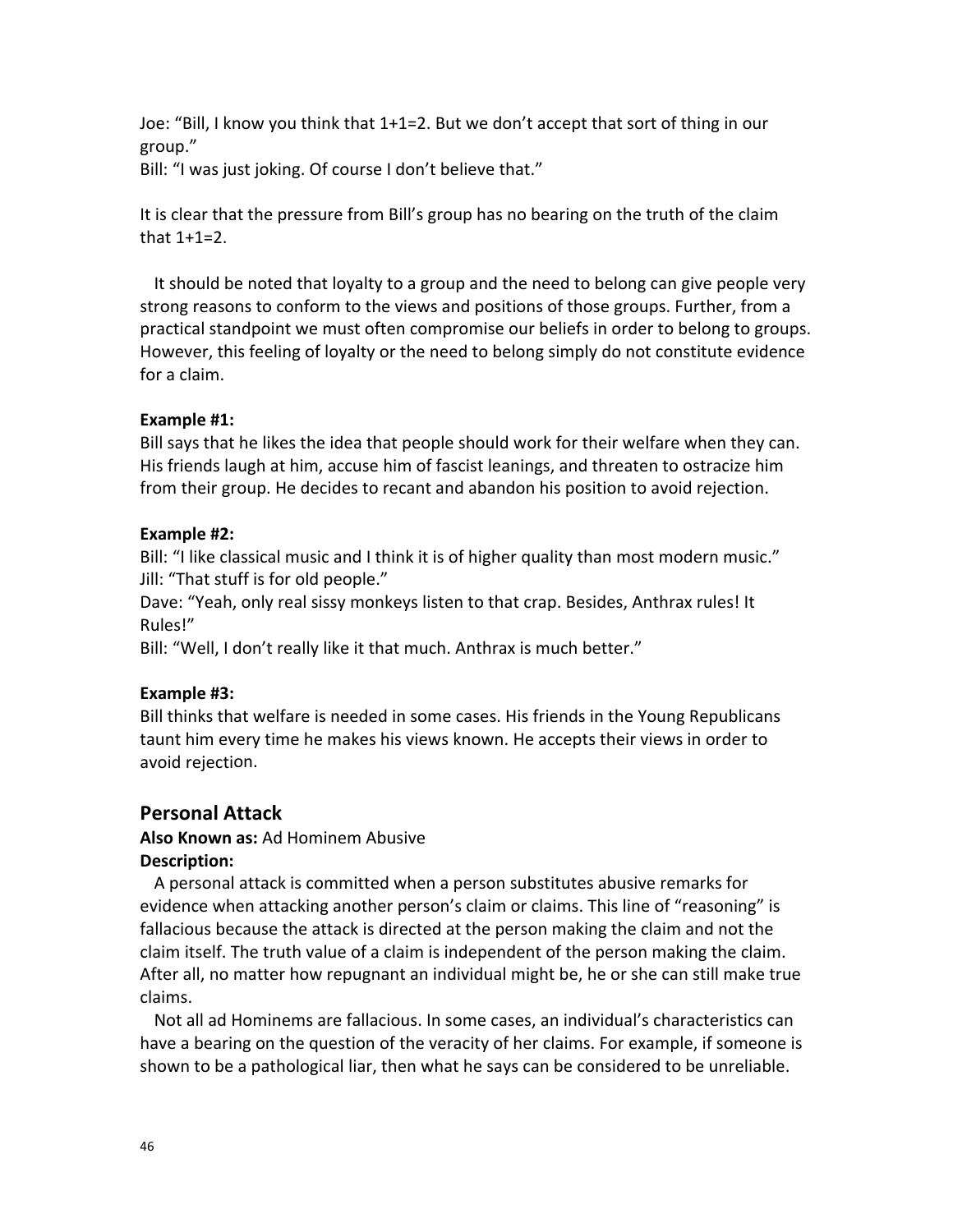However, such attacks are weak, since even pathological liars might speak the truth on occasion.

In general, it is best to focus one's attention on the content of the claim and not on who made the claim. It is the content that determines the truth of the claim and not the characteristics of the person making the claim.

# **Example #1:**

In a school debate, Bill claims that the President's economic plan is unrealistic. His opponent, a professor, retorts by saying "the freshman has his facts wrong."

# **Example #2:**

"This theory about a potential cure for cancer has been introduced by a doctor who is a known lesbian feminist. I don't see why we should extend an invitation for her to speak at the World Conference on Cancer."

# **Example #3:**

"Bill says that we should give tax breaks to companies. But he is untrustworthy, so it must be wrong to do that."

# **Example #4:**

"That claim cannot be true. Dave believes it, and we know how morally repulsive he is."

# **Example #5:**

"Bill claims that Jane would be a good treasurer. However I find Bill's behavior offensive, so I'm not going to vote for Jill."

# **Example #6**

"Jane says that drug use is morally wrong, but she is just a goody‐two shoes Christian, so we don't have to listen to her."

# **Example #7**

Bill: "I don't think it is a good idea to cut social programs." Jill: "Why not?"

Bill: "Well, many people do not get a fair start in life and hence need some help. After all, some people have wealthy parents and have it fairly easy. Others are born into poverty and…"

Jill: "You just say that stuff because you have a soft heart and an equally soft head."

# **Poisoning the Well**

# **Description:**

This sort of "reasoning" involves trying to discredit what a person might later claim by presenting unfavorable information (be it true or false) about the person. This "argument" has the following form: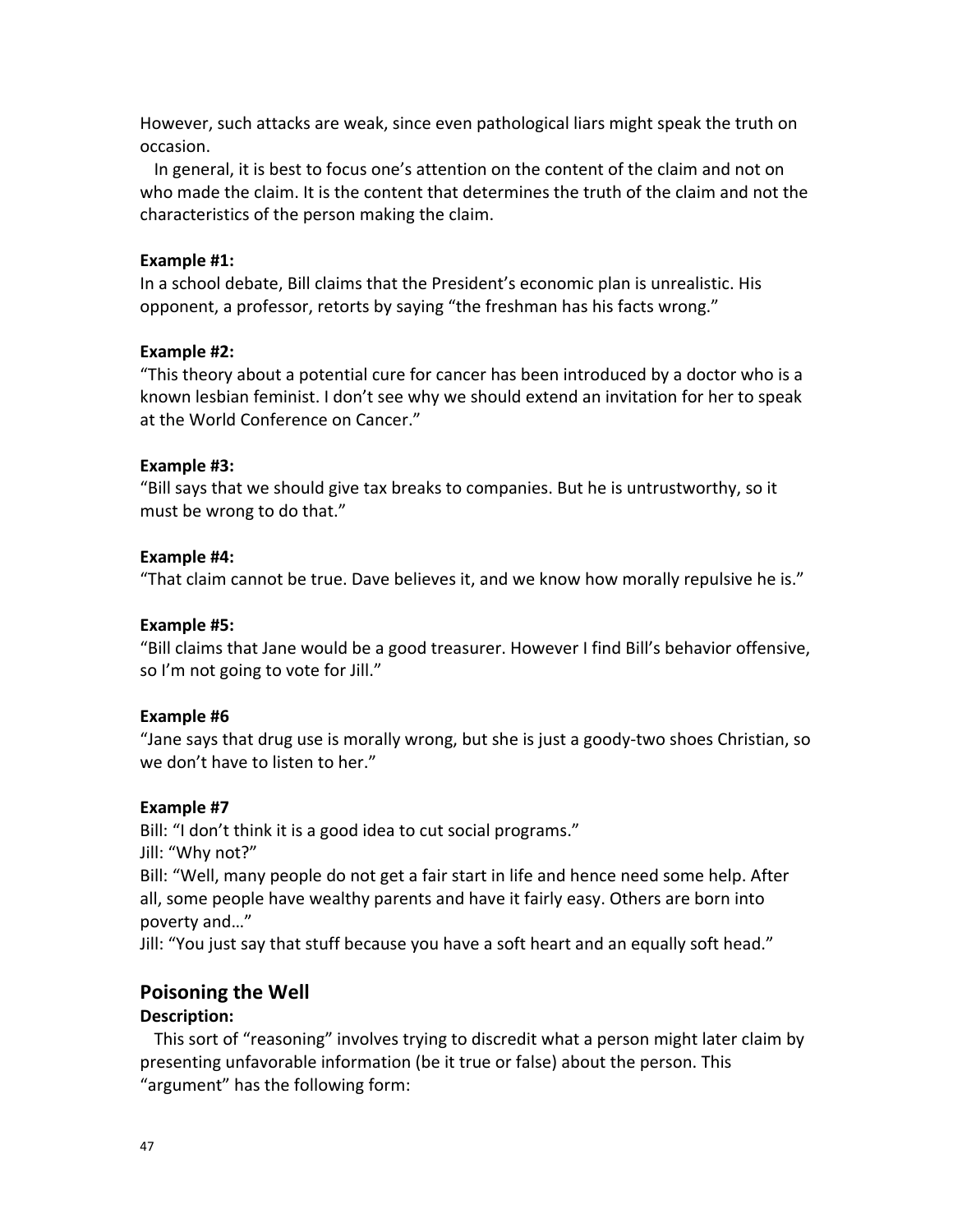- 1. Unfavorable information (be it true or false) about person A is presented.
- 2. Therefore any claims person A makes will be false.

This sort of "reasoning" is obviously fallacious. The person making such an attack is hoping that the unfavorable information will bias listeners against the person in question and hence that they will reject any claims he might make. However, merely presenting unfavorable information about a person (even if it is true) hardly counts as evidence against the claims he/she might make. This is especially clear when Poisoning the Well is looked at as a form of ad Hominem in which the attack is made prior to the person even making the claim or claims. The following example clearly shows that this sort of "reasoning" is quite poor.

#### **Example #1:**

"Don't listen to him, he's a scoundrel."

#### **Example #2:**

"Before turning the floor over to my opponent, I ask you to remember that those who oppose my plans do not have the best wishes of the university at heart."

#### **Example #3:**

You are told, prior to meeting him, that your friend's boyfriend is a decadent wastrel. When you meet him, everything you hear him say is tainted.

#### **Example #4**

Before class

Bill: "Boy, that professor is a real jerk. I think he is some sort of Eurocentric fascist." Jill: "Yeah."

During Class:

Prof. Jones: "…and so we see that there was never any 'Golden Age of Matriarchy' in 1895 in America."

After Class:

Bill: "See what I mean?"

Jill: "Yeah. There must have been a Golden Age of Matriarchy, since that jerk said there wasn't."

# **Post Hoc**

**Also Known as:** Post Hoc Ergo Propter Hoc, False Cause, Questionable Cause, Confusing Coincidental Relationships With Causes

# **Description:**

A Post Hoc is a fallacy with the following form:

1) A occurs before B.

2) Therefore A is the cause of B.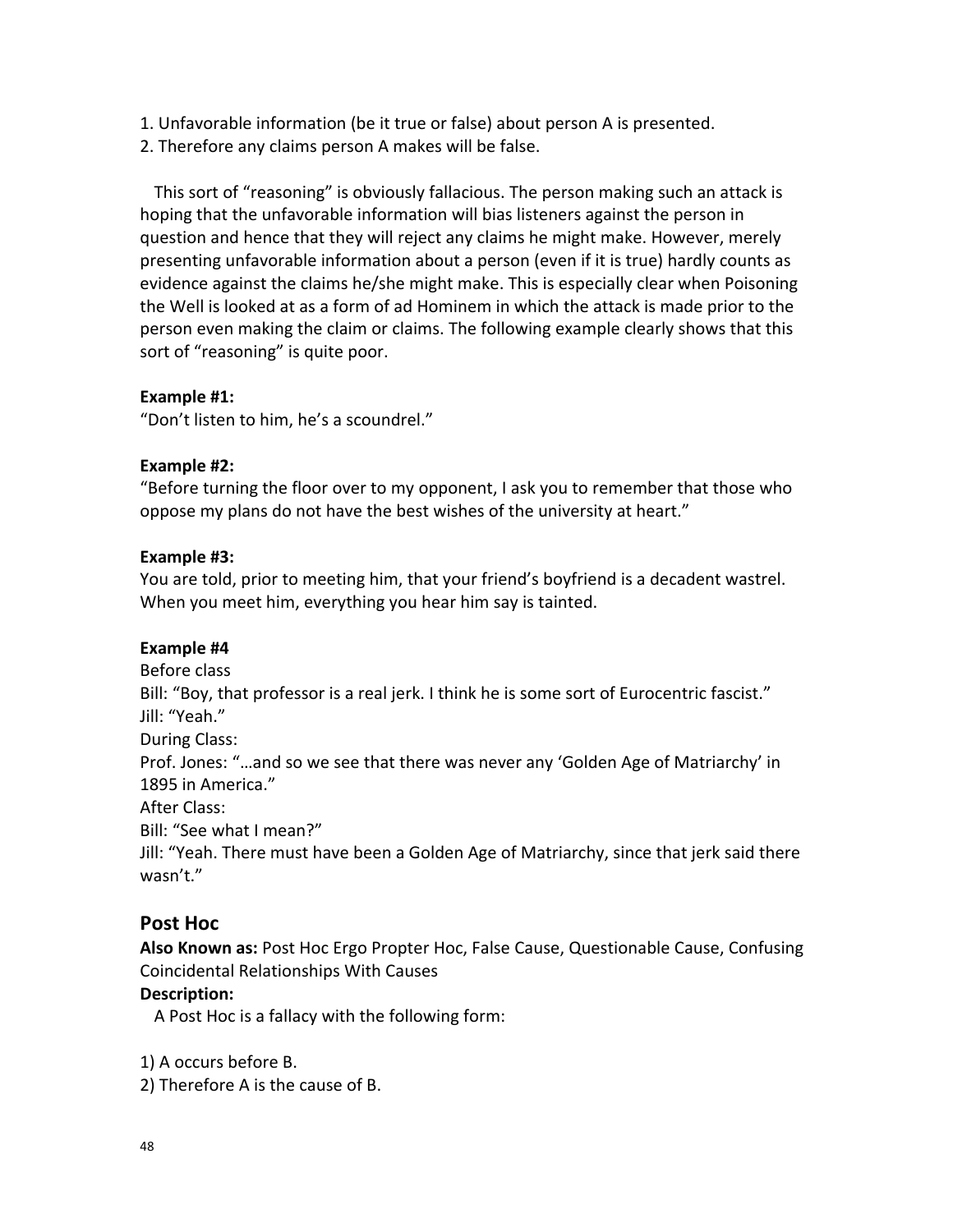The Post Hoc fallacy derives its name from the Latin phrase "Post hoc, ergo propter hoc." This has been traditionally interpreted as "After this, therefore because of this." This fallacy is committed when it is concluded that one event causes another simply because the proposed cause occurred before the proposed effect. More formally, the fallacy involves concluding that A causes or caused B because A occurs before B and there is not sufficient evidence to actually warrant such a claim.

It is evident in many cases that the mere fact that A occurs before B in no way indicates a causal relationship. For example, suppose Jill, who is in London, sneezed at the exact same time an earthquake started in California. It would clearly be irrational to arrest Jill for starting a natural disaster, since there is no reason to suspect any causal connection between the two events. While such cases are quite obvious, the Post Hoc fallacy is fairly common because there are cases in which there might be some connection between the events. For example, a person who has her computer crash after she installs a new piece of software would probably suspect that the software was to blame. If she simply concluded that the software caused the crash because it was installed before the crash she would be committing the Post Hoc fallacy. In such cases the fallacy would be committed because the evidence provided fails to justify acceptance of the causal claim. It is even theoretically possible for the fallacy to be committed when A really does cause B, provided that the "evidence" given consists only of the claim that A occurred before B. The key to the Post Hoc fallacy is not that there is no causal connection between A and B. It is that adequate evidence has not been provided for a claim that A causes B. Thus, Post Hoc resembles a Hasty Generalization in that it involves making a leap to an unwarranted conclusion. In the case of the Post Hoc fallacy, that leap is to a causal claim instead of a general proposition.

Not surprisingly, many superstitions are probably based on Post Hoc reasoning. For example, suppose a person buys a good luck charm, does well on his exam, and then concludes that the good luck charm caused him to do well. This person would have fallen victim to the Post Hoc fallacy. This is not to say that all "superstitions" have no basis at all. For example, some "folk cures" have actually been found to work.

Post Hoc fallacies are typically committed because people are simply not careful enough when they reason. Leaping to a causal conclusion is always easier and faster than actually investigating the phenomenon. However, such leaps tend to land far from the truth of the matter. Because Post Hoc fallacies are committed by drawing an unjustified causal conclusion, the key to avoiding them is careful investigation. While it is true that causes precede effects (outside of Star Trek, anyway), it is not true that precedence makes something a cause of something else. Because of this, a causal investigation should begin with finding what occurs before the effect in question, but it should not end there.

#### **Example #1:**

I had been doing pretty poorly this season. Then my girlfriend gave me this neon laces for my spikes and I won my next three races. Those laces must be good luck…if I keep on wearing them I can't help but win!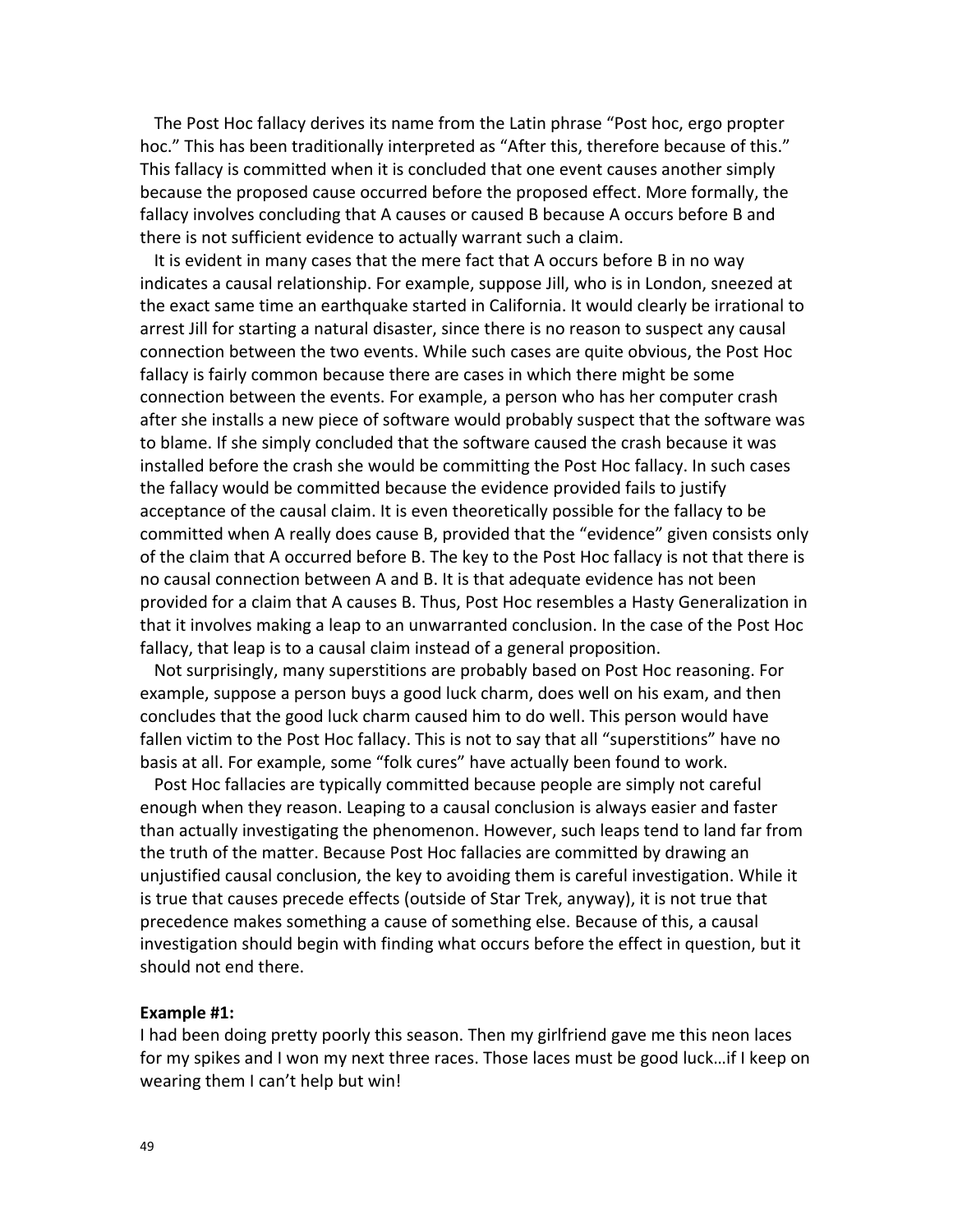Bill purchases a new PowerMac and it works fine for months. He then buys and installs a new piece of software. The next time he starts up his Mac, it freezes. Bill concludes that the software must be the cause of the freeze.

#### **Example #3:**

Joan is scratched by a cat while visiting her friend. Two days later she comes down with a fever. Joan concludes that the cat's scratch must be the cause of her illness.

#### **Example #4:**

The Republicans pass a new tax reform law that benefits wealthy Americans. Shortly thereafter the economy takes a nose dive. The Democrats claim that the tax reform caused the economic woes and they push to get rid of it.

#### **Example #5:**

The picture on Jim's old TV set goes out of focus. Jim goes over and strikes the TV soundly on the side and the picture goes back into focus. Jim tells his friend that hitting the TV fixed it.

#### **Example #6:**

Jane gets a rather large wart on her finger. Based on a story her father told her, she cuts a potato in half, rubs it on the wart and then buries it under the light of a full moon. Over the next month her wart shrinks and eventually vanishes. Jane writes her father to tell him how right he was about the cure.

# **Questionable Cause**

#### **Description:**

This fallacy has the following general form:

1) A and B are associated on a regular basis.

2) Therefore A is the cause of B.

The general idea behind this fallacy is that it is an error in reasoning to conclude that one thing causes another simply because the two are associated on a regular basis. More formally, this fallacy is committed when it is concluded that A is the cause of B simply because they are associated on a regular basis. The error being made is that a causal conclusion is being drawn from inadequate evidence.

The Questionable Cause Fallacy is actually a general type of fallacy. Any causal fallacy that involves an error in a reasoning due to a failure to adequately investigate the suspected cause is a fallacy of this type. Thus, fallacies like Post Hoc and Confusing Cause and Effect are specific examples of the general Questionable Cause Fallacy.

Causal reasoning can be quite difficult since causation is a rather complex philosophic issue. The complexity of causation is briefly discussed in the context of the specific versions of this fallacy.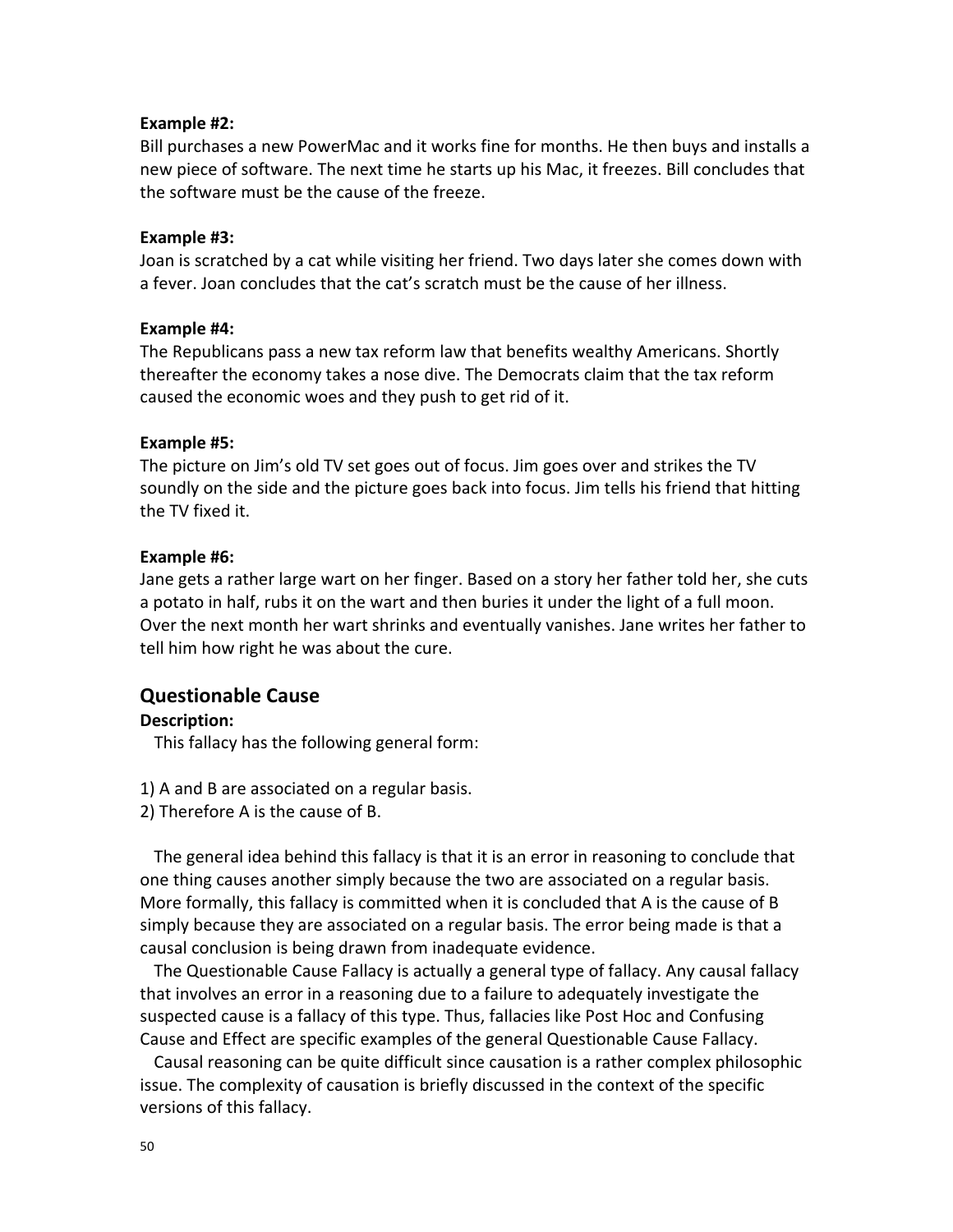The key to avoiding the Questionable Cause fallacy is to take due care in drawing causal conclusions. This requires taking steps to adequately investigate the phenomena in question as well using the proper methods of careful investigation.

#### **Example #1:**

Joe gets a chain letter that threatens him with dire consequences if he breaks the chain. He laughs at it and throws it in the garbage. On his way to work he slips and breaks his leg. When he gets back from the hospital he sends out 200 copies of the chain letter, hoping to avoid further accidents.

#### **Example #2:**

When investigating a small pond a group of graduate students found that there was a severe drop in the fish population. Further investigation revealed that the fishes' food supply had also been severely reduced. At first the students believed that the lack of food was killing the fish, but then they realized they had to find what was causing the decline in the food supply. The students suspected acid rain was the cause of both the reduction in the fish population as well as the food supply. However, the local business council insisted that it was just the lack of food that caused the reduction in the fish population. Most of the townspeople agreed with this conclusion since it seemed pretty obvious that a lack of food would cause fish to die.

#### **Red Herring**

**Also Known as:** Smoke Screen, Wild Goose Chase

#### **Description:**

A Red Herring is a fallacy in which an irrelevant topic is presented in order to divert attention from the original issue. The basic idea is to "win" an argument by leading attention away from the argument and to another topic. This sort of "reasoning" has the following form:

1. Topic A is under discussion.

2. Topic B is introduced under the guise of being relevant to topic A (when topic B is actually not relevant to topic A).

3. Topic A is abandoned.

This sort of "reasoning" is fallacious because merely changing the topic of discussion hardly counts as an argument against a claim.

#### **Example #1:**

"Argument" against a bond measure:

"We admit that this measure is popular. But we also urge you to note that there are so many bond issues on this ballot that the whole thing is getting ridiculous."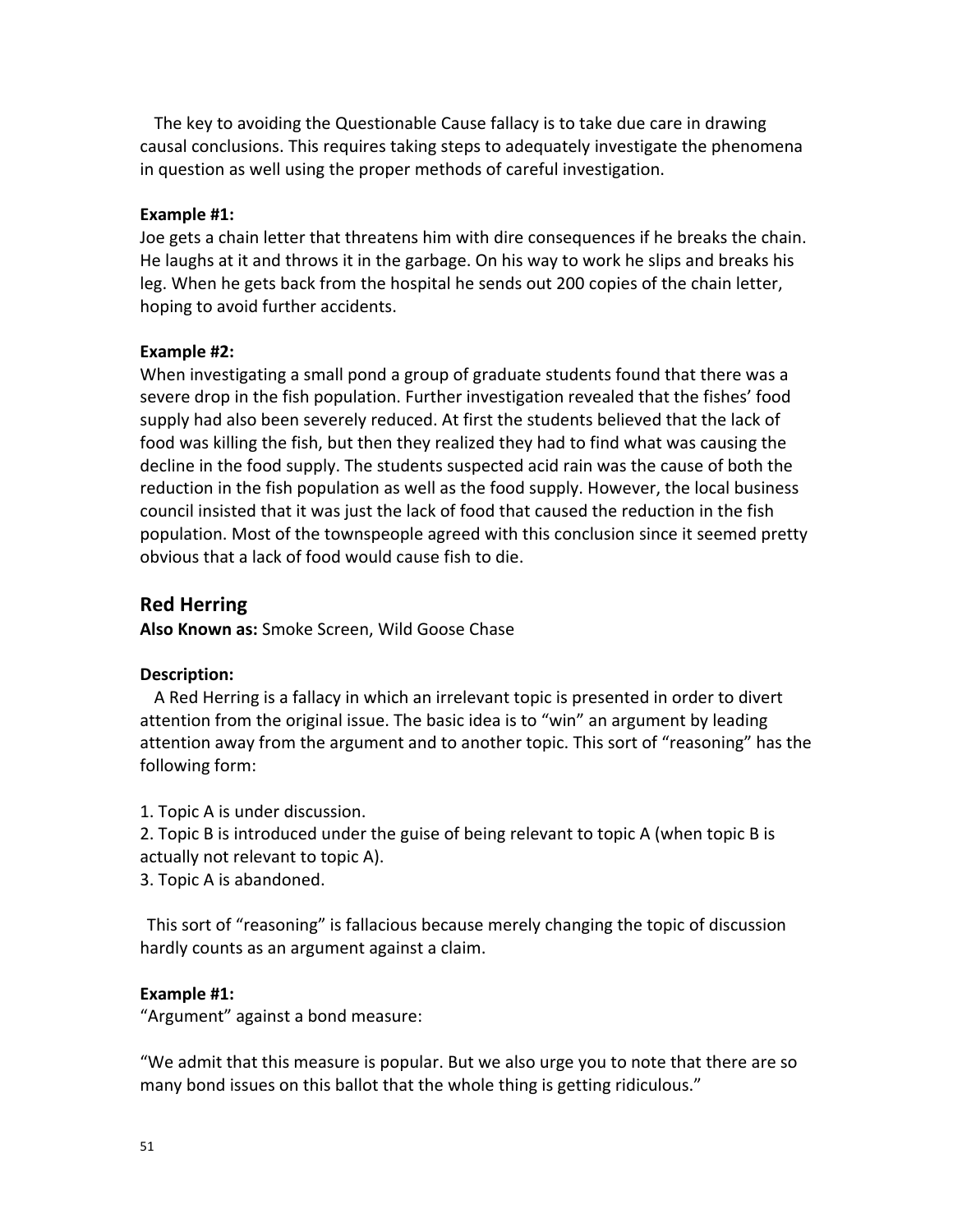"Argument" for a tax cut:

"You know, I've begun to think that there is some merit in the Republicans' tax cut plan. I suggest that you come up with something like it, because If we Democrats are going to survive as a party, we have got to show that we are as tough‐minded as the Republicans, since that is what the public wants.

# **Example #3:**

"Argument" for making grad school requirements stricter:

"I think there is great merit in making the requirements stricter for the graduate students. I recommend that you support it, too. After all, we are in a budget crisis and we do not want our salaries affected."

# **Relativist Fallacy**

**Also Known as:** The Subjectivist Fallacy **Description:**

The Relativist Fallacy is committed when a person rejects a claim by asserting that the claim might be true for others but is not for him/her. This sort of "reasoning" has the following form:

- 1. Claim X is presented.
- 2. Person A asserts that X may be true for others but is not true for him/her.
- 3. Therefore A is justified in rejecting X.

In this context, relativism is the view that truth is relative to Z (a person, time, culture, place, etc.). This is not the view that claims will be true at different times or of different people, but the view that a claim could be true for one person and false for another at the same time.

In many cases, when people say "that X is true for me" what they really mean is "I believe X" or "X is true about me." It is important to be quite clear about the distinction between being true about a person and being true for a person. A claim is true about a person if the claim is a statement that describes the person correctly. For example, "Bill has blue eyes" is true of Bill if Bill has blue eyes. To make a claim such as " X is true for Bill" is to say that the claim is true for Bill and that it need not be true for others. For example: "1+1=23 is true for Bill" would mean that, for Bill, 1+1 actually does equal 23, not that he merely believes that 1+1=23 (that would be "It is true of Bill that he believes 1+1=23"). Another example would be "The claim that the earth is flat is true for Bill" would mean that the earth really is flat for Bill (in other words, Bill would be in a different world than the rest of the human race). Since these situations (1+1 being 23 and the earth being flat for Bill ) are extremely strange, it certainly seems that truth is not relative to individuals (although beliefs are).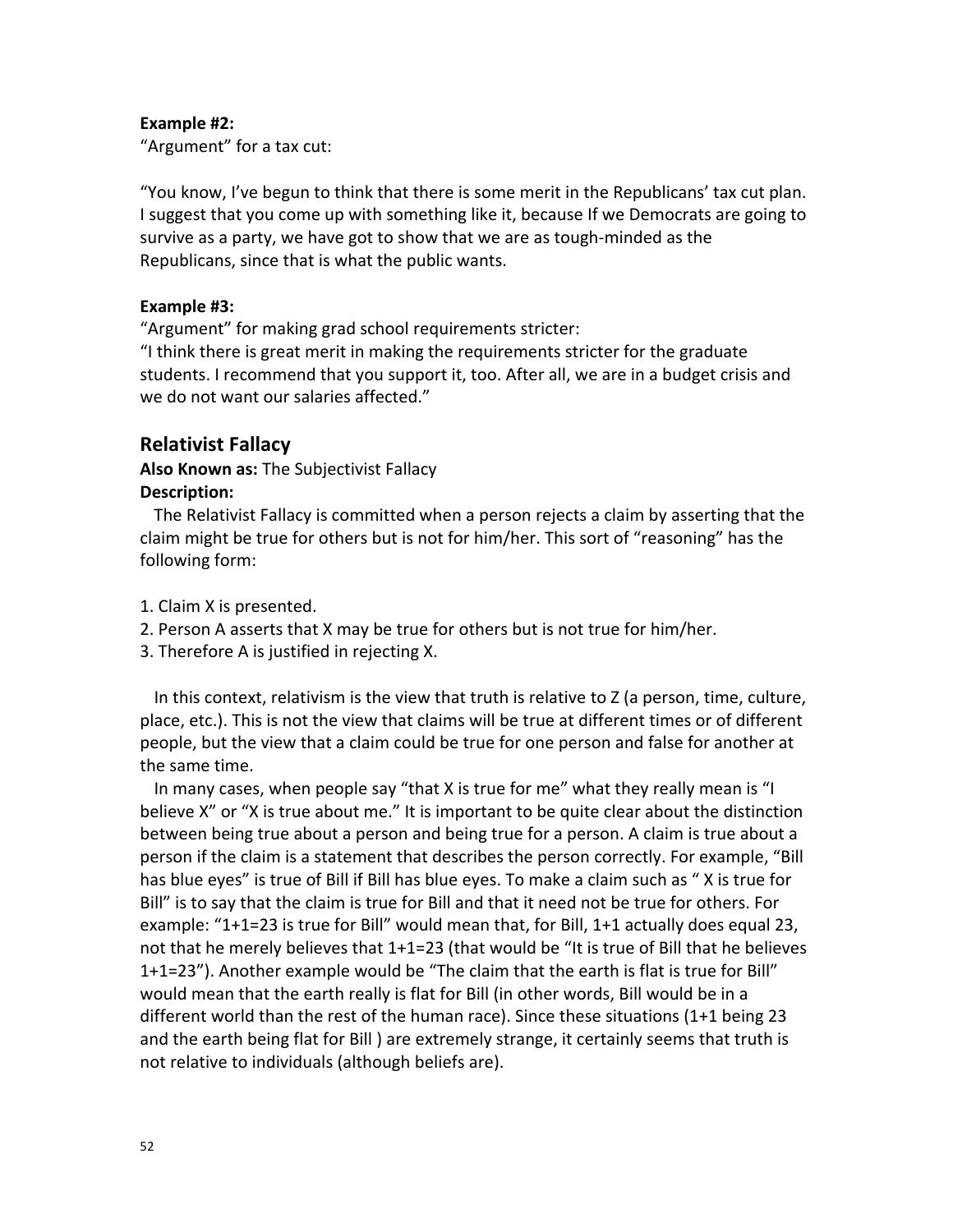As long as truth is objective (that is, not relative to individuals), then the Relativist Fallacy is a fallacy. If there are cases in which truth is actually relative, then such reasoning need not be fallacious.

#### **Example #1:**

Jill: "Look at this, Bill. I read that people who do not get enough exercise tend to be unhealthy."

Bill: "That may be true for you, but it is not true for me."

#### **Example #2:**

Jill: "I think that so called argument you used to defend your position is terrible. After all, a fallacy hardly counts as an argument. "

Bill: "That may be true for you, but it is not true for me."

#### **Example #3:**

Bill: "Your position results in a contradiction, so I can't accept it." Dave: "Contradictions may be bad in your Eurocentric, oppressive, logical world view, but I don't think they are bad. Therefore my position is just fine."

#### **Slippery Slope**

#### **Also Known as:** The Camel's Nose

#### **Description:**

The Slippery Slope is a fallacy in which a person asserts that some event must inevitably follow from another without any argument for the inevitability of the event in question. In most cases, there are a series of steps or gradations between one event and the one in question and no reason is given as to why the intervening steps or gradations will simply be bypassed. This "argument" has the following form:

1. Event X has occurred (or will or might occur).

2. Therefore event Y will inevitably happen.

This sort of "reasoning" is fallacious because there is no reason to believe that one event must inevitably follow from another without an argument for such a claim. This is especially clear in cases in which there are a significant number of steps or gradations between one event and another.

#### **Example #1:**

We have to stop the tuition increase! The next thing you know, they'll be charging \$40,000 a semester!"

#### **Example #2:**

"Europe shouldn't get involved militarily in other countries. Once the governments send in a few troops, then they will send in thousands to die."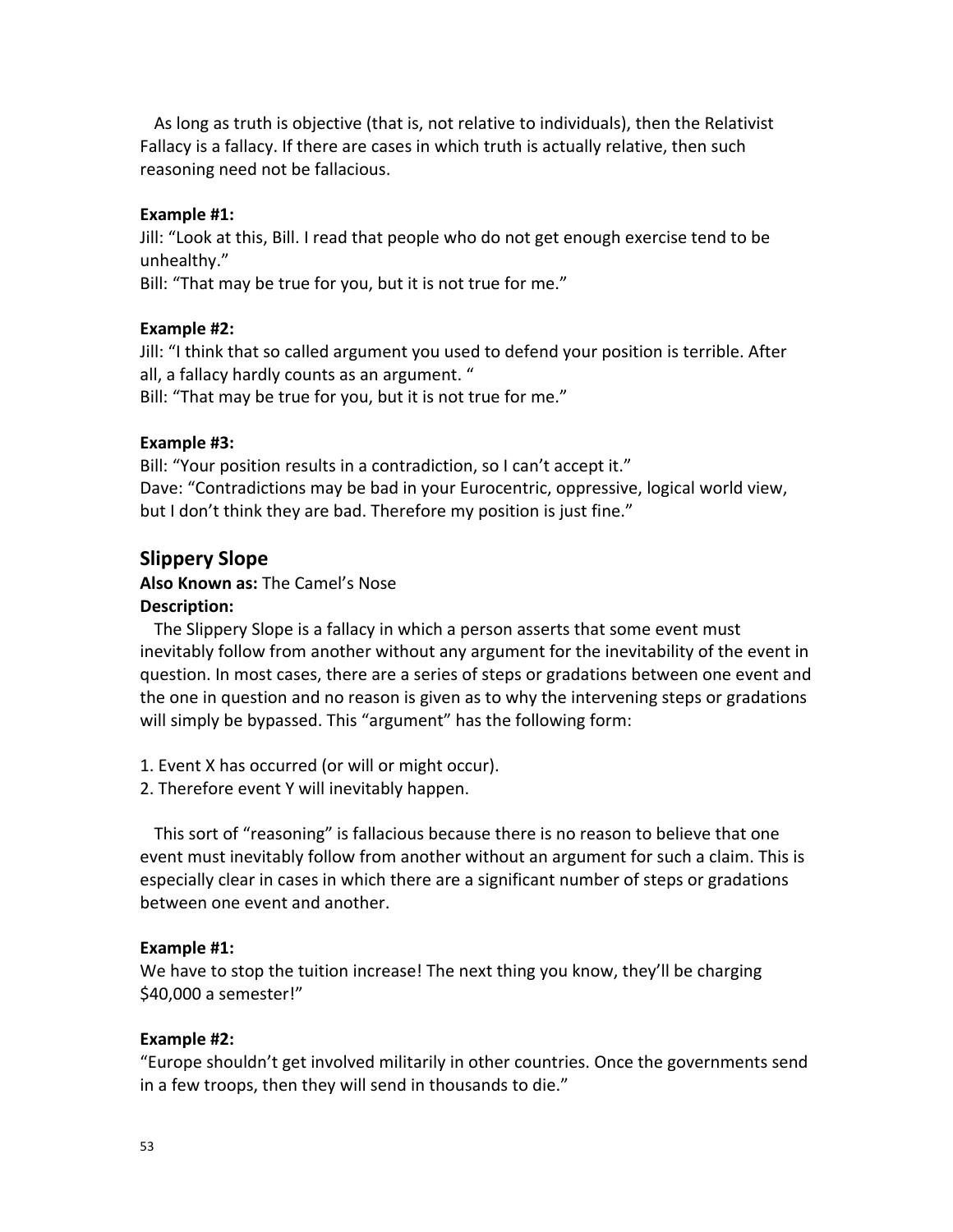"You can never give anyone a break. If you do, they'll walk all over you."

#### **Example #4:**

"We've got to stop them from banning pornographic web sites. Once they start banning that, they will never stop. Next thing you know, they will be burning all the books!"

#### **Special Pleading**

#### **Description:**

Special Pleading is a fallacy in which a person applies standards, principles, rules, etc. to others while taking herself (or those she has a special interest in) to be exempt, without providing adequate justification for the exemption. This sort of "reasoning" has the following form:

1. Person A accepts standard(s) S and applies them to others in circumstance(s) C.

- 2. Person A is in circumstance(s) C.
- 3. Therefore A is exempt from S.

The person committing Special Pleading is claiming that he is exempt from certain principles or standards yet he provides no good reason for his exemption. That this sort of reasoning is fallacious is shown by the following extreme example:

1. Barbara accepts that all murderers should be punished for their crimes.

2. Although she murdered Bill, Barbara claims she is an exception because she really would not like going to prison.

3. Therefore, the standard of punishing murderers should not be applied to her.

This is obviously a blatant case of special pleading. Since no one likes going to prison, this cannot justify the claim that Barbara alone should be exempt from punishment.

#### **The Principle of Relevant Difference**

From a philosophic standpoint, the fallacy of Special Pleading is violating a well accepted principle, namely the Principle of Relevant Difference. According to this principle, two people can be treated differently if and only if there is a relevant difference between them. This principle is a reasonable one. After all, it would not be particularly rational to treat two people differently when there is no relevant difference between them. As an extreme case, it would be very odd for a parent to insist on making one child wear size 5 shoes and the other wear size 7 shoes when the children are both size 5.

It should be noted that the Principle of Relevant Difference does allow people to be treated differently. For example, if one employee was a slacker and the other was a very productive worker the boss would be justified in giving only the productive worker a raise. This is because the productivity of each is a relevant difference between them. Since it can be reasonable to treat people differently, there will be cases in which some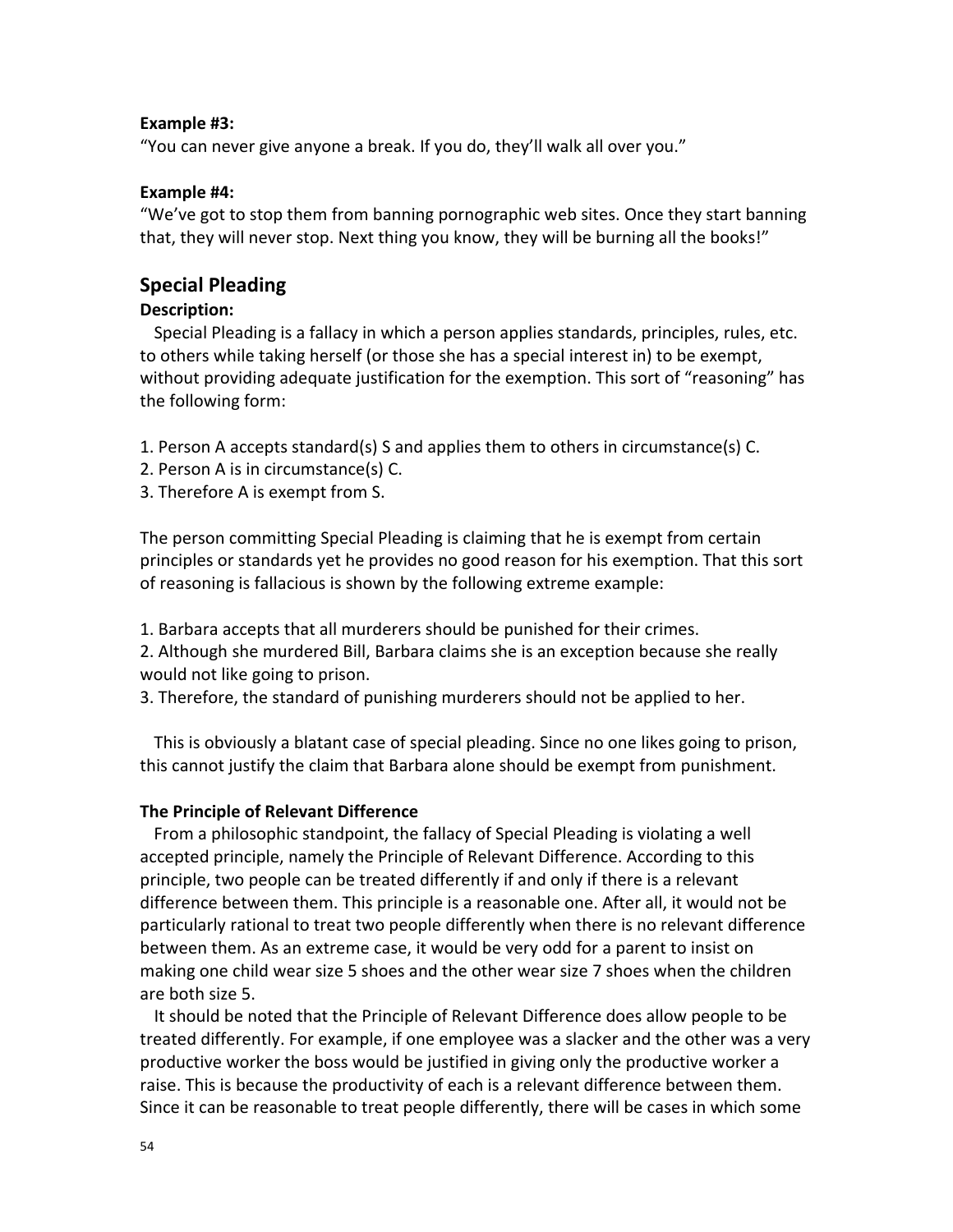people will be exempt from the usual standards. For example, if it is Bill's turn to cook dinner and Bill is very ill, it would not be a case of Special Pleading if Bill asked to be excused from making dinner (this, of course, assumes that Bill does not accept a standard that requires people to cook dinner regardless of the circumstances). In this case Bill is offering a good reason as to why he should be exempt and, most importantly, it would be a good reason for anyone who was ill and not just Bill.

While determining what counts as a legitimate basis for exemption can be a difficult task, it seems clear that claiming you are exempt because you are you does not provide such a legitimate basis. Thus, unless a clear and relevant justification for exemption can be presented, a person cannot claim to be exempt.

There are cases which are similar to instances of Special Pleading in which a person is offering at least some reason why he should be exempt but the reason is not good enough to warrant the exemption. This could be called "Failed Pleading." For example, a professor may claim to be exempt from helping the rest of the faculty move books to the new department office because it would be beneath his dignity. However, this is not a particularly good reason and would hardly justify his exemption. If it turns out that the real "reason" a person is claiming exemption is that they simply take themselves to be exempt, then they would be committing Special Pleading. Such cases will be fairly common. After all, it is fairly rare for adults to simply claim they are exempt without at least some pretense of justifying the exemption.

#### **Example #1:**

Bill and Jill are married. Both Bill and Jill have put in a full day at the office. Their dog, Rover, has knocked over all the plants in one room and has strewn the dirt all over the carpet. When they return, Bill tells Jill that it is her job to clean up after the dog. When she protests, he says that he has put in a full day at the office and is too tired to clean up after the dog.

#### **Example #2:**

Jane and Sue share a dorm room.

Jane: "Turn of that stupid stereo, I want to take a nap." Sue: 'Why should I? What are you exhausted or something?" Jane: "No, I just feel like taking a nap." Sue: "Well, I feel like playing my stereo." Jane: "Well, I'm taking my nap. You have to turn your stereo off and that's final."

#### **Example #3:**

Mike and Barbara share an apartment.

Mike: "Barbara, you've tracked in mud again." Barbara: "So? It's not my fault." Mike: "Sure. I suppose it walked in on its own. You made the mess, so you clean it up." Barbara: "Why?"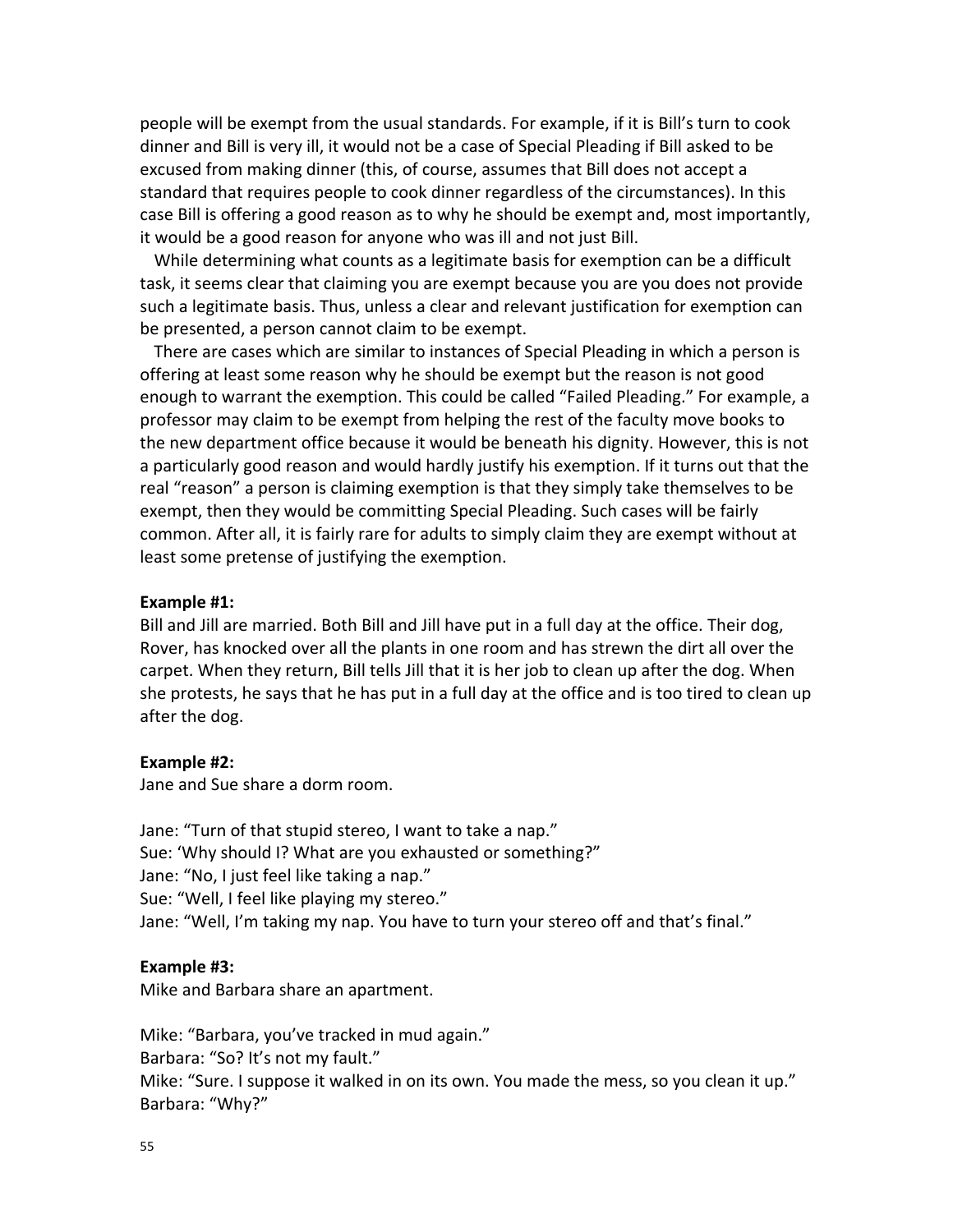Mike: "We agreed that whoever makes a mess has to clean it up. That is fair." Barbara: "Well, I'm going to watch TV. If you don't like the mud, then you clean it up." Mike: "Barbara…"

Barbara: "What? I want to watch the show. I don't want to clean up the mud. Like I said, if it bothers you that much, then you should clean it up."

# **Spotlight**

#### **Description:**

The Spotlight fallacy is committed when a person uncritically assumes that all members or cases of a certain class or type are like those that receive the most attention or coverage in the media. This line of "reasoning" has the following form:

1. Xs with quality Q receive a great deal of attention or coverage in the media.

2. Therefore all Xs have quality Q.

This line of reasoning is fallacious since the mere fact that someone or something attracts the most attention or coverage in the media does not mean that it automatically represents the whole population. For example, suppose a mass murderer from Old Town, Maine received a great deal of attention in the media. It would hardly follow that everyone from the town is a mass murderer.

The Spotlight fallacy derives its name from the fact that receiving a great deal of attention or coverage is often referred to as being in the spotlight. It is similar to Hasty Generalization, Biased Sample and Misleading Vividness because the error being made involves generalizing about a population based on an inadequate or flawed sample.

The Spotlight Fallacy is a very common fallacy. This fallacy most often occurs when people assume that those who receive the most media attention actually represent the groups they belong to. For example, some people began to believe that all those who oppose abortion are willing to gun down doctors in cold blood simply because those incidents received a great deal of media attention. Since the media typically covers people or events that are unusual or exceptional, it is somewhat odd for people to believe that such people or events are representative.

For brief discussions of adequate samples and generalizations, see the entries for Hasty Generalization and Biased Sample.

# **Example #1:**

Bill: "Jane, you say you are a feminist, but you can't be."

Jane: "What! What do you mean? Is this one of your stupid jokes or something?" Bill: "No, I'm serious. Over the summer I saw feminists appear on several talk shows and news shows and I read about them in the papers. The women were really bitter and said that women were victims of men and needed to be given special compensation. You are always talking about equal rights and forging your own place in the world. So, you can't be a feminist."

Jane: "Bill, there are many types of feminism, not just the brands that get media attention."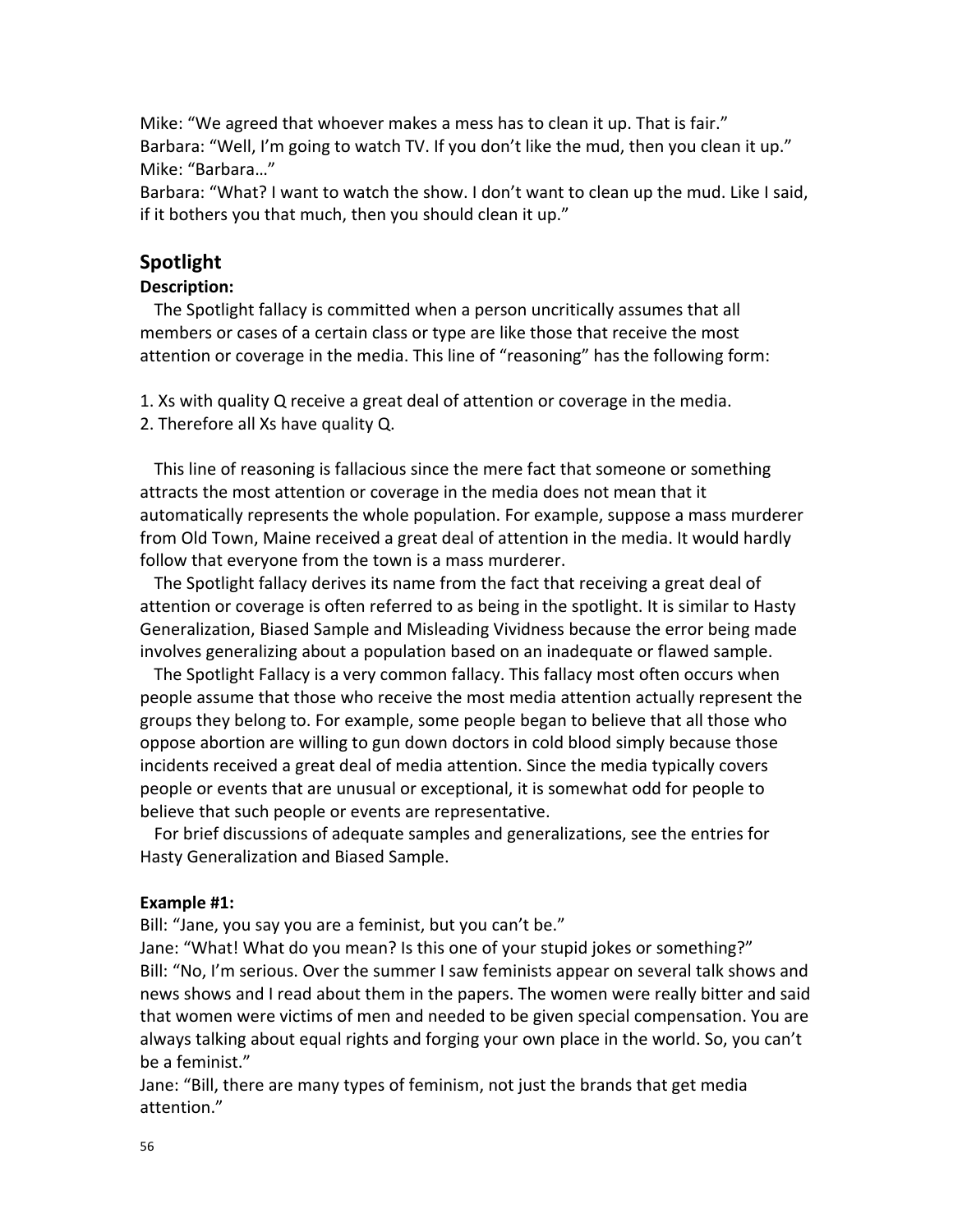Bill: "Oh. Sorry."

# **Example #2:**

Joe: "Man, I'd never want to go to New York. It is all concrete and pollution." Sam: "Not all of it."

Joe: "Sure it is. Every time I watch the news they are always showing concrete, skyscrapers, and lots of pollution."

Sam: "Sure, that is what the news shows, but a lot of New York is farmlands and forest. It is not all New York City, it just receives most of the attention."

# **Example #3:**

Ann: "I'm not letting little Jimmy use his online account anymore!" Sasha: "Why not? Did he hack into the Pentagon and try to start world war three?" Ann: "No. Haven't you been watching the news and reading the papers? There are perverts online just waiting to molest kids! You should take away your daughter's account. Why, there must be thousands of sickos out there!"

Sasha: "Really? I thought that there were only a very few cases."

Ann: "I'm not sure of the exact number, but if the media is covering it so much , then most people who are online must be indecent."

# **Straw Man**

# **Description:**

The Straw Man fallacy is committed when a person simply ignores a person's actual position and substitutes a distorted, exaggerated or misrepresented version of that position. This sort of "reasoning" has the following pattern:

- 1. Person A has position X.
- 2. Person B presents position Y (which is a distorted version of X).
- 3. Person B attacks position Y.
- 4. Therefore X is false/incorrect/flawed.

This sort of "reasoning" is fallacious because attacking a distorted version of a position simply does not constitute an attack on the position itself. One might as well expect an attack on a poor drawing of a person to hurt the person.

# **Example #1:**

Prof. Jones: "The university just cut our yearly budget by \$10,000."

Prof. Smith: "What are we going to do?"

Prof. Brown: "I think we should eliminate one of the teaching assistant positions. That would take care of it."

Prof. Jones: "We could reduce our scheduled raises instead."

Prof. Brown:" I can't understand why you want to bleed us dry like that, Jones."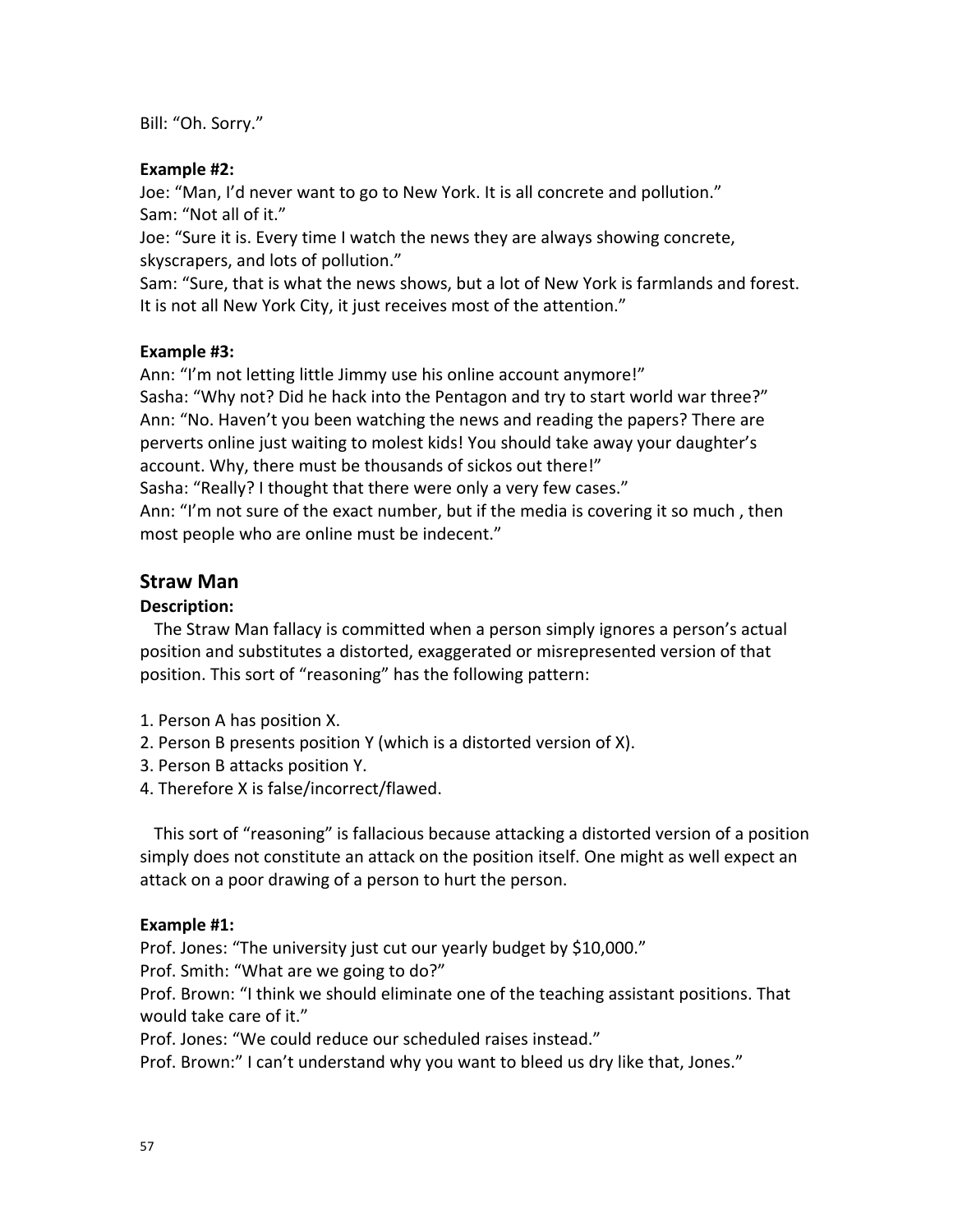"Senator Jones says that we should not fund the attack submarine program. I disagree entirely. I can't understand why he wants to leave us defenseless like that."

# **Example #3:**

Bill and Jill are arguing about cleaning out their closets:

Jill: "We should clean out the closets. They are getting a bit messy."

Bill: "Why, we just went through those closets last year. Do we have to clean them out every day?"

Jill: I never said anything about cleaning them out every day. You just want too keep all your junk forever, which is just ridiculous."

# **Two Wrongs Make a Right**

# **Description:**

Two Wrongs Make a Right is a fallacy in which a person "justifies" an action against a person by asserting that the person would do the same thing to him/her, when the action is not necessary to prevent B from doing X to A. This fallacy has the following pattern of "reasoning":

1. It is claimed that person B would do X to person A.

2. It is acceptable for person A to do X to person B (when A's doing X to B is not necessary to prevent B from doing X to A).

This sort of "reasoning" is fallacious because an action that is wrong is wrong even if another person would also do it.

It should be noted that it can be the case that it is not wrong for A to do X to B if X is done to prevent B from doing X to A or if X is done in justified retribution. For example, if Sally is running in the park and Biff tries to attack her, Sally would be justified in attacking Biff to defend herself. As another example, if country A is planning to invade country B in order to enslave the people, then country B would be justified in launching a preemptive strike to prevent the invasion.

# **Example #1:**

Bill has borrowed Jane's expensive pen, but found he didn't return it. He tells himself that it is okay to keep it, since she would have taken his.

# **Example #2:**

Jane: "Did you hear about those terrorists killing those poor people? That sort of killing is just wrong."

Sue: "Those terrorists are justified. After all, their land was taken from them. It is morally right for them to do what they do."

Jane: "Even when they blow up busloads of children?" Sue: "Yes. "